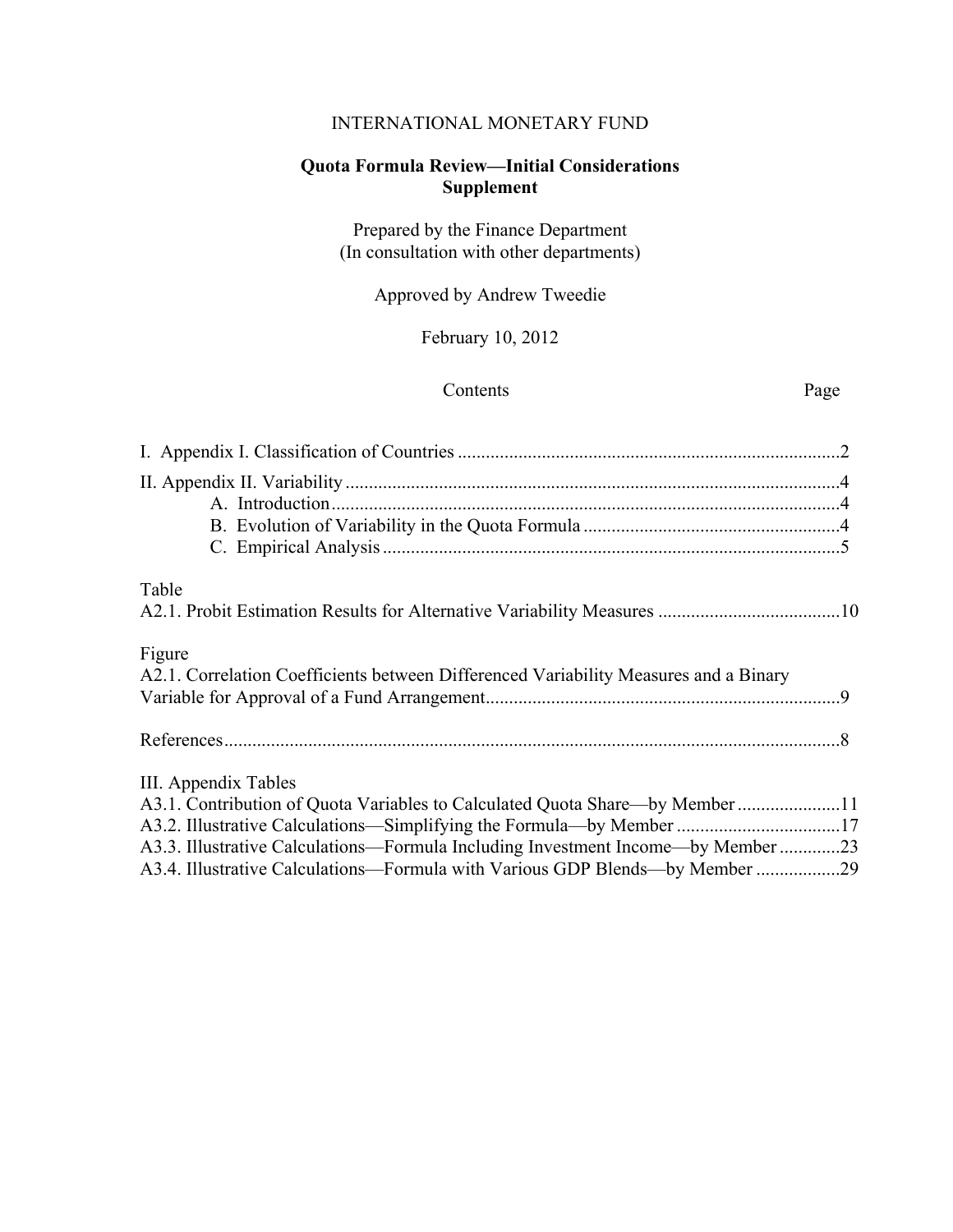## **APPENDIX I: CLASSIFICATION OF COUNTRIES**

1. **It is customary in quota papers to present illustrative calculations for major country groups, as well as for individual members.** This is intended to help facilitate quota discussions though it can lead to a tendency to put heavy emphasis on the results for particular groups. Indeed, the recent discussions have focused heavily on the share of Emerging Market and Developing Countries (EMDCs) as a group, at times seemingly taking on as much importance as the impact on individual countries.

2. **The classification used in recent quota papers is based on that used in the WEO, but has not been updated for changes in the latter.** The WEO classifies countries into two major groupings—advanced economies (AEs) and emerging market and developing countries (EMDCs), which have evolved over time. These groups are not based on strict economic criteria—countries are reclassified as AEs "with the objective of having a reasonably meaningful organization of data." All quota papers published after the completion of the  $11<sup>th</sup>$  Review have used identical country groupings derived from the earlier WEO classifications.1 Since then, seven countries have been reclassified in the WEO as advanced economies,<sup>2</sup> and the WEO regional sub-groupings have also been revised, including by dropping the category of transition economies (see Table).

3. **An argument can clearly be made for moving now to the current WEO classification.** This would bring the country classification used in quota discussions fully into line with current global economic realities. It would raise the  $14<sup>th</sup>$  Review quota share of advanced economies to 61.2 percent compared to 57.7 percent under the current quota classification, and as noted would also have implications for regional quota shares.

4. **Against this, there could be a case also for maintaining the current classification through the 15th Review.** This would provide continuity in the discussions, which may be helpful to the extent that the next review is seen as part of a process on reform that was initiated with the 2008 reform (as suggested for example by the statement of G-20 Leaders at the Seoul Summit).

5. **For now, the calculations presented in this paper maintain the existing country classification.** This could be modified if Directors' wish to move to the current WEO classification, and in any event, it would seem desirable to update it at the latest following the 15<sup>th</sup> Review. This discussion also highlights the importance of not giving excessive weight to the results for particular country groups. Among other reasons, one would expect these country classifications to become less meaningful over time as more members move from the EMDC to advanced economy categories.

<u>.</u>

<sup>&</sup>lt;sup>1</sup> See also Annex II of *Quota Formula Review—Data Update and Issues (8/17/2011)*.

 $2^2$  These seven countries were reclassified as AEs at different times: Estonia (September 2011), Czech Republic and Slovak Republic (April 2009), Malta (April 2008), Slovenia (April 2007), and Korea and Singapore (May 1997).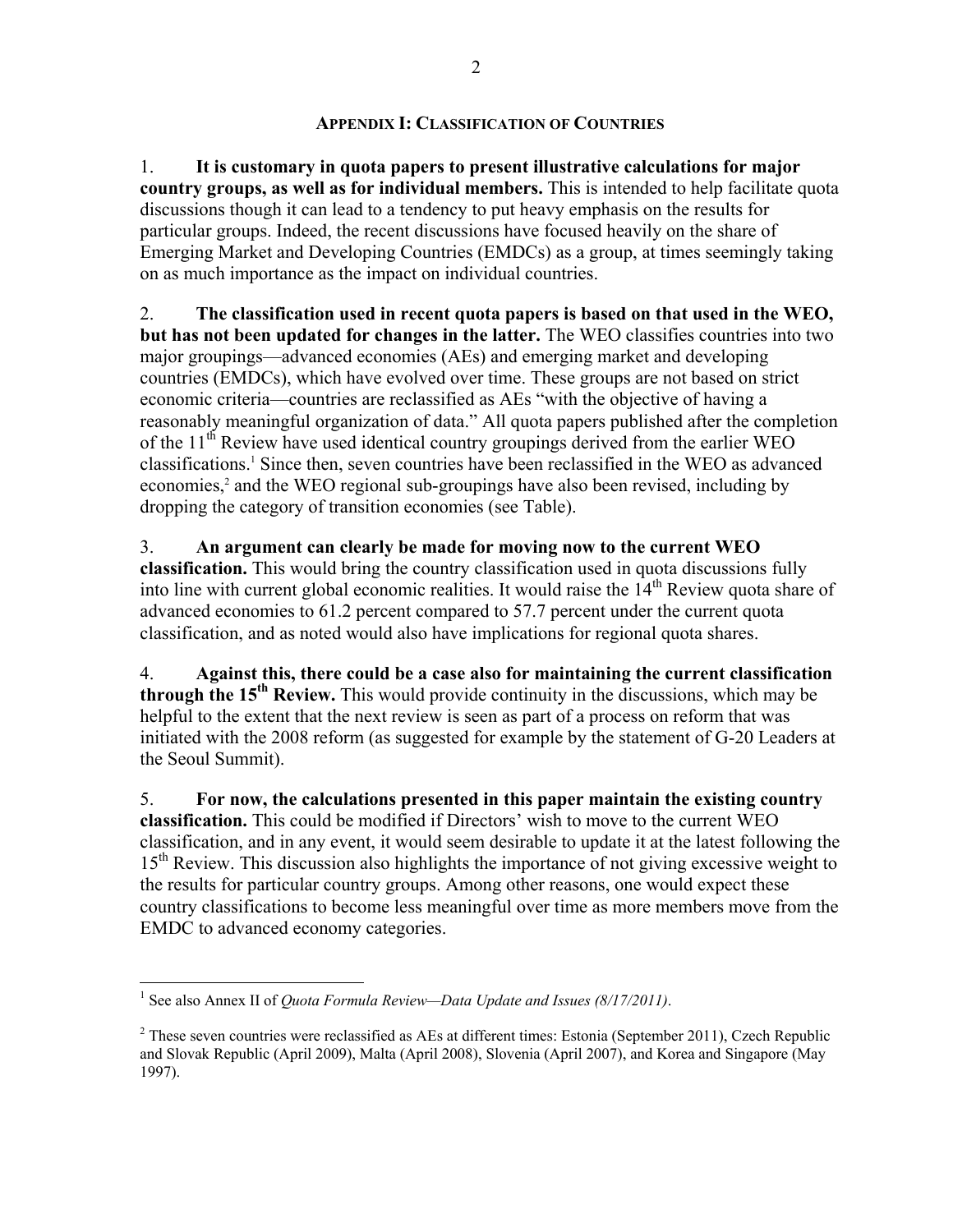|                                                                   | Current        | <b>WEO</b>     |                                                                                          | Compared to the current classification                                 |
|-------------------------------------------------------------------|----------------|----------------|------------------------------------------------------------------------------------------|------------------------------------------------------------------------|
|                                                                   | Classification | Classification | WEO does include                                                                         | WEO does not include                                                   |
|                                                                   |                |                |                                                                                          |                                                                        |
| <b>Advanced Economies</b>                                         | 26             | 33             |                                                                                          |                                                                        |
| Major Advanced Economies                                          | 7              | 7              |                                                                                          |                                                                        |
| <b>Other Advanced Economies</b>                                   | 19             | 26             | Czech Republic, Estonia,<br>Korea, Malta, Singapore,<br>Slovak Republic, and<br>Slovenia |                                                                        |
|                                                                   |                |                |                                                                                          |                                                                        |
| EMDCs 1/                                                          | 161            | 154            |                                                                                          |                                                                        |
| Africa/Sub Saharan Africa                                         | 51             | 45             |                                                                                          | Algeria, Djibouti,<br>Mautitania, Morocco,<br><b>Sudan and Tunisia</b> |
| Asia/Asia                                                         | 32             | 30             |                                                                                          | Korea and Singapore                                                    |
| Middle East, Malta & Turkey/<br>Middle East and North Africa      | 16             | 20             | Algeria, Djibouti,<br>Mautitania, Morocco,<br><b>Sudan and Tunisia</b>                   | <b>Malta and Turkey</b>                                                |
| Western Hemisphere/Latin America<br>and the Caribbean             | 32             | 32             |                                                                                          |                                                                        |
| <b>Transition Economies/CIS and Central</b><br>and Eastern Europe | 30             | 27             | Turkey                                                                                   | Czech Republic, Estonia,<br>Slovak Republic, and<br>Slovenia           |
| <b>Total</b><br>. .<br>$\sim$ $\sim$                              | 187            | 187            | $\frac{1}{2}$<br>$\sqrt{2}$                                                              |                                                                        |

### **Current Classification and WEO Classification--Number of Countries and Changes**

1/ A/B refers to the subgroup for the current classification (A) and the WEO classification (B).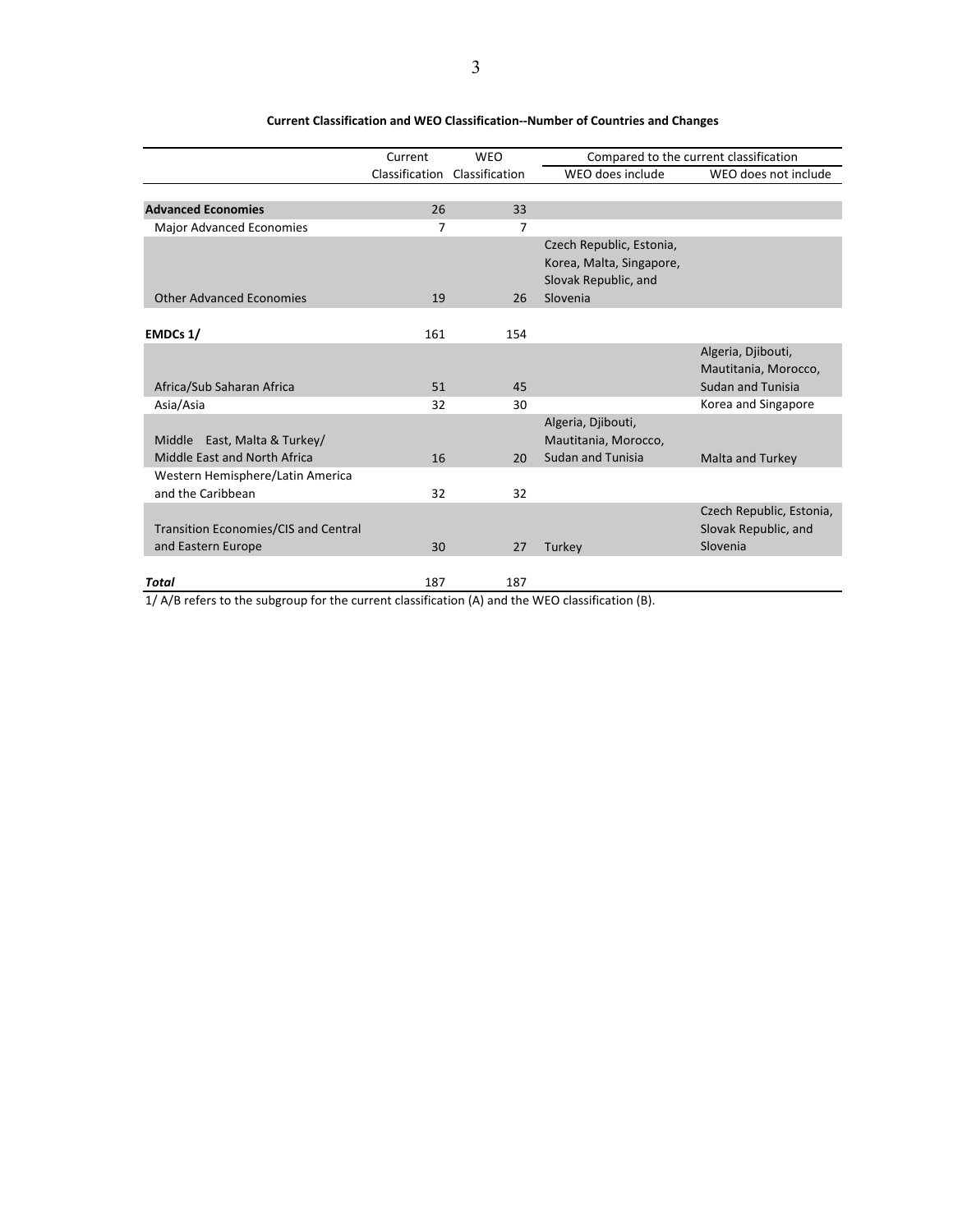## **APPENDIX II. VARIABILITY**

## **A. Introduction**

1. **Variability of current receipts and net capital flows is intended to capture members' vulnerability to external shocks and the potential need for Fund resources**. This Annex undertakes empirical analysis of the current and alternative measures of variability and explores links between these measures and the demand for Fund financing. Results suggest that, while a wide variety of such measures can be constructed, none of them is a particularly good predictor of the likelihood of using Fund resources.

## **B. Evolution of Variability in the Quota Formula**

2. **A measure of variability has been part of the quota formula since the Fund's early days**. In the original Bretton Woods version of the formula, variability was constructed as the maximum fluctuation in exports, defined as the difference between the highest and the lowest value of exports over a five-year period. Over time it became increasingly evident that this definition of variability was unrepresentative of what the variable was intended to measure as it often reflected trends rather than fluctuations. A major revision of the quota formula was undertaken in 1962-63.The concept of variability which was considered more appropriate to include in the formula was the one proposed for the compensatory financing facility (CFF) that was being discussed at the same time.<sup>1</sup> The new measure was based on deviations from a five-year moving average centered on the middle year as a statistical definition of "normal" exports.

3. **Responding to concerns expressed during the Eleventh Review, an external group of experts (QFRG) was established to assess the adequacy of the quota formula**. 2 One of the recommendations of the QFRG related to variability was to add to current receipts some measure of capital flows. Work done in the context of the 2008 Reform stressed the need for modernizing the definition of variability in view of the capital account crises of the last two decades. In addition, it was noted that the deviation from a three-year moving average (rather than five years as in the compensatory financing measure) might be preferable to capture shorter term trends in capital flows while still smoothing out temporary fluctuations.

4. **Despite the improvements in the definition, dissatisfaction with variability persisted**. Concerns were raised that the share of advanced economies was relatively high and some asked for further work to make the variable more reflective of members' likely need to draw on the Fund resources. Staff examined a range of options and concluded that

 $\overline{a}$ 

<sup>&</sup>lt;sup>1</sup> CFF was designed to help members with specific balance of payments needs resulting from a temporary decline in exports driven by factors beyond the member's control (see *Analysis and Reweighting of the Bretton Woods Formula* (4/8/63)).

<sup>2</sup> *External Review of the Quota Formulas*, April 28, 2000.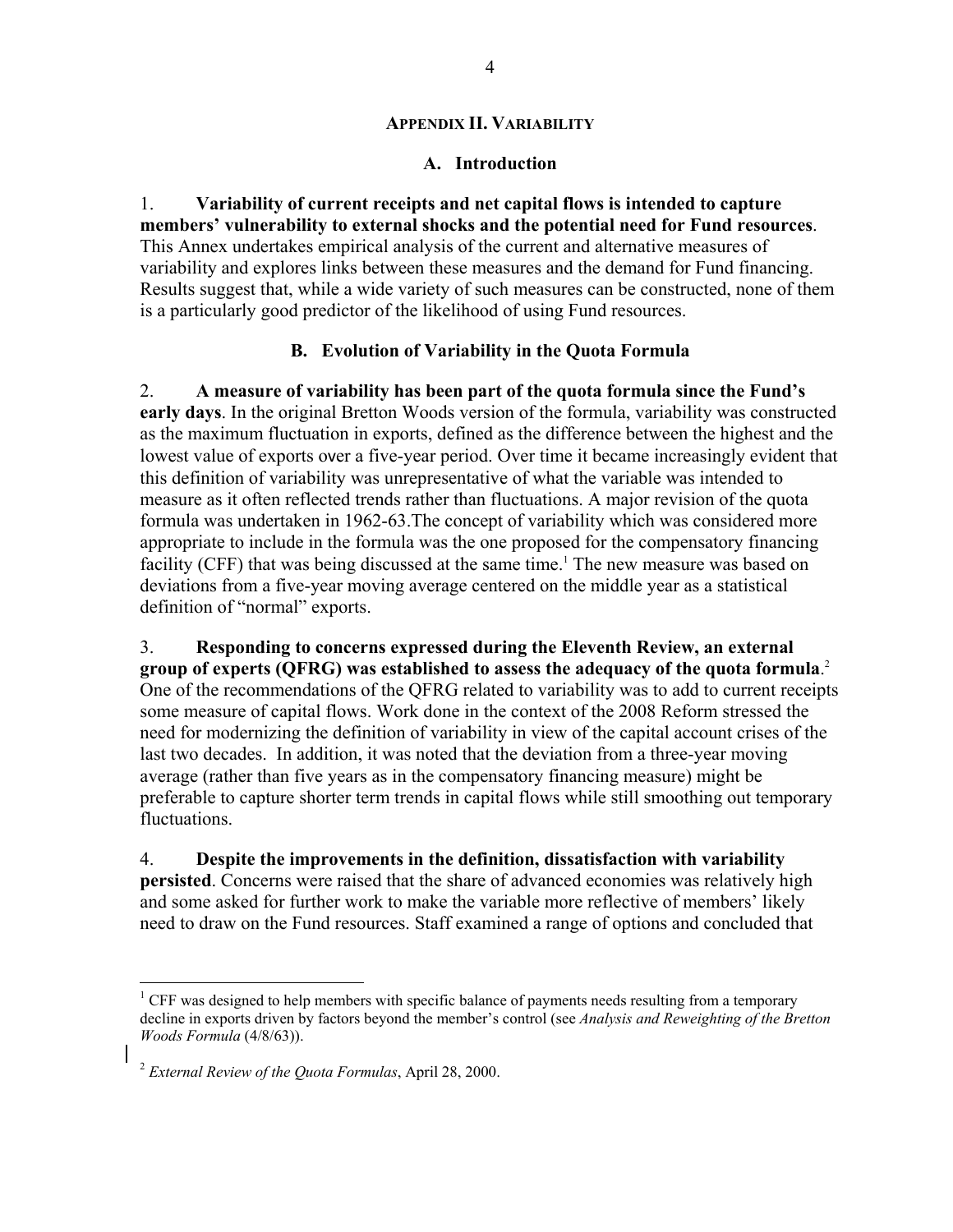the results pointed to the continued need for a measure that is related to economic size.<sup>3</sup> The following alternatives were considered: (i) scaling variability to GDP or the average of current receipts and net capital flows; (ii) downside variability; (iii) extreme variability; (iv) variability of current receipts plus variability of net capital flows; (v) volatility based measures, such as volatility of GDP growth, volatility of consumption growth and measures of risk sharing.4

# **C. Empirical Analysis**

5. **A key issue is whether variability captures what it is meant to capture in the formula; in particular, whether its inclusion in the formula contributes positively to the calculated quota shares of members that are more likely to use Fund resources over time**. Estimating the conditional probability of approval of a Fund arrangement based on the variability measure only, however, would be misleading due to bias in the estimates resulting from omitting other relevant variables. To minimize the bias, variability is included in a larger model along with other variables which are believed to have a bearing on the demand for Fund financing. The existing literature provides some guidance in identifying these variables.

6. **A number of empirical studies have focused on the circumstances under which a country would have an arrangement with the IMF, with some of them also attempting to predict the amount of lending involved**. Some more recent examples include Bal Gündüz (2009), Bird and Rowlands (2009), Cerutti (2007) and Gosh et al. (2007). Based on these studies and the review of the literature therein, the following explanatory variables have been identified as potential determinants of negotiating a Fund arrangement:

- *Real GDP growth*. Countries with low or negative real GDP growth are more likely to resort to Fund financing to alleviate policy adjustment.
- *CPI inflation*. A positive relationship is expected since an increase in inflation can be a sign of erosion of external price competitiveness and deterioration of economic performance.
- *Reserves.* The level of reserves measured in months of imports is considered as a measure of a country's capacity to absorb balance of payments shocks and therefore, the higher the reserve coverage, the lower the probability of a Fund program.
- *Current account balance (as a ratio to GDP).* While a negative sign for the coefficient on the current account is expected, a number of studies do not find this variable statistically significant.

<sup>&</sup>lt;u>.</u> <sup>3</sup> *Quota and Voice Reform —Stocktaking and Further Considerations* (SM/07/252, 7/11/07).

<sup>&</sup>lt;sup>4</sup> See Annex of SM/07/252 for more detail.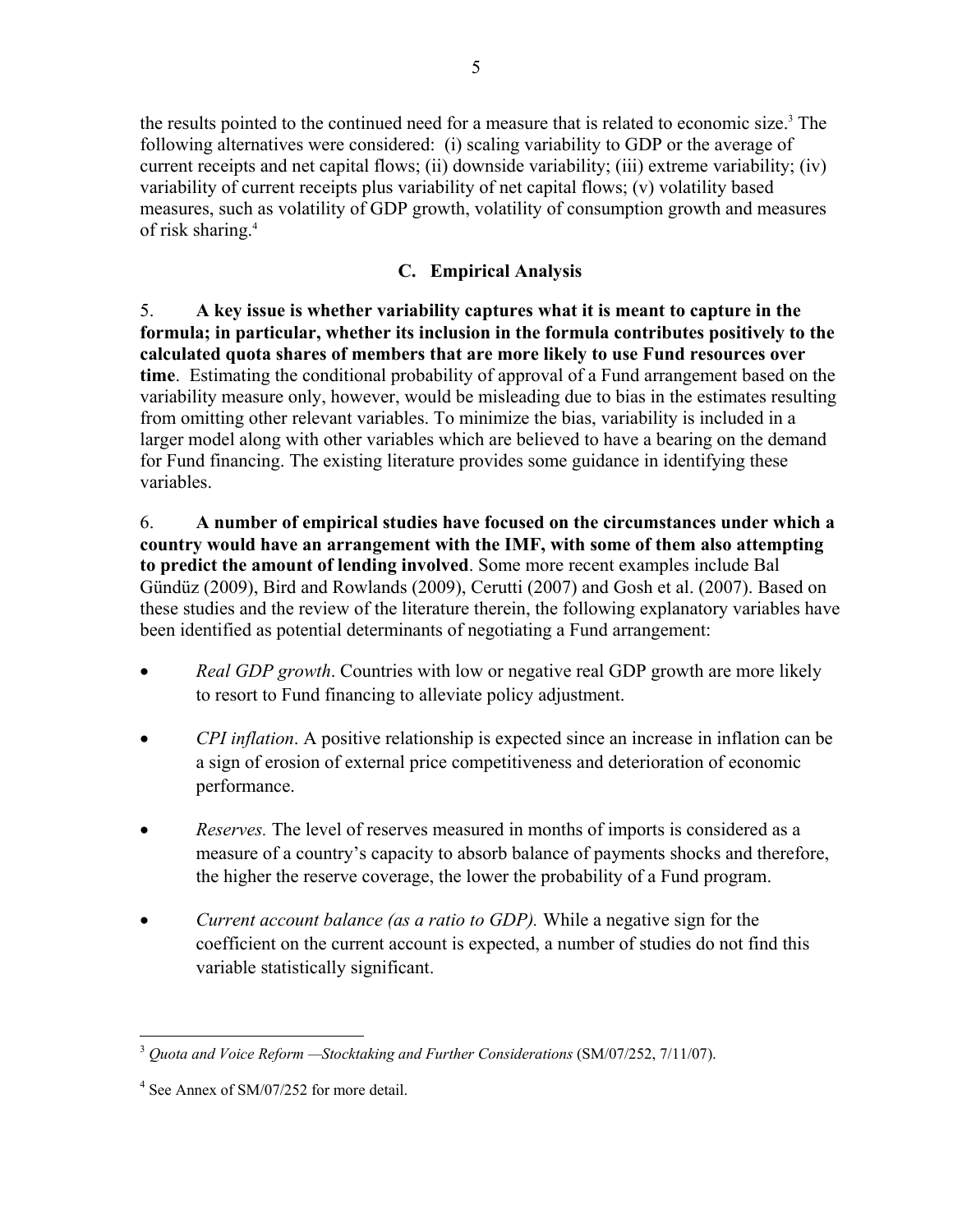- Public external debt (as a ratio to GDP). High levels of public external debt signal vulnerability and increase the likelihood of a Fund arrangement.
- *Percentage change in the real effective exchange rate*. The expected impact of this variable is ambiguous. A negative relationship could be explained with the deterioration of competitiveness associated with a real effective exchange rate appreciation; often, however, balance of payments crises are preceded by episodes of substantial currency devaluation which could manifest in a positive sign on this variable.

7. **In addition to the country-specific variables listed above,** *world real GDP growth* **is included in the model.** With growing trade and financial interconnectedness, global economic factors become increasingly important for domestic economic conditions. Lower world GDP growth could mean reduced external demand, lower exports and balance of payments difficulties. Among the non-economic factors, the *existence of previous Fund arrangements* is the most frequently used indicator that is typically found to be positive and significant. Here the existence of a previous arrangement is captured by a dummy variable which takes the value of 1 if a country had a Fund program in the previous two years.

8. **The empirical analysis is based on a binary variable "approval of a Fund arrangement" which indicates whether a Fund program was approved in a given year or not**. 5 The binary variable is constructed using data on IMF arrangements in the period 1990 - 2009 covering all facilities (both GRA and PRGT), including precautionary arrangements.<sup>6</sup> While a case can be made for considering separately GRA programs and PRGT-funded programs due to the supposedly different factors driving the demand for Fund financing in medium- and low-income countries, in the current framework such an approach does not seem appropriate given that the main question of interest is to examine the relationship between variability and potential need for the entire membership.

9. **In the construction of the variability series, the FIN quota database is used for the period 1986 -2009 and for earlier years IFS data are gap-filled based on the WEO and following the established practices for quota calculations**. WEO has also been the primary source for some of the alternative measures of variability and the macroeconomic variables included in the analysis.

# 10. **As a first step, correlation coefficients between the binary variable for approval of a Fund arrangement and variability are calculated**. 7 The correlation coefficient for the

<sup>&</sup>lt;u>.</u> <sup>5</sup> For country *i* in year *t*, the variable takes the value of 1 if an IMF arrangement was approved in this particular year and 0 otherwise.

<sup>&</sup>lt;sup>6</sup> Disbursements under the emergency financing facilities (ENDA and EPCA) are excluded due to the specific type of balance of payments need they address.

 $<sup>7</sup>$  Since the one of the variables is binary and the other one is continuous, the appropriate measure of association</sup> is the point biserial correlation coefficient (see Anderson, J. *Point biserial correlation*, STATA Technical Bulletin STB-17, January 1994).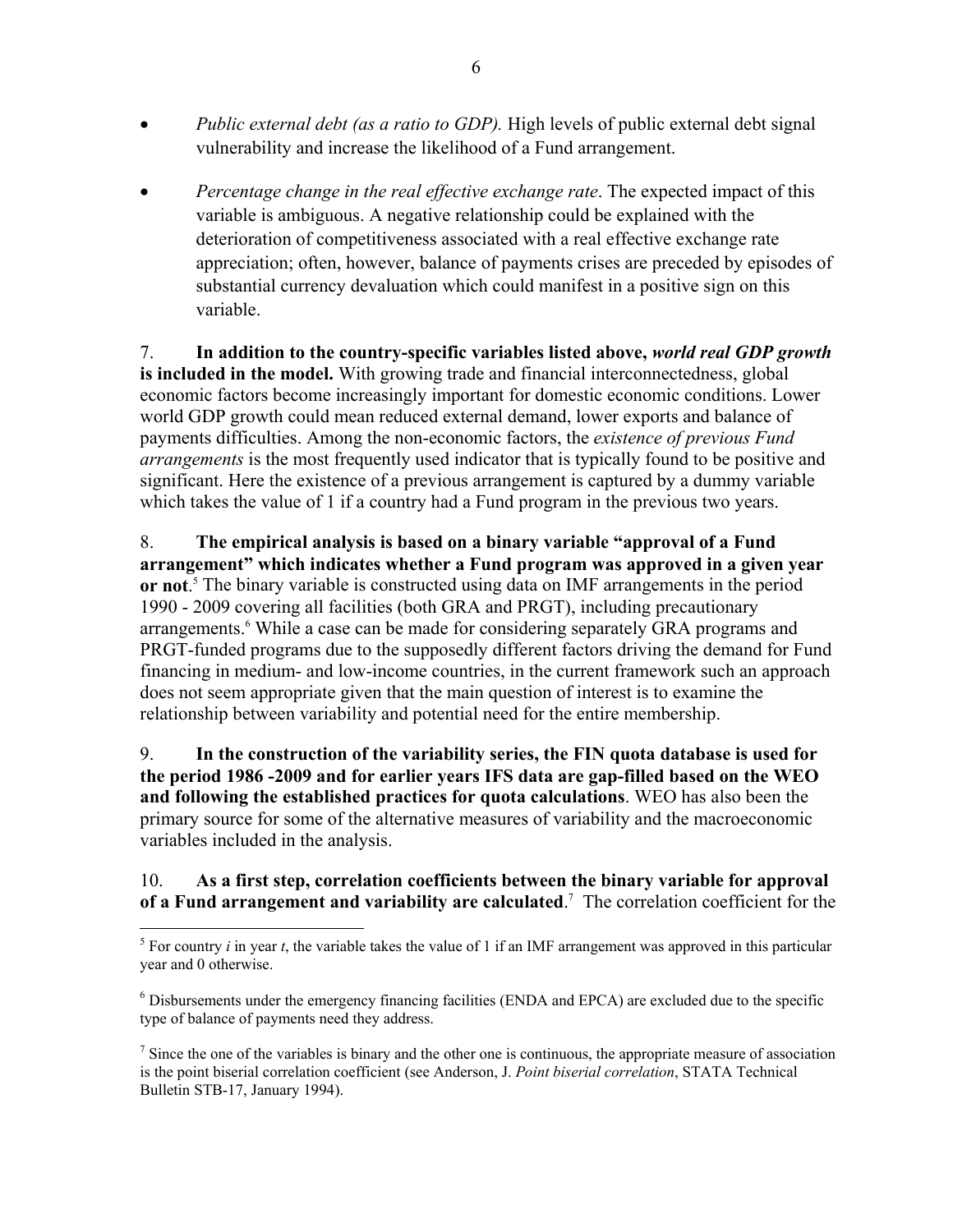entire sample is negative (-0.08) and so are the correlation coefficients for the individual years which range between -0.13 and -0.04 and are not statistically significant. Some of the alternative measures of variability considered previously are also examined to determine if they perform better as potential predictors of a Fund program. The results from the correlation analysis suggest that unscaled variability measures and volatility of GDP growth scaled up by GDP exhibit close to zero but still negative correlations with the binary variable for approval of a Fund arrangement. The point biserial correlation coefficients for the two scaled measures (scaled variability and volatility of GDP growth) for the whole sample are positive but very close to zero (0.03 and 0.01, respectively) and statistically insignificant.

11. **While it seems counterintuitive that countries with higher shares in variability are less likely to have a Fund arrangement, it should be emphasized that this result is likely to be largely driven by the definition of variability in the quota formula which is essentially a measure of size**. To correct for the size effect which may be masking the true variability component, the unscaled variability measures are transformed by taking the difference between the original variability indicator (expressed as the country's share in total variability) and the country's share in GDP. Taking the difference rather than the ratio to GDP has a certain advantage as it still retains some notion of size.

12. **The correlation analysis based on the differenced variability indicators does not present evidence of relationship between these variables and the approval of a Fund arrangement** (Figure A2.1). The correlations calculated over the entire sample are very close to zero (in the order of 0.02) and as a rule not statistically significant, except for the differenced volatility of real GDP growth (scaled by GDP) for which the correlation coefficient is still very low at 0.046 but significant at the 1 percent level.

13. **A Probit model in which variability is included as an explanatory variable along with the macroeconomic indicators discussed earlier, largely confirms the findings based on correlations**.<sup>8</sup> The Probit estimation results indicate that most of the countryspecific variables included in the model as well as global GDP growth significantly affect the probability that a country negotiates a Fund arrangement with the expected signs (Table A2.1).Overall, the fit is rather weak and is generally worse than the results reported in other studies. This is not surprising given that these studies focused on relatively homogeneous groups of countries, whereas here the model is estimated for the entire membership. For most measures of variability, including the one currently used, the estimated marginal effects (calculated at sample means) are not statistically significant. Only the differenced volatility of real GDP growth has a positive marginal effect on the probability of a Fund arrangement

 $\overline{a}$ <sup>8</sup> The pooled probit model is estimated with cluster robust standard errors, allowing for the possibility that observations for the same country may not be independent. The same model specification was estimated using a population-averaged probit model which is a pooled estimation with country-specific effects assumed to be random and averaged out, and again by means of a random effects probit model with an accurate nonadaptive quadrature approximation. The results from all three models are very similar. Moreover, the relative importance of intra-group unobserved effects in the random effects probit estimation is significantly zero, which suggests that the panel estimator is not different from the pooled estimator. Therefore, we report results only from the pooled probit estimation with cluster robust standard errors.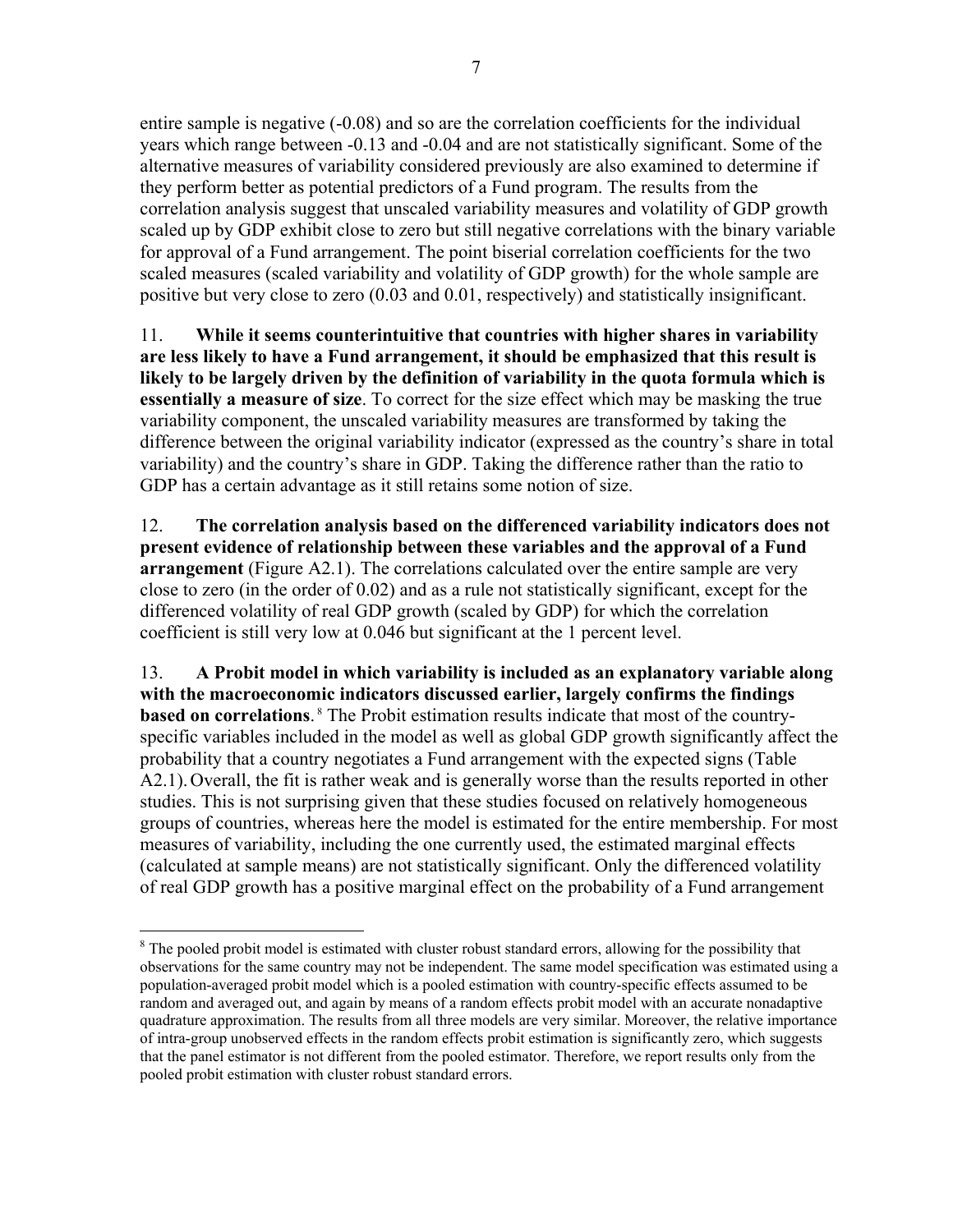that is significantly different from zero but this result is strongly influenced by a few observations in the initial years (particularly by the high correlation in 1995 as can be seen on Figure A2.1) and is not robust to changes in the sample. Re-estimating the model using data after 2000 yields a coefficient for volatility of GDP growth that is statistically insignificant.

### **REFERENCES**

- Bal Gündüz, Yasemin. "Estimating Demand for IMF Financing by Low-Income Countries in Response to Shocks." *IMF Working Paper No. 09/263.* November 2009.
- Bird, Graham, and Dane Rowlands. "A disaggregated empirical analysis of the determinants of IMF arrangements: Does one model fit all?" *Journal of International Development* 21 (2009): 915-931.
- Cerutti, Eugenio. "IMF Drawing Programs: Participation Determinants and Forecasting." *IMF Working Paper No. 07/152.* July 2007.
- Elekdağ, Selim. "How Does the Global Economic Environment Influence the Demand for IMF Resources?" *IMF Working Paper No. 06/239.* October 2006.
- Ghosh, Atish, Manuela Goretti, Bikas Joshi, Alun Thomas, and Juan Zalduendo. "Modeling Aggregate Use of Fund Resources - Analytical Approaches and Medium-Term Projections." *IMF Working Paper No. 07/70.* March 2007.
- Knight, Malcolm, and Julio A. Santaella. "Economic determinants of IMF financial arrangements." *Journal of Development Economics* 54 (1997): 405-436.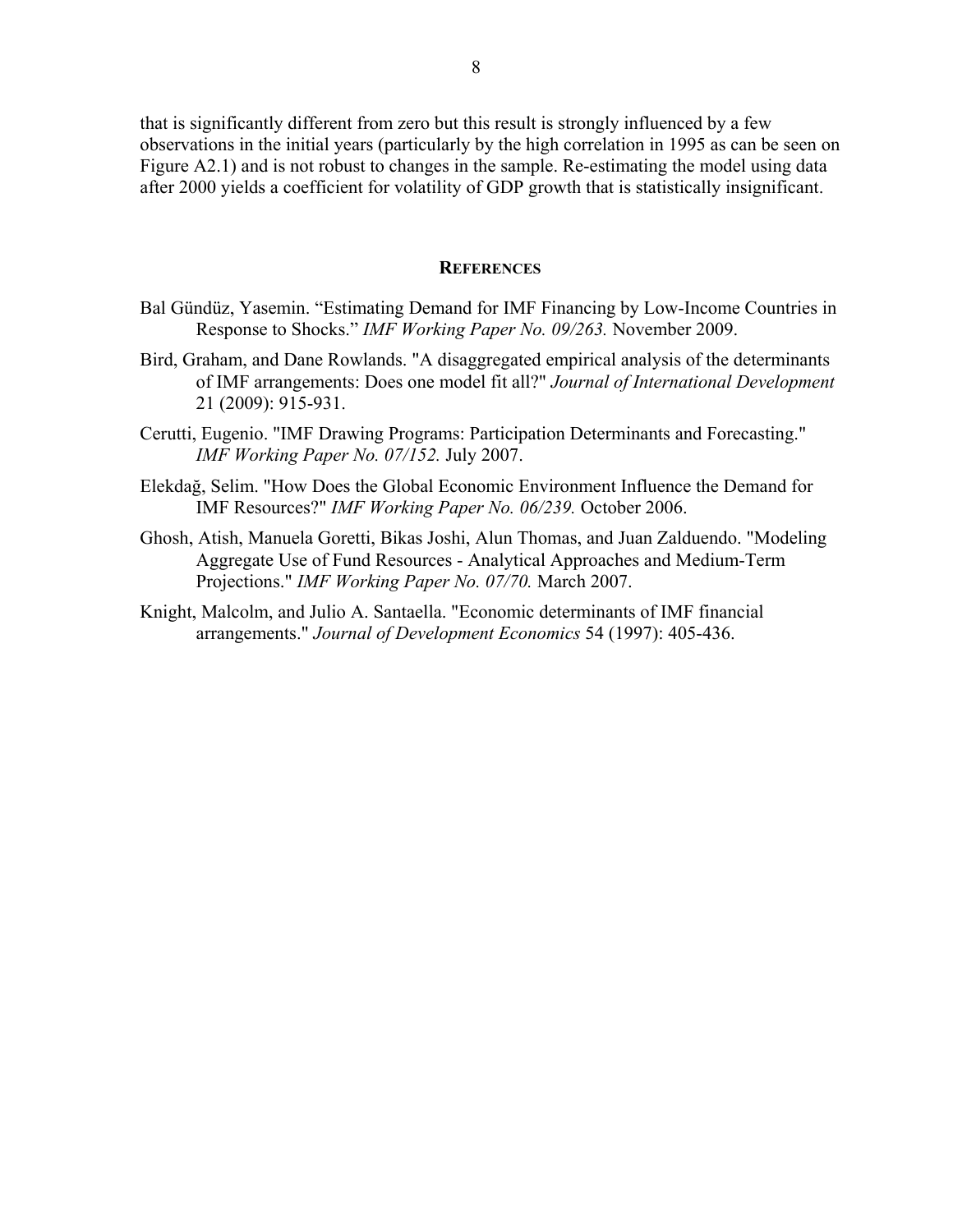### **Figure A2.1. Correlation Coefficients between Differenced Variability Measures and a Binary Variable for Approval of a Fund Arrangement**



Source: Finance Department.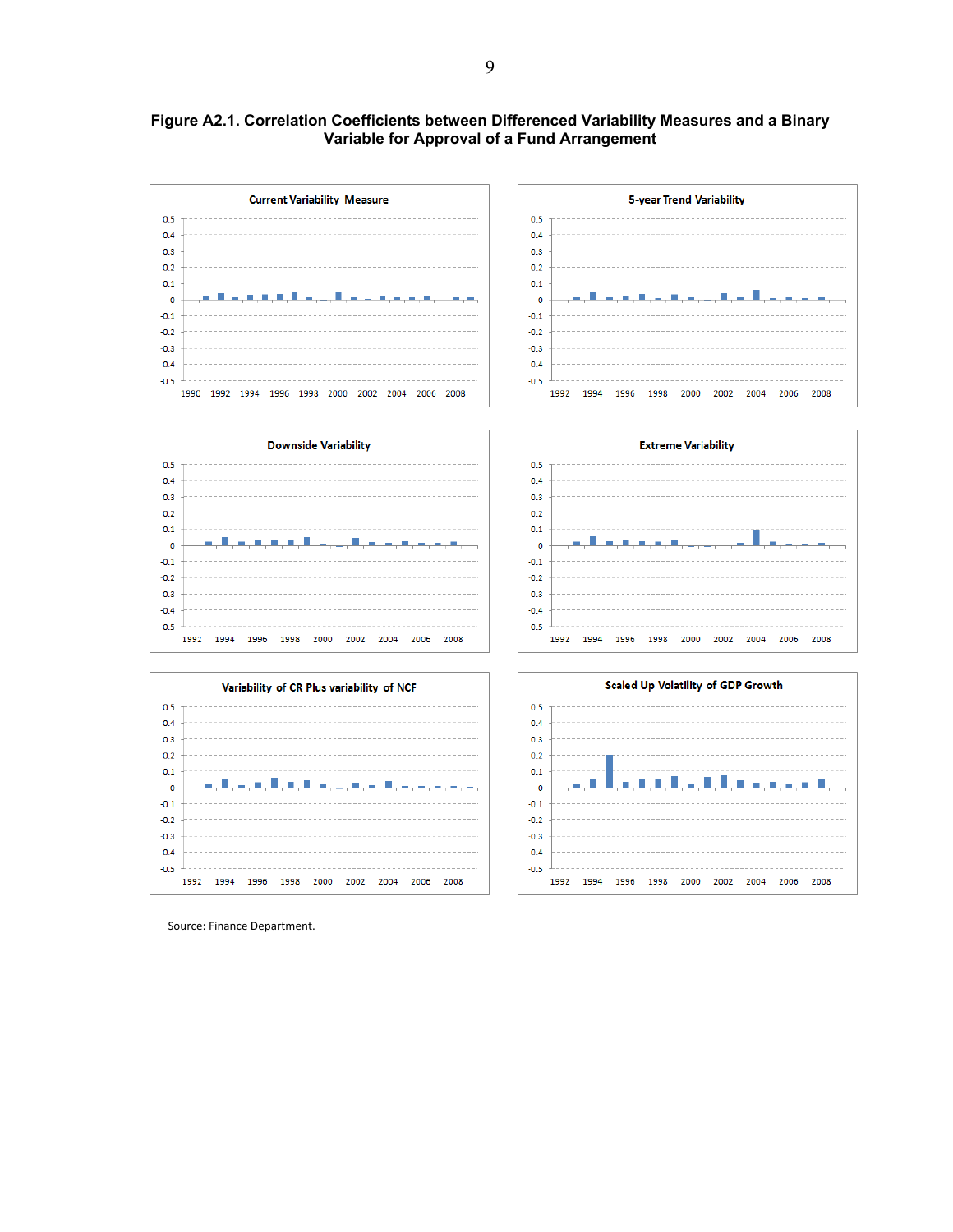| Table A2.1. Probit Estimation Results for Alternative Variability Measures |                         |                         |                         |                          |                         |                          |
|----------------------------------------------------------------------------|-------------------------|-------------------------|-------------------------|--------------------------|-------------------------|--------------------------|
| <b>Independent Variables</b>                                               | (1)                     | (2)                     | (3)                     | (4)                      | (5)                     | (6)                      |
| Country's Real GDP Growth                                                  | $-0.0034*$              | $-0.0024$               | $-0.0035*$              | $-0.0035*$               | $-0.0035*$              | $-0.0035*$               |
|                                                                            | $(-2.15)$               | $(-1.59)$               | $(-2.17)$               | $(-2.17)$                | $(-2.17)$               | $(-2.23)$                |
| <b>CPI</b> Inflation                                                       | $0.0002*$<br>(2.56)     | 0.0001<br>(0.87)        | $0.0002*$<br>(2.54)     | $0.0002*$<br>(2.53)      | $0.0002*$<br>(2.56)     | $0.0001*$<br>(2.25)      |
| Reserve Covers (in months of Imports)                                      | $-0.0050*$<br>$(-2.00)$ | $-0.0041$<br>$(-1, 74)$ | $-0.0051*$<br>$(-2.01)$ | $-0.0050*$<br>$(-1.99)$  | $-0.0051*$<br>$(-2.01)$ | $-0.0064*$<br>$(-2, 40)$ |
| Current Account Balance (in percent of GDP)                                | 0.0000<br>(0.00)        | 0.0000<br>(0.00)        | 0.0000<br>(0.00)        | 0.0000<br>(0.00)         | 0.0000<br>(0.00)        | 0.0000<br>(0.00)         |
| Public External Debt (in percent of GDP)                                   | 0.0160<br>(1.47)        | 0.0187<br>(1.76)        | 0.0159<br>(1.47)        | 0.0160<br>(1.46)         | 0.0158<br>(1.44)        | 0.0172<br>(1.59)         |
| Real Effective Exchange Rate (percentage change)                           | 0.0006<br>(1.27)        | 0.0004<br>(0.66)        | 0.0006<br>(1.28)        | 0.0006<br>(1.28)         | 0.0006<br>(1.29)        | 0.0006<br>(1.31)         |
| Real Global GDP Growth                                                     | $-0.0137*$<br>$(-2.33)$ | $-0.0146*$<br>$(-2.52)$ | $-0.0136*$<br>$(-2.33)$ | $-0.0137*$<br>$(-2.34)$  | $-0.0137*$<br>$(-2.34)$ | $-0.0131*$<br>$(-2.25)$  |
| Program in the last 2 years                                                | $0.1245**$<br>(8.38)    | $0.1215**$<br>(8.21)    | $0.1244**$<br>(8.37)    | $0.1248**$<br>(8.40)     | $0.1244**$<br>(8.39)    | $0.1195**$<br>(8.02)     |
| Variability                                                                | 0.0082<br>(1.47)        | $\sim$                  |                         | $\sim$                   | $\sim$                  | ٠                        |
| Varibility using 5-year Trend                                              |                         | 0.0050<br>(0.96)        |                         |                          |                         |                          |
| Downside Variability                                                       |                         | $\sim$                  | 0.0078<br>(1.56)        |                          |                         |                          |
| <b>Extreme Variability</b>                                                 |                         |                         |                         | 0.0040<br>(0.93)         |                         |                          |
| Variability of Current Receipts + Variability of Net Capital Flows         |                         |                         |                         | $\sim$                   | 0.0068<br>(1.30)        |                          |
| Volatility of Real GDP growth                                              |                         |                         |                         | $\overline{\phantom{a}}$ | $\sim$                  | $0.0344**$<br>(2.66)     |
| Number of Observations                                                     | 2480                    | 2450                    | 2480                    | 2480                     | 2480                    | 2480                     |
| Pseudo- $R^2$                                                              | 0.085                   | 0.070                   | 0.085                   | 0.085                    | 0.085                   | 0.088                    |
| Log-Likelihood                                                             | $-866$                  | $-847$                  | $-866$                  | $-866$                   | -866                    | $-863$                   |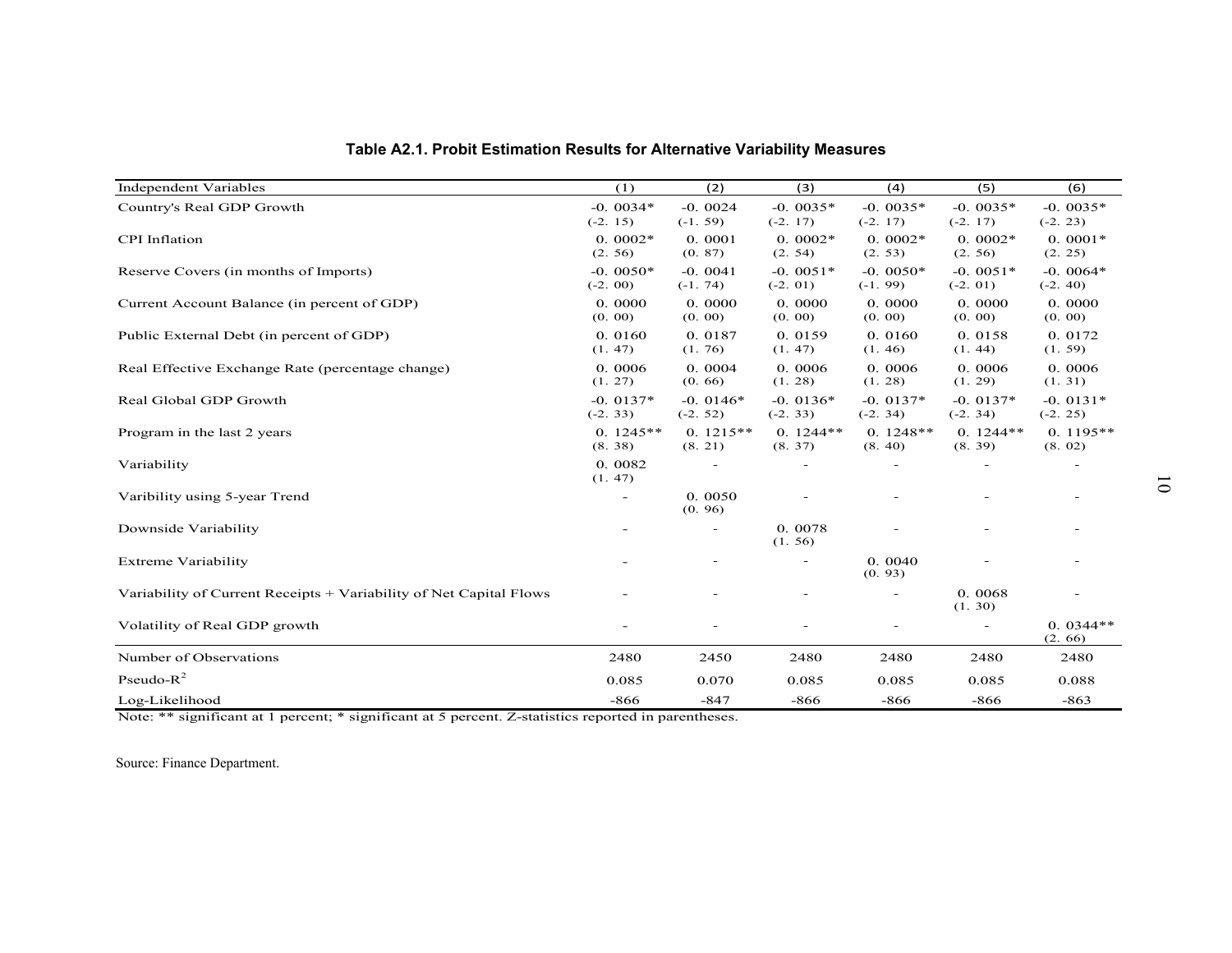|                           | Table A3.1. Contribution of Quota Variables to Calculated Quota Share -- by Member |             |                |                                  |                   |                              |                   |
|---------------------------|------------------------------------------------------------------------------------|-------------|----------------|----------------------------------|-------------------|------------------------------|-------------------|
|                           |                                                                                    |             | (In percent)   |                                  |                   |                              |                   |
|                           | 14th Review                                                                        | Calculated  |                | Impact of Incrementally Dropping |                   | Total impact of              | Compressed        |
|                           | Proposed                                                                           | Quota Share | Reserves       | Variability                      | Openness          | dropping reserves,           | <b>GDP Blend</b>  |
|                           | Quotas                                                                             |             |                |                                  |                   | openness and                 | Share             |
|                           |                                                                                    | (1)         | (2)            | (3)                              | (4)               | variability<br>$(2)+(3)+(4)$ | $(1)+(2)+(3)+(4)$ |
| <b>United States</b>      | 17.407                                                                             | 16.061      | 0.745          | 0.784                            | 3.262             | 4.792                        | 20.853            |
| Japan                     | 6.464                                                                              | 6.259       | $-0.341$       | 0.142                            | 1.081             | 0.882                        | 7.142             |
| China                     | 6.394                                                                              | 8.628       | $-0.945$       | 0.646                            | 0.886             | 0.586                        | 9.215             |
| Germany                   | 5.586                                                                              | 5.783       | 0.255          | 0.106                            | $-1.042$          | $-0.682$                     | 5.101             |
| France                    | 4.227                                                                              | 3.787       | 0.165          | 0.227                            | $-0.198$          | 0.194                        | 3.981             |
|                           |                                                                                    |             |                |                                  |                   |                              |                   |
| United Kingdom            | 4.227                                                                              | 4.297       | 0.184          | 0.082                            | $-0.690$          | $-0.424$                     | 3.872             |
| Italy                     | 3.161                                                                              | 3.229       | 0.132          | $-0.013$                         | $-0.056$          | 0.064                        | 3.293             |
| India                     | 2.751                                                                              | 2.447       | $-0.052$       | 0.194                            | 0.651             | 0.792                        | 3.239             |
| <b>Russian Federation</b> | 2.706                                                                              | 2.663       | $-0.132$       | $-0.082$                         | 0.294             | 0.080                        | 2.743             |
| Brazil                    | 2.316                                                                              | 2.106       | $-0.036$       | 0.035                            | 0.644             | 0.643                        | 2.748             |
| Canada                    | 2.312                                                                              | 2.231       | 0.079          | 0.111                            | $-0.157$          | 0.033                        | 2.264             |
| Saudi Arabia              | 2.096                                                                              | 1.470       | $-0.210$       | $-0.329$                         | $-0.110$          | $-0.648$                     | 0.821             |
| Spain                     | 2.000                                                                              | 2.330       | 0.107          | 0.026                            | $-0.069$          | 0.064                        | 2.393             |
| Mexico                    | 1.869                                                                              | 1.708       | 0.025          | 0.089                            | 0.148             | 0.261                        | 1.970             |
| Netherlands               | 1.832                                                                              | 2.076       | 0.094          | $-0.129$                         | $-0.746$          | $-0.781$                     | 1.295             |
| Korea, Republic of        | 1.800                                                                              | 1.963       | $-0.063$       | 0.088                            | $-0.180$          | $-0.155$                     | 1.808             |
| Australia                 | 1.379                                                                              | 1.431       | 0.046          | $-0.027$                         | 0.115             | 0.134                        | 1.566             |
| Belgium                   | 1.345                                                                              | 1.418       | 0.063          | $-0.117$                         | $-0.587$          | $-0.642$                     | 0.776             |
| Switzerland               | 1.210                                                                              | 1.143       | 0.006          | 0.027                            | $-0.446$          | $-0.412$                     | 0.730             |
| Turkey                    | 0.977                                                                              | 1.113       | 0.007          | $-0.003$                         | 0.155             | 0.159                        | 1.272             |
|                           |                                                                                    |             |                |                                  |                   |                              |                   |
| Indonesia<br>Sweden       | 0.975<br>0.929                                                                     | 0.905       | 0.005<br>0.029 | 0.050<br>$-0.133$                | 0.144<br>$-0.238$ | 0.198<br>$-0.342$            | 1.103<br>0.722    |
|                           |                                                                                    | 1.064       |                |                                  |                   |                              |                   |
| Poland                    | 0.859                                                                              | 0.989       | 0.001          | $-0.024$                         | $-0.041$          | $-0.065$                     | 0.924             |
| Austria                   | 0.825                                                                              | 0.827       | 0.036          | 0.008                            | $-0.225$          | $-0.181$                     | 0.646             |
| Singapore                 | 0.816                                                                              | 1.214       | $-0.063$       | $-0.130$                         | $-0.644$          | $-0.837$                     | 0.377             |
| Norway                    | 0.788                                                                              | 0.784       | 0.005          | $-0.048$                         | $-0.125$          | $-0.168$                     | 0.616             |
| Venezuela, R.B. de        | 0.781                                                                              | 0.512       | 0.011          | $-0.041$                         | 0.068             | 0.038                        | 0.550             |
| Malaysia                  | 0.762                                                                              | 0.728       | $-0.030$       | $-0.019$                         | $-0.205$          | $-0.254$                     | 0.474             |
| Iran, Islamic Republic of | 0.748                                                                              | 0.656       | $-0.026$       | 0.074                            | 0.157             | 0.205                        | 0.861             |
| Ireland                   | 0.724                                                                              | 0.984       | 0.049          | $-0.188$                         | $-0.439$          | $-0.579$                     | 0.405             |
| Denmark                   | 0.721                                                                              | 0.739       | $-0.007$       | $-0.050$                         | $-0.186$          | $-0.243$                     | 0.497             |
| Thailand                  | 0.674                                                                              | 0.840       | $-0.046$       | $-0.038$                         | $-0.119$          | $-0.203$                     | 0.637             |
| Argentina                 | 0.669                                                                              | 0.576       | $-0.005$       | 0.001                            | 0.120             | 0.117                        | 0.693             |
| South Africa              | 0.640                                                                              | 0.551       | 0.004          | 0.043                            | 0.039             | 0.085                        | 0.636             |
| Nigeria                   | 0.515                                                                              | 0.451       | $-0.011$       | $-0.030$                         | 0.004             | $-0.038$                     | 0.413             |
|                           |                                                                                    |             |                |                                  |                   |                              |                   |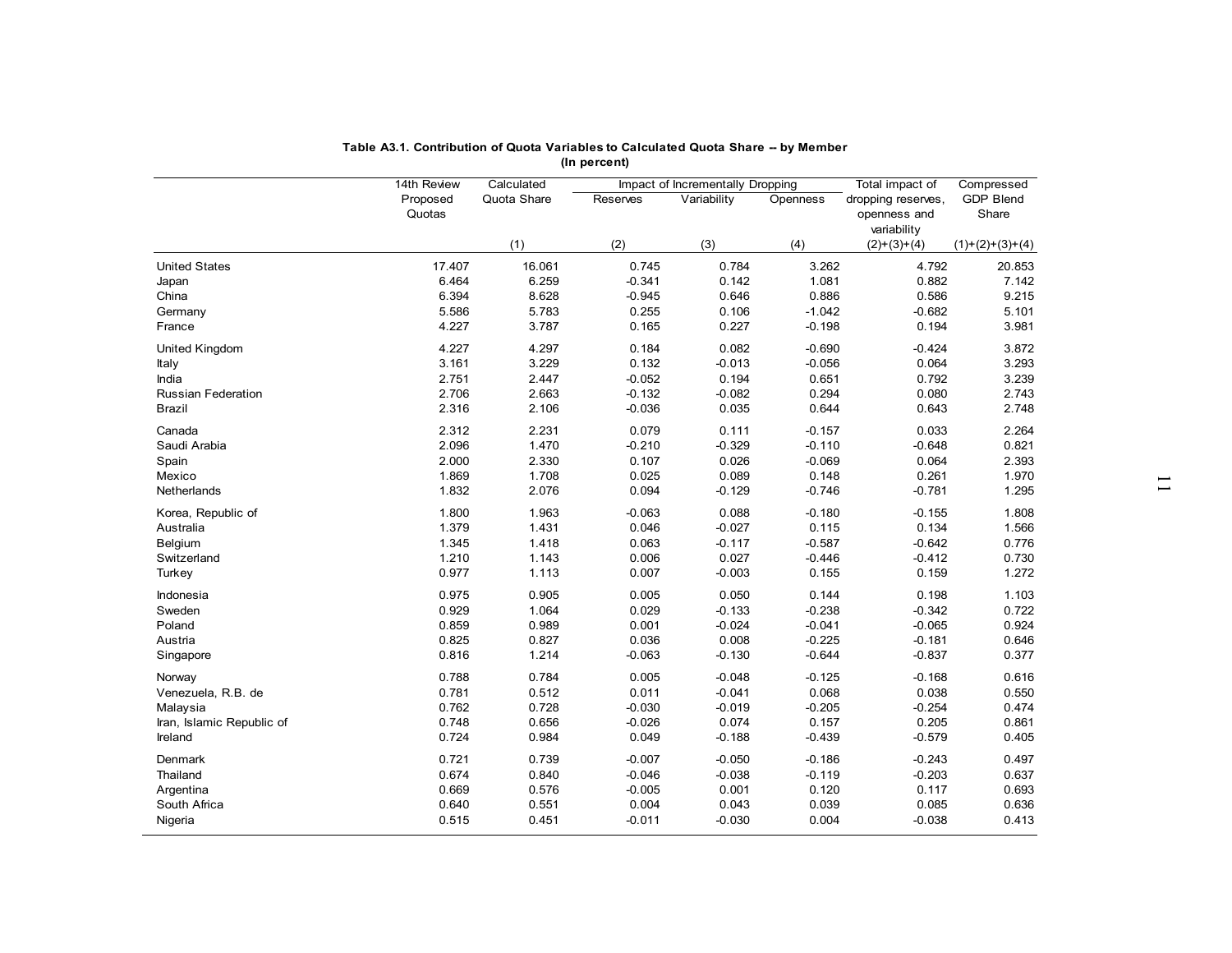|                                   | 14th Review |                           | (In percent) |                                                 |          |                                       |                                |
|-----------------------------------|-------------|---------------------------|--------------|-------------------------------------------------|----------|---------------------------------------|--------------------------------|
|                                   | Proposed    | Calculated<br>Quota Share | Reserves     | Impact of Incrementally Dropping<br>Variability | Openness | Total impact of<br>dropping reserves, | Compressed<br><b>GDP Blend</b> |
|                                   | Quotas      |                           |              |                                                 |          | openness and<br>variability           | Share                          |
|                                   |             | (1)                       | (2)          | (3)                                             | (4)      | $(2)+(3)+(4)$                         | $(1)+(2)+(3)+(4)$              |
| Greece                            | 0.509       | 0.570                     | 0.028        | $-0.033$                                        | 0.016    | 0.012                                 | 0.581                          |
| Finland                           | 0.506       | 0.530                     | 0.021        | $-0.048$                                        | $-0.092$ | $-0.118$                              | 0.412                          |
| <b>United Arab Emirates</b>       | 0.485       | 0.734                     | 0.011        | $-0.154$                                        | $-0.219$ | $-0.362$                              | 0.372                          |
| <b>Czech Republic</b>             | 0.457       | 0.566                     | 0.000        | $-0.034$                                        | $-0.141$ | $-0.175$                              | 0.391                          |
| Portugal                          | 0.432       | 0.484                     | 0.023        | $-0.019$                                        | $-0.055$ | $-0.052$                              | 0.432                          |
| Colombia                          | 0.429       | 0.386                     | 0.002        | 0.026                                           | 0.102    | 0.130                                 | 0.515                          |
| Philippines                       | 0.428       | 0.395                     | $-0.007$     | 0.001                                           | $-0.001$ | $-0.007$                              | 0.388                          |
| Egypt                             | 0.427       | 0.423                     | $-0.002$     | $-0.006$                                        | 0.072    | 0.064                                 | 0.487                          |
| Pakistan                          | 0.426       | 0.333                     | 0.009        | 0.028                                           | 0.091    | 0.128                                 | 0.461                          |
| Ukraine                           | 0.422       | 0.452                     | 0.003        | $-0.075$                                        | $-0.002$ | $-0.074$                              | 0.378                          |
|                                   |             |                           |              |                                                 |          |                                       |                                |
| Algeria                           | 0.411       | 0.473                     | $-0.084$     | $-0.069$                                        | 0.007    | $-0.147$                              | 0.326                          |
| Hungary                           | 0.407       | 0.481                     | $-0.005$     | $-0.045$                                        | $-0.139$ | $-0.188$                              | 0.292                          |
| Kuwait                            | 0.406       | 0.305                     | 0.001        | $-0.029$                                        | $-0.044$ | $-0.072$                              | 0.233                          |
| Israel                            | 0.403       | 0.448                     | $-0.016$     | $-0.040$                                        | $-0.040$ | $-0.096$                              | 0.352                          |
| Romania                           | 0.380       | 0.421                     | $-0.007$     | $-0.038$                                        | 0.001    | $-0.045$                              | 0.376                          |
| Chile                             | 0.366       | 0.397                     | 0.002        | $-0.027$                                        | $-0.021$ | $-0.046$                              | 0.351                          |
| Iraq                              | 0.349       | 0.269                     | $-0.020$     | $-0.055$                                        | $-0.025$ | $-0.099$                              | 0.170                          |
| Libya                             | 0.330       | 0.251                     | $-0.062$     | $-0.015$                                        | $-0.019$ | $-0.096$                              | 0.155                          |
| Peru                              | 0.280       | 0.266                     | $-0.010$     | 0.003                                           | 0.042    | 0.035                                 | 0.300                          |
| Luxembourg                        | 0.277       | 0.610                     | 0.030        | $-0.108$                                        | $-0.437$ | $-0.515$                              | 0.095                          |
|                                   |             |                           |              |                                                 |          |                                       |                                |
| New Zealand                       | 0.263       | 0.245                     | 0.002        | $-0.008$                                        | $-0.010$ | $-0.017$                              | 0.229                          |
| Kazakhstan                        | 0.243       | 0.334                     | 0.003        | $-0.064$                                        | $-0.020$ | $-0.081$                              | 0.254                          |
| Vietnam                           | 0.242       | 0.304                     | 0.000        | $-0.007$                                        | $-0.034$ | $-0.041$                              | 0.263                          |
| Syrian Arab Republic              | 0.233       | 0.208                     | $-0.003$     | 0.020                                           | 0.075    | 0.092                                 | 0.300                          |
| Bangladesh                        | 0.224       | 0.178                     | 0.003        | 0.025                                           | 0.046    | 0.074                                 | 0.251                          |
| Congo, Democratic Republic of the | 0.224       | 0.040                     | 0.001        | $-0.007$                                        | $-0.004$ | $-0.009$                              | 0.030                          |
| Slovak Republic                   | 0.210       | 0.273                     | 0.013        | $-0.035$                                        | $-0.069$ | $-0.091$                              | 0.182                          |
| Zambia                            | 0.205       | 0.036                     | 0.001        | $-0.005$                                        | $-0.001$ | $-0.006$                              | 0.030                          |
| <b>Bulgaria</b>                   | 0.188       | 0.181                     | $-0.003$     | $-0.035$                                        | $-0.022$ | $-0.060$                              | 0.121                          |
| Morocco                           | 0.188       | 0.199                     | $-0.007$     | 0.004                                           | $-0.002$ | $-0.004$                              | 0.195                          |
|                                   |             |                           |              |                                                 |          |                                       |                                |
| Angola                            | 0.155       | 0.248                     | 0.002        | $-0.066$                                        | $-0.026$ | $-0.090$                              | 0.158                          |
| Ghana                             | 0.155       | 0.049                     | 0.001        | 0.001                                           | $-0.005$ | $-0.003$                              | 0.045                          |
| Qatar                             | 0.154       | 0.216                     | $-0.001$     | $-0.007$                                        | $-0.016$ | $-0.023$                              | 0.192                          |
| Croatia                           | 0.150       | 0.159                     | $-0.002$     | $-0.009$                                        | $-0.014$ | $-0.026$                              | 0.133                          |
| Zimbabwe                          | 0.148       | 0.014                     | 0.001        | 0.000                                           | $-0.003$ | $-0.003$                              | 0.011                          |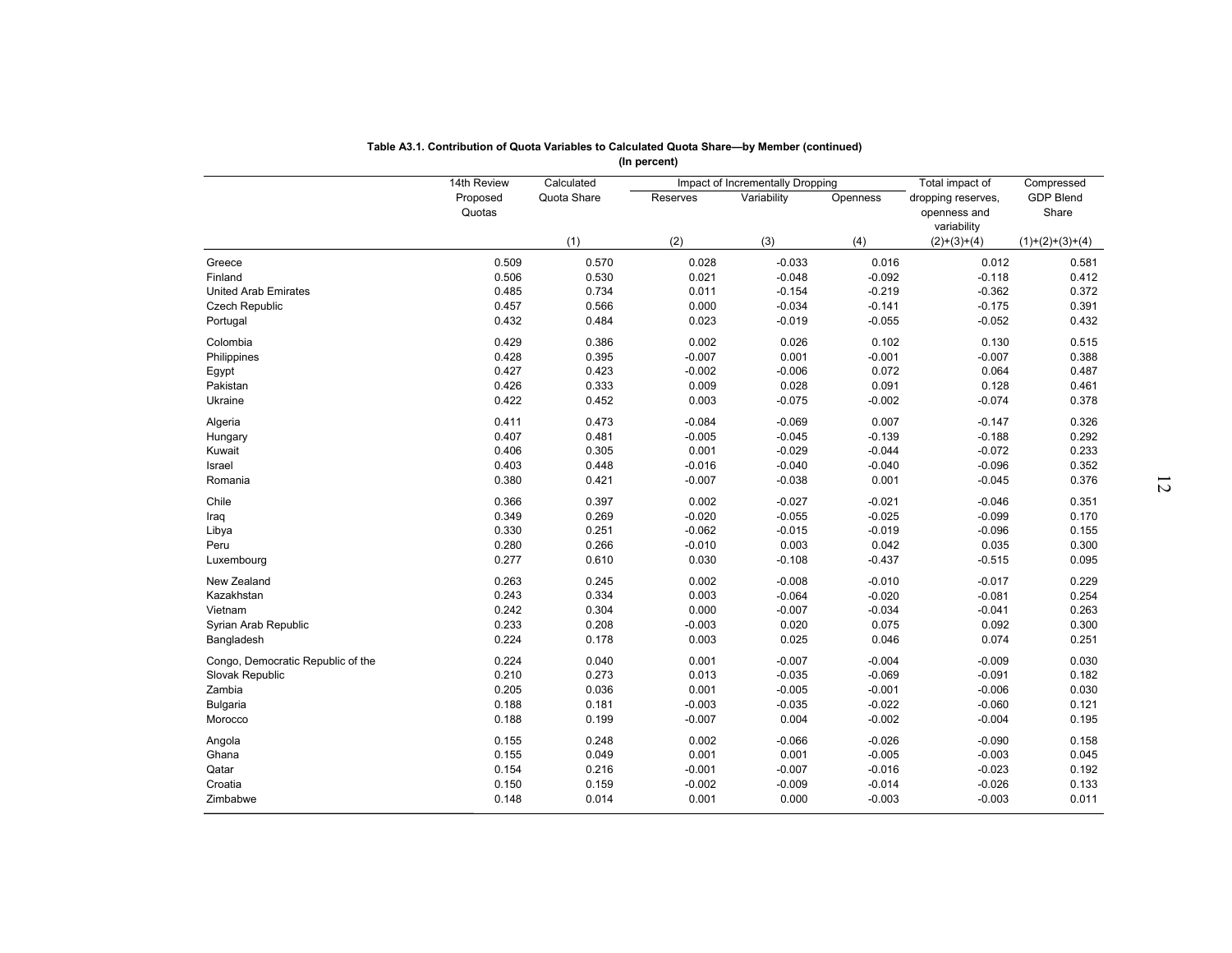|                                             | 14th Review        | Calculated     |                   | Impact of Incrementally Dropping |                      | Total impact of                                   | Compressed                |
|---------------------------------------------|--------------------|----------------|-------------------|----------------------------------|----------------------|---------------------------------------------------|---------------------------|
|                                             | Proposed<br>Quotas | Quota Share    | Reserves          | Variability                      | Openness             | dropping reserves,<br>openness and<br>variability | <b>GDP Blend</b><br>Share |
|                                             |                    | (1)            | (2)               | (3)                              | (4)                  | $(2)+(3)+(4)$                                     | $(1)+(2)+(3)+(4)$         |
| Ecuador                                     | 0.146              | 0.140          | 0.005             | $-0.018$                         | 0.010                | $-0.003$                                          | 0.137                     |
| <b>Belarus</b>                              | 0.143              | 0.159          | 0.006             | $-0.013$                         | $-0.009$             | $-0.017$                                          | 0.143                     |
| Serbia                                      | 0.137              | 0.116          | $-0.004$          | $-0.004$                         | 0.000                | $-0.008$                                          | 0.108                     |
| Côte d'Ivoire                               | 0.136              | 0.055          | 0.001             | 0.003                            | $-0.004$             | 0.000                                             | 0.055                     |
| Lebanon                                     | 0.133              | 0.158          | $-0.012$          | $-0.038$                         | $-0.034$             | $-0.084$                                          | 0.074                     |
| Sudan                                       | 0.132              | 0.097          | 0.004             | 0.009                            | 0.021                | 0.035                                             | 0.132                     |
| Slovenia                                    | 0.123              | 0.145          | 0.007             | $-0.015$                         | $-0.034$             | $-0.042$                                          | 0.103                     |
| Sri Lanka                                   | 0.121              | 0.089          | 0.002             | 0.007                            | 0.013                | 0.022                                             | 0.111                     |
| Uzbekistan                                  | 0.116              | 0.082          | $-0.005$          | $-0.003$                         | 0.011                | 0.004                                             | 0.086                     |
| Tunisia                                     | 0.114              | 0.127          | $-0.001$          | $-0.007$                         | $-0.007$             | $-0.015$                                          | 0.112                     |
|                                             |                    |                |                   |                                  |                      |                                                   |                           |
| Oman                                        | 0.114              | 0.138          | $-0.002$          | $-0.007$                         | $-0.019$             | $-0.029$                                          | 0.109                     |
| Kenya                                       | 0.114              | 0.073          | 0.001             | $-0.001$                         | 0.008                | 0.008                                             | 0.081                     |
| Myanmar                                     | 0.108              | 0.062          | $-0.001$          | 0.004                            | 0.017                | 0.020                                             | 0.082                     |
| Yemen, Republic of                          | 0.102              | 0.087          | $-0.001$          | $-0.015$                         | 0.005                | $-0.011$                                          | 0.076                     |
| Dominican Republic                          | 0.100              | 0.097          | 0.003             | 0.004                            | 0.004                | 0.011                                             | 0.108                     |
| <b>Trinidad and Tobago</b>                  | 0.099              | 0.072          | $-0.004$          | $-0.012$                         | $-0.010$             | $-0.026$                                          | 0.046                     |
| Lithuania                                   | 0.093              | 0.132          | 0.002             | $-0.020$                         | $-0.020$             | $-0.038$                                          | 0.094                     |
| Uruguay                                     | 0.090              | 0.077          | $-0.002$          | $-0.014$                         | 0.006                | $-0.010$                                          | 0.067                     |
| Guatemala                                   | 0.090              | 0.085          | 0.000             | 0.004                            | 0.003                | 0.008                                             | 0.093                     |
| Tanzania                                    | 0.083              | 0.050          | 0.000             | 0.003                            | 0.007                | 0.011                                             | 0.061                     |
| Bahrain                                     | 0.083              | 0.092          | 0.001             | $-0.014$                         | $-0.033$             | $-0.046$                                          | 0.046                     |
| Azerbaijan                                  | 0.082              | 0.107          | 0.001             | $-0.002$                         | 0.000                | $-0.001$                                          | 0.106                     |
| Jamaica                                     | 0.080              | 0.048          | 0.001             | $-0.008$                         | $-0.006$             | $-0.013$                                          | 0.035                     |
| Panama                                      | 0.079              | 0.077          | 0.002             | $-0.006$                         | $-0.017$             | $-0.020$                                          | 0.056                     |
| Costa Rica                                  | 0.077              | 0.076          | 0.001             | 0.000                            | $-0.006$             | $-0.005$                                          | 0.070                     |
|                                             |                    |                |                   |                                  |                      |                                                   |                           |
| Uganda                                      | 0.076              | 0.051          | 0.000             | $-0.011$                         | 0.007                | $-0.004$                                          | 0.047                     |
| Jordan<br>Latvia                            | 0.072<br>0.070     | 0.075<br>0.084 | $-0.005$<br>0.000 | $-0.004$<br>$-0.008$             | $-0.017$<br>$-0.012$ | $-0.025$<br>$-0.020$                              | 0.049<br>0.064            |
|                                             | 0.068              |                | $-0.001$          | 0.000                            | $-0.007$             |                                                   | 0.033                     |
| Afghanistan, Islamic Republic of<br>Senegal | 0.068              | 0.042<br>0.033 | 0.000             | 0.000                            | $-0.001$             | $-0.009$<br>0.000                                 | 0.033                     |
|                                             |                    |                |                   |                                  |                      |                                                   |                           |
| Iceland                                     | 0.067              | 0.083          | 0.001             | $-0.041$                         | $-0.011$             | $-0.051$                                          | 0.031                     |
| Cyprus                                      | 0.064              | 0.074          | 0.003             | $-0.012$                         | $-0.018$             | $-0.027$                                          | 0.047                     |
| Brunei Darussalam                           | 0.063              | 0.045          | 0.001             | $-0.012$                         | $-0.004$             | $-0.014$                                          | 0.031                     |
| Ethiopia                                    | 0.063              | 0.062          | 0.002             | 0.005                            | 0.017                | 0.024                                             | 0.086                     |
| El Salvador                                 | 0.060              | 0.059          | 0.001             | $-0.001$                         | 0.000                | $-0.001$                                          | 0.058                     |

| Table A3.1. Contribution of Quota Variables to Calculated Quota Share—by Member (continued) |
|---------------------------------------------------------------------------------------------|
| (In percent)                                                                                |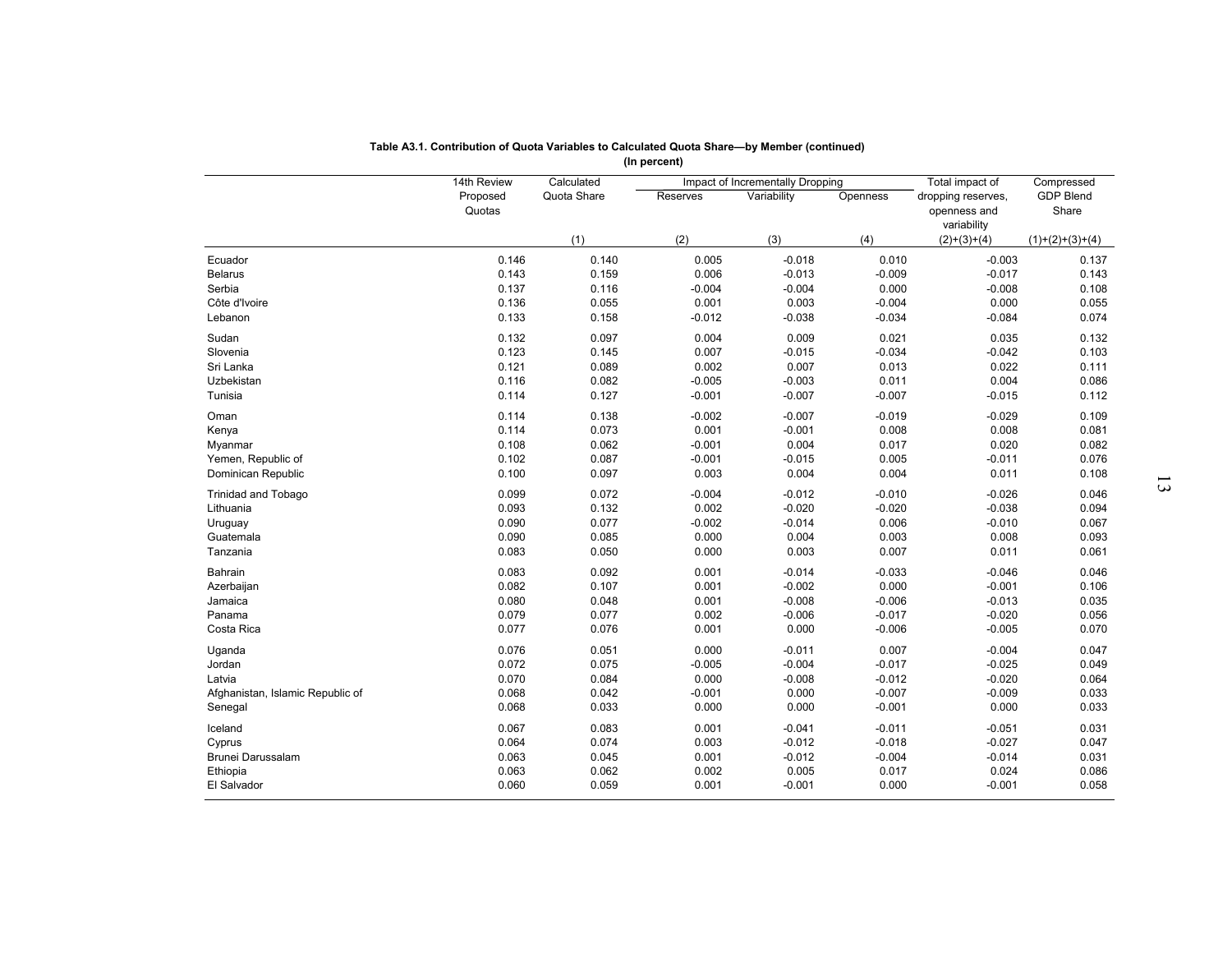|                          |                    |                | (In percent)      |                                         |                   |                                                   |                    |
|--------------------------|--------------------|----------------|-------------------|-----------------------------------------|-------------------|---------------------------------------------------|--------------------|
|                          | 14th Review        | Calculated     |                   | <b>Impact of Incrementally Dropping</b> |                   | Total impact of                                   | Compressed         |
|                          | Proposed<br>Quotas | Quota Share    | Reserves          | Variability                             | Openness          | dropping reserves,<br>openness and<br>variability | GDP Blend<br>Share |
|                          |                    | (1)            | (2)               | (3)                                     | (4)               | $(2)+(3)+(4)$                                     | $(1)+(2)+(3)+(4)$  |
| Cameroon                 | 0.058              | 0.053          | 0.000             | $-0.001$                                | 0.006             | 0.005                                             | 0.058              |
| Bosnia and Herzegovina   | 0.056              | 0.058          | $-0.001$          | $-0.005$                                | $-0.005$          | $-0.011$                                          | 0.047              |
| Papua New Guinea         | 0.055              | 0.028          | 0.000             | $-0.003$                                | $-0.005$          | $-0.008$                                          | 0.020              |
| Nicaragua                | 0.055              | 0.025          | 0.000             | $-0.002$                                | $-0.003$          | $-0.004$                                          | 0.021              |
| Liberia                  | 0.054              | 0.014          | 0.000             | $-0.008$                                | $-0.004$          | $-0.012$                                          | 0.003              |
| Honduras                 | 0.052              | 0.050          | 0.000             | $-0.002$                                | $-0.008$          | $-0.009$                                          | 0.041              |
| Madagascar               | 0.051              | 0.031          | 0.001             | $-0.008$                                | 0.002             | $-0.005$                                          | 0.026              |
| Estonia                  | 0.051              | 0.077          | 0.001             | $-0.009$                                | $-0.022$          | $-0.030$                                          | 0.047              |
| <b>Bolivia</b>           | 0.050              | 0.052          | $-0.003$          | $-0.001$                                | 0.005             | 0.000                                             | 0.052              |
| Turkmenistan             | 0.050              | 0.061          | $-0.012$          | 0.000                                   | $-0.001$          | $-0.012$                                          | 0.049              |
|                          | 0.048              | 0.030          | 0.000             | $-0.003$                                |                   | $-0.003$                                          |                    |
| Mozambique<br>Gabon      | 0.045              | 0.040          | 0.000             | $-0.007$                                | 0.000<br>0.000    | $-0.007$                                          | 0.026<br>0.033     |
| Guinea                   | 0.045              | 0.021          | 0.001             | $-0.009$                                | 0.001             | $-0.007$                                          | 0.014              |
|                          | 0.044              | 0.031          | 0.000             | 0.000                                   | 0.000             | 0.000                                             |                    |
| Georgia<br>Sierra Leone  | 0.044              | 0.006          | 0.000             | $-0.001$                                | 0.001             | 0.000                                             | 0.031<br>0.006     |
|                          |                    |                |                   |                                         |                   |                                                   |                    |
| Paraguay                 | 0.042              | 0.045          | 0.000             | $-0.003$                                | $-0.002$          | $-0.005$                                          | 0.040              |
| Botswana                 | 0.041              | 0.046          | $-0.005$          | $-0.003$                                | $-0.002$          | $-0.010$                                          | 0.036              |
| Namibia                  | 0.040              | 0.023          | 0.000             | 0.002                                   | $-0.002$          | $-0.001$                                          | 0.023              |
| Mali                     | 0.039              | 0.029          | 0.000             | $-0.008$                                | 0.001             | $-0.006$                                          | 0.023              |
| Bahamas, The             | 0.038              | 0.021          | 0.000             | 0.000                                   | $-0.003$          | $-0.003$                                          | 0.017              |
| Guyana                   | 0.038              | 0.007          | 0.000             | 0.000                                   | $-0.002$          | $-0.001$                                          | 0.006              |
| Kyrgyz Republic          | 0.037              | 0.018          | 0.000             | $-0.001$                                | $-0.002$          | $-0.003$                                          | 0.015              |
| Cambodia                 | 0.037              | 0.036          | 0.000             | 0.001                                   | $-0.003$          | $-0.002$                                          | 0.034              |
| Tajikistan               | 0.036              | 0.018          | 0.001             | $-0.001$                                | $-0.002$          | $-0.002$                                          | 0.016              |
| Moldova                  | 0.036              | 0.024          | 0.000             | $-0.005$                                | $-0.004$          | $-0.009$                                          | 0.015              |
| Malta                    | 0.035              | 0.035          | 0.001             | $-0.002$                                | $-0.016$          | $-0.016$                                          | 0.018              |
| Haiti                    | 0.034              | 0.017          | 0.000             | 0.000                                   | 0.001             | 0.001                                             | 0.018              |
| Somalia                  | 0.034              | 0.001          | 0.000             | 0.000                                   | 0.000             | 0.000                                             | 0.002              |
| Congo, Republic of       | 0.034              | 0.041          | $-0.001$          | $-0.008$                                | $-0.008$          | $-0.017$                                          | 0.024              |
| Rwanda                   | 0.034              | 0.012          | 0.000             | 0.000                                   | 0.002             | 0.003                                             | 0.014              |
|                          | 0.033              | 0.054          | 0.000             | $-0.011$                                | $-0.011$          | $-0.023$                                          | 0.031              |
| <b>Equatorial Guinea</b> | 0.033              |                |                   |                                         |                   |                                                   |                    |
| Nepal                    | 0.032              | 0.034          | $-0.001$<br>0.000 | 0.001                                   | 0.006             | 0.006                                             | 0.040              |
| Burundi                  | 0.031              | 0.005          |                   | $-0.001$                                | 0.001<br>$-0.001$ | 0.000                                             | 0.004              |
| Togo<br>Mauritius        | 0.030              | 0.010<br>0.029 | 0.000<br>0.000    | 0.000<br>$-0.001$                       | $-0.004$          | $-0.001$<br>$-0.005$                              | 0.009<br>0.024     |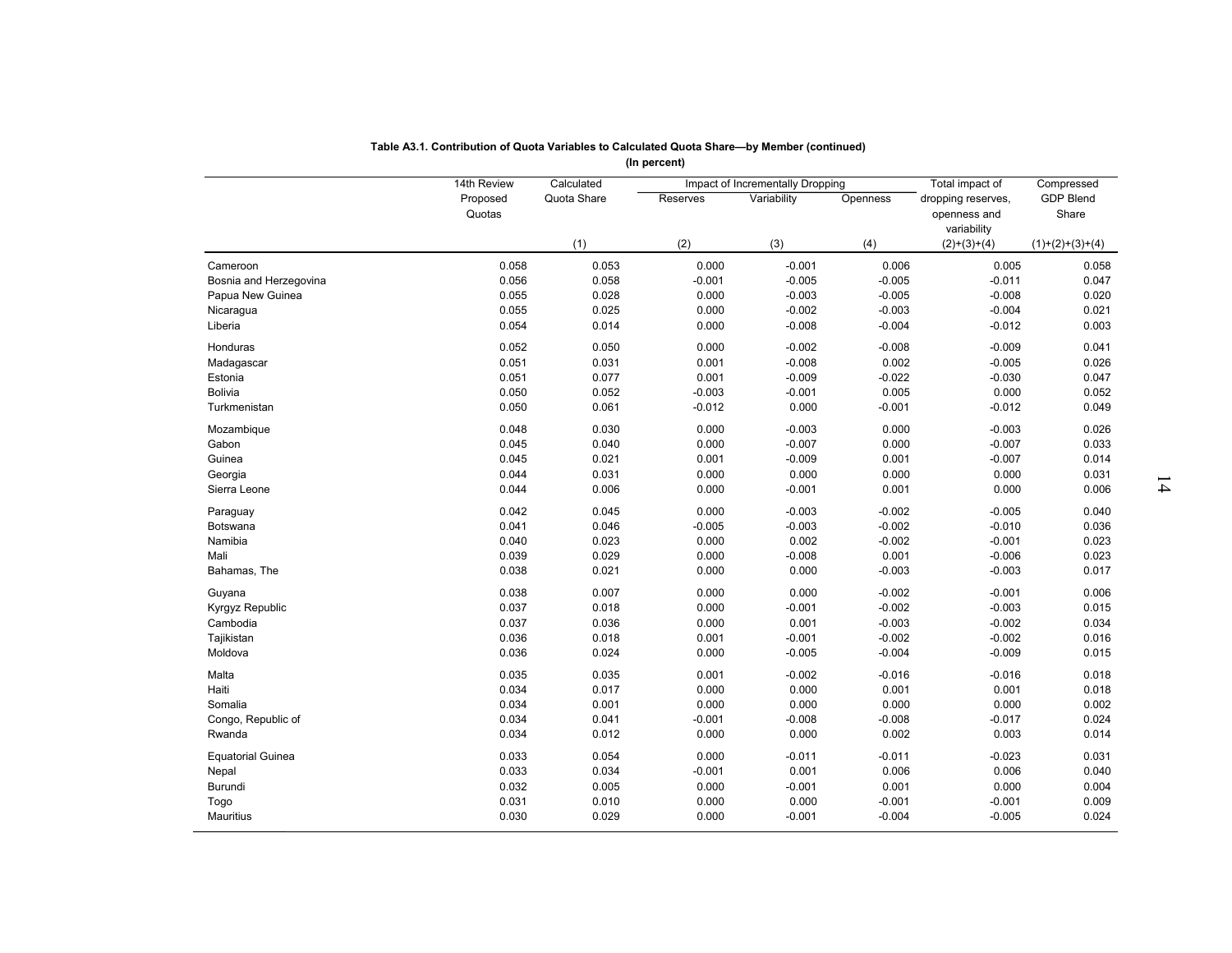|                                        | 14th Review<br>Proposed<br>Quotas | Calculated<br>Quota Share | <b>Reserves</b> | Impact of Incrementally Dropping<br>Variability | Openness          | Total impact of<br>dropping reserves,<br>openness and<br>variability | Compressed<br><b>GDP Blend</b><br>Share |
|----------------------------------------|-----------------------------------|---------------------------|-----------------|-------------------------------------------------|-------------------|----------------------------------------------------------------------|-----------------------------------------|
|                                        |                                   | (1)                       | (2)             | (3)                                             | (4)               | $(2)+(3)+(4)$                                                        | $(1)+(2)+(3)+(4)$                       |
| Macedonia, Former Yugoslav Republic of | 0.029                             | 0.032                     | 0.000           | $-0.003$                                        | $-0.003$          | $-0.006$                                                             | 0.026                                   |
| Chad                                   | 0.029                             | 0.029                     | 0.001           | $-0.005$                                        | $-0.003$          | $-0.007$                                                             | 0.022                                   |
| Albania                                | 0.029                             | 0.034                     | 0.000           | $-0.001$                                        | $-0.001$          | $-0.002$                                                             | 0.032                                   |
| Malawi                                 | 0.029                             | 0.024                     | 0.001           | $-0.013$                                        | 0.001             | $-0.010$                                                             | 0.014                                   |
| Niger                                  | 0.028                             | 0.013                     | 0.000           | 0.000                                           | 0.002             | 0.002                                                                | 0.014                                   |
| Suriname                               | 0.027                             | 0.011                     | 0.000           | $-0.002$                                        | $-0.002$          | $-0.003$                                                             | 0.007                                   |
| Armenia                                | 0.027                             | 0.025                     | 0.000           | 0.001                                           | 0.001             | 0.002                                                                | 0.026                                   |
| Mauritania                             | 0.027                             | 0.013                     | 0.000           | $-0.003$                                        | $-0.001$          | $-0.003$                                                             | 0.009                                   |
| Benin                                  | 0.026                             | 0.021                     | 0.000           | $-0.004$                                        | 0.003             | $-0.002$                                                             | 0.019                                   |
| <b>Burkina Faso</b>                    | 0.025                             | 0.018                     | 0.000           | 0.002                                           | 0.004             | 0.006                                                                | 0.024                                   |
| Central African Republic               | 0.023                             | 0.005                     | 0.000           | $-0.001$                                        | 0.001             | 0.000                                                                | 0.005                                   |
| Lao People's Dem. Republic             | 0.022                             | 0.013                     | 0.000           | 0.001                                           | 0.003             | 0.004                                                                | 0.017                                   |
| Fiji                                   | 0.021                             | 0.010                     | 0.000           | 0.000                                           | $-0.002$          | $-0.002$                                                             | 0.008                                   |
| <b>Barbados</b>                        | 0.020                             | 0.013                     | 0.000           | 0.000                                           | $-0.002$          | $-0.003$                                                             | 0.011                                   |
| Kosovo                                 | 0.017                             | 0.016                     | 0.000           | $-0.003$                                        | $-0.002$          | $-0.005$                                                             | 0.010                                   |
| Swaziland                              | 0.016                             | 0.015                     | 0.000           | $-0.002$                                        | $-0.003$          | $-0.006$                                                             | 0.009                                   |
| Mongolia                               | 0.015                             | 0.018                     | 0.000           | $-0.004$                                        | $-0.002$          | $-0.005$                                                             | 0.013                                   |
| Lesotho                                | 0.015                             | 0.009                     | $-0.001$        | $-0.001$                                        | $-0.003$          | $-0.004$                                                             | 0.005                                   |
| Gambia, The                            | 0.013                             | 0.004                     | 0.000           | 0.000                                           | 0.000             | 0.000                                                                | 0.004                                   |
| Montenegro                             | 0.013                             | 0.015                     | 0.000           | $-0.003$                                        | $-0.002$          | $-0.004$                                                             | 0.011                                   |
| San Marino                             | 0.010                             | 0.013                     | 0.000           | $-0.002$                                        | $-0.006$          | $-0.008$                                                             | 0.004                                   |
| Eritrea                                | 0.008                             | 0.005                     | 0.000           | $-0.001$                                        | 0.001             | 0.000                                                                | 0.005                                   |
| Djibouti                               | 0.007                             | 0.004                     | 0.000           | 0.000                                           | 0.000             | $-0.001$                                                             | 0.003                                   |
| Guinea-Bissau                          | 0.006                             | 0.003                     | 0.000           | $-0.001$                                        | 0.000             | 0.000                                                                | 0.003                                   |
| Belize                                 | 0.006                             | 0.005                     | 0.000           | $-0.001$                                        | $-0.001$          | $-0.001$                                                             | 0.004                                   |
| <b>Timor Leste</b>                     | 0.005                             | 0.007                     | 0.000           | $-0.003$                                        | $-0.002$          | $-0.004$                                                             | 0.003                                   |
| Vanuatu                                | 0.005                             | 0.002                     | 0.000           | 0.000                                           | 0.000             | 0.000                                                                | 0.002                                   |
| Cape Verde                             | 0.005                             | 0.005                     | 0.000           | 0.000                                           | $-0.001$          | $-0.002$                                                             | 0.004                                   |
| Seychelles                             | 0.005                             | 0.005                     | 0.000           | 0.000                                           | $-0.002$          | $-0.002$                                                             | 0.003                                   |
| St. Lucia                              | 0.004                             | 0.004                     | 0.000           | 0.000                                           | $-0.001$          | $-0.001$                                                             | 0.003                                   |
|                                        |                                   |                           |                 |                                                 |                   |                                                                      |                                         |
| Maldives                               | 0.004                             | 0.005                     | 0.000           | 0.000                                           | $-0.002$          | $-0.002$                                                             | 0.003                                   |
| Solomon Islands                        | 0.004                             | 0.002                     | 0.000           | 0.000                                           | 0.000             | 0.000                                                                | 0.002                                   |
| <b>Bhutan</b>                          | 0.004<br>0.004                    | 0.005<br>0.004            | 0.000<br>0.000  | 0.000<br>0.000                                  | 0.000<br>$-0.001$ | 0.000<br>$-0.001$                                                    | 0.004<br>0.003                          |
| Antigua and Barbuda                    |                                   |                           |                 |                                                 |                   |                                                                      |                                         |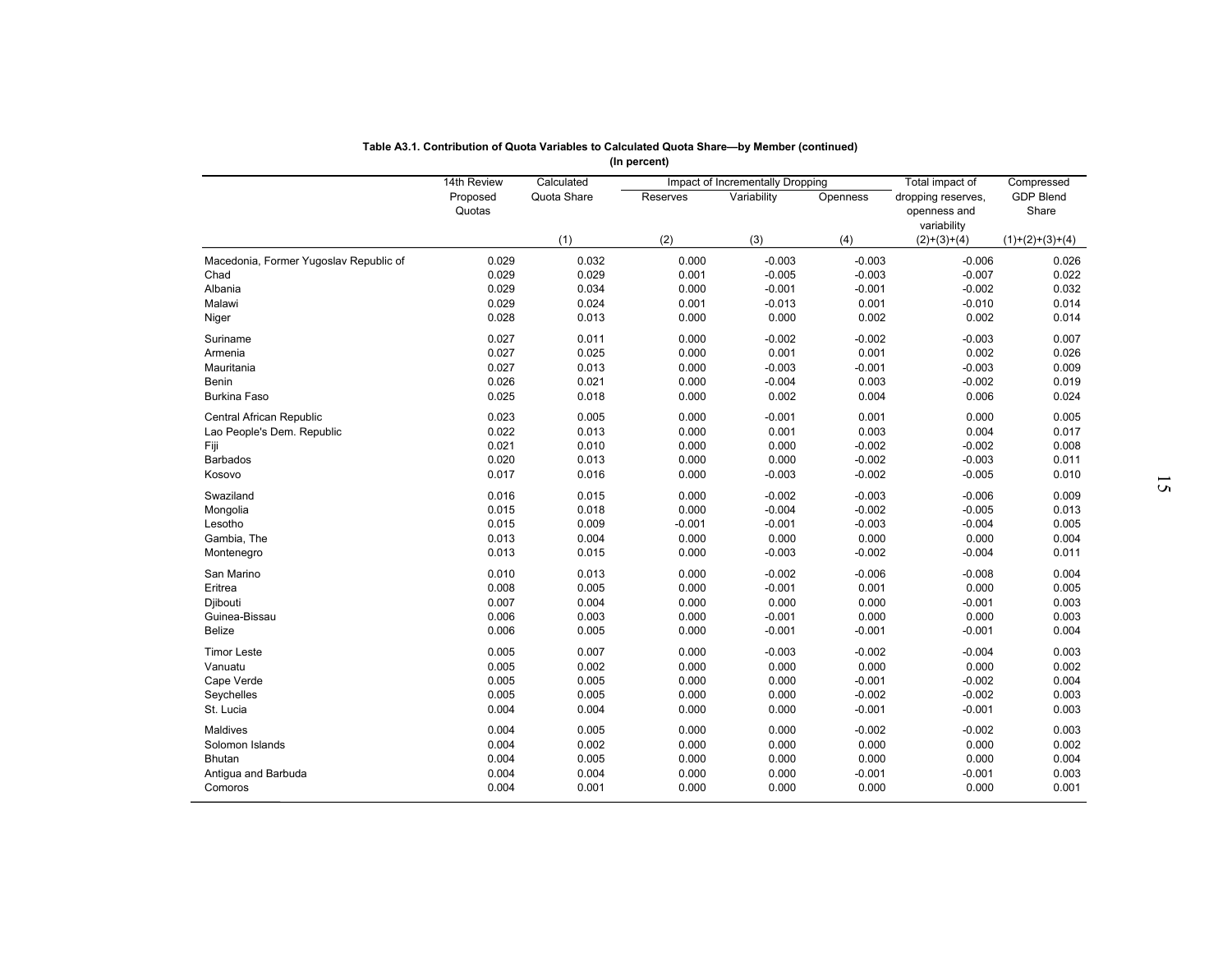|                                 | Table A3.1. Contribution of Quota Variables to Calculated Quota Share -- by Member (concluded) |                           | (In percent) |                                                 |            |                                              |                                |
|---------------------------------|------------------------------------------------------------------------------------------------|---------------------------|--------------|-------------------------------------------------|------------|----------------------------------------------|--------------------------------|
|                                 | 14th Review<br>Proposed                                                                        | Calculated<br>Quota Share | Reserves     | Impact of Incrementally Dropping<br>Variability | Openness   | Total impact of<br>dropping reserves,        | Compressed<br><b>GDP Blend</b> |
|                                 | Quotas                                                                                         | (1)                       | (2)          | (3)                                             | (4)        | openness and<br>variability<br>$(2)+(3)+(4)$ | Share<br>$(1)+(2)+(3)+(4)$     |
| Grenada                         | 0.00344                                                                                        | 0.00258                   | 0.00003      | $-0.00035$                                      | $-0.00031$ | $-0.00062$                                   | 0.00196                        |
| Samoa                           | 0.00340                                                                                        | 0.00257                   | 0.00001      | $-0.00058$                                      | $-0.00027$ | $-0.00083$                                   | 0.00173                        |
| São Tomé and Príncipe           | 0.00310                                                                                        | 0.00156                   | 0.00003      | $-0.00100$                                      | $-0.00005$ | $-0.00102$                                   | 0.00053                        |
| Tonga                           | 0.00289                                                                                        | 0.00138                   | $-0.00001$   | $-0.00009$                                      | $-0.00013$ | $-0.00023$                                   | 0.00115                        |
| St. Kitts and Nevis             | 0.00262                                                                                        | 0.00261                   | $-0.00002$   | $-0.00069$                                      | $-0.00042$ | $-0.00113$                                   | 0.00148                        |
| St. Vincent and the Grenadines  | 0.00245                                                                                        | 0.00262                   | 0.00005      | $-0.00054$                                      | $-0.00031$ | $-0.00080$                                   | 0.00182                        |
| Dominica                        | 0.00241                                                                                        | 0.00161                   | 0.00002      | $-0.00017$                                      | $-0.00023$ | $-0.00039$                                   | 0.00122                        |
| Kiribati                        | 0.00235                                                                                        | 0.00161                   | $-0.00040$   | $-0.00036$                                      | $-0.00010$ | $-0.00085$                                   | 0.00076                        |
| Micronesia, Federated States of | 0.00151                                                                                        | 0.00136                   | 0.00002      | $-0.00010$                                      | $-0.00020$ | $-0.00027$                                   | 0.00109                        |
| Marshall Islands                | 0.00103                                                                                        | 0.00082                   | 0.00004      | $-0.00005$                                      | $-0.00013$ | $-0.00014$                                   | 0.00068                        |
| Palau                           | 0.00103                                                                                        | 0.00093                   | 0.00004      | $-0.00004$                                      | $-0.00030$ | $-0.00029$                                   | 0.00064                        |
| Tuvalu                          | 0.00052                                                                                        | 0.00042                   | 0.00000      | $-0.00026$                                      | $-0.00008$ | $-0.00034$                                   | 0.00009                        |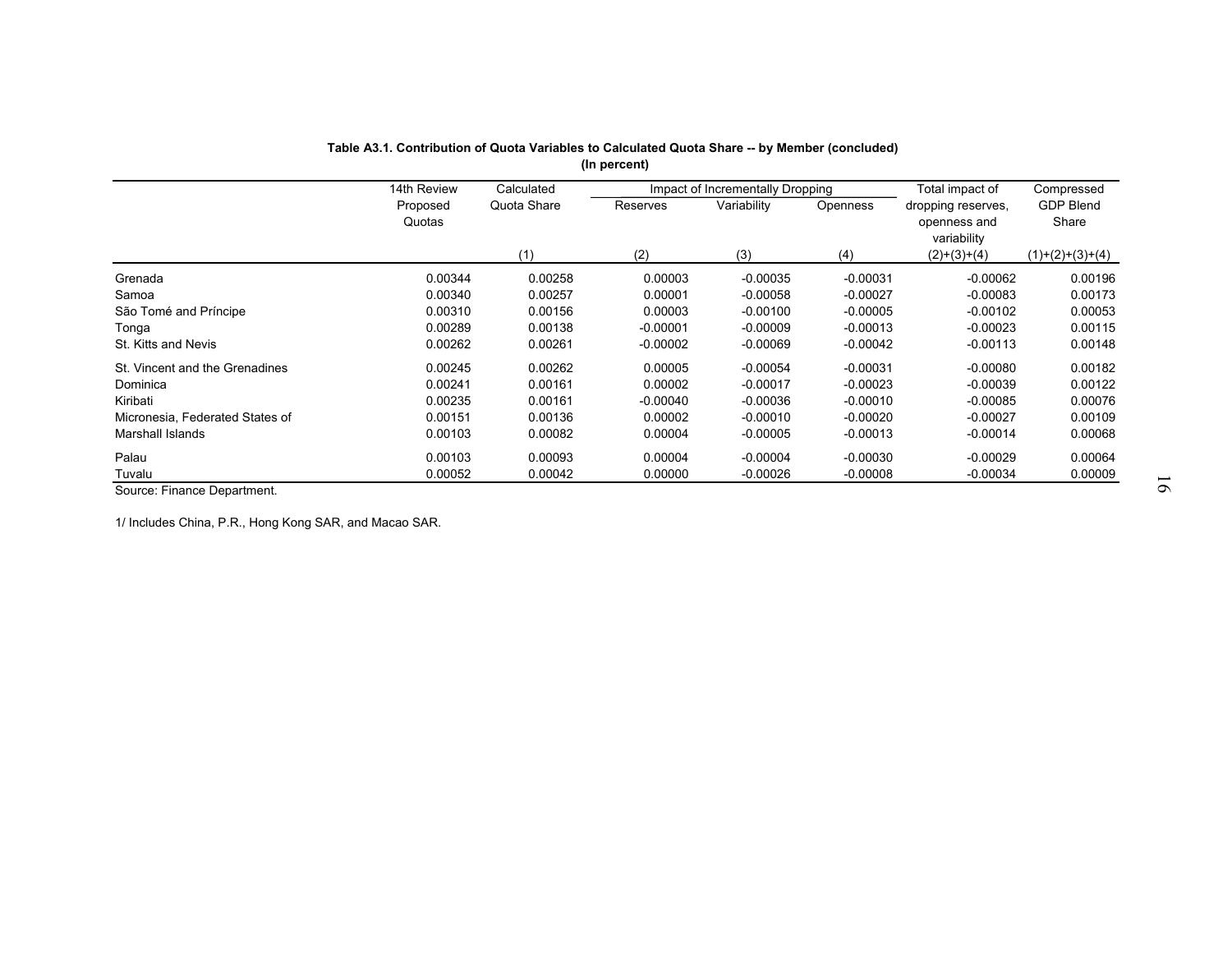|                           |                    |             | Table A3.2. Illustrative Calculations -- Simplifying the Formula -- by Member | (In percent)          |                                       |                              |                                       |                       |                 |  |
|---------------------------|--------------------|-------------|-------------------------------------------------------------------------------|-----------------------|---------------------------------------|------------------------------|---------------------------------------|-----------------------|-----------------|--|
|                           | 14th Review        | Calculated  | <b>Without Variability</b>                                                    |                       | GDP and Openness                      |                              | <b>GDP and Reserves</b>               |                       | <b>GDP Only</b> |  |
|                           | Proposed<br>Quotas | Quota Share | Preserving<br><b>Relative Weights</b>                                         | Distributed<br>Evenly | Preserving<br><b>Relative Weights</b> | <b>Distributed</b><br>Evenly | Preserving<br><b>Relative Weights</b> | Distributed<br>Evenly | (60/40)         |  |
| <b>United States</b>      | 17.407             | 16.061      | 16.666                                                                        | 15.913                | 17.591                                | 17.376                       | 19.127                                | 15.649                | 20.853          |  |
| Japan                     | 6.464              | 6.259       | 6.454                                                                         | 6.693                 | 6.060                                 | 5.989                        | 7.650                                 | 8.683                 | 7.142           |  |
| China 1/                  | 6.394              | 8.628       | 9.402                                                                         | 10.119                | 8.329                                 | 8.271                        | 10.793                                | 13.958                | 9.215           |  |
| Germany                   | 5.586              | 5.783       | 5.837                                                                         | 5.657                 | 6.143                                 | 6.212                        | 4.716                                 | 3.943                 | 5.101           |  |
| France                    | 4.227              | 3.787       | 3.971                                                                         | 3.833                 | 4.179                                 | 4.192                        | 3.676                                 | 3.062                 | 3.981           |  |
| United Kingdom            | 4.227              | 4.297       | 4.340                                                                         | 4.208                 | 4.562                                 | 4.608                        | 3.588                                 | 3.017                 | 3.872           |  |
| Italy                     | 3.161              | 3.229       | 3.193                                                                         | 3.086                 | 3.349                                 | 3.352                        | 3.056                                 | 2.579                 | 3.293           |  |
| India                     | 2.751              | 2.447       | 2.639                                                                         | 2.652                 | 2.589                                 | 2.546                        | 3.257                                 | 3.297                 | 3.239           |  |
| <b>Russian Federation</b> | 2.706              | 2.663       | 2.610                                                                         | 2.712                 | 2.449                                 | 2.430                        | 2.965                                 | 3.414                 | 2.743           |  |
| Brazil                    | 2.316              | 2.106       | 2.146                                                                         | 2.153                 | 2.105                                 | 2.062                        | 2.752                                 | 2.765                 | 2.748           |  |
| Canada                    | 2.312              | 2.231       | 2.321                                                                         | 2.257                 | 2.421                                 | 2.432                        | 2.123                                 | 1.840                 | 2.264           |  |
| Saudi Arabia              | 2.096              | 1.470       | 1.202                                                                         | 1.392                 | 0.931                                 | 0.938                        | 1.253                                 | 2.105                 | 0.821           |  |
| Spain                     | 2.000              | 2.330       | 2.335                                                                         | 2.248                 | 2.463                                 | 2.468                        | 2.201                                 | 1.813                 | 2.393           |  |
| Mexico                    | 1.869              | 1.708       | 1.787                                                                         | 1.758                 | 1.822                                 | 1.813                        | 1.902                                 | 1.767                 | 1.970           |  |
| Netherlands               | 1.832              | 2.076       | 1.938                                                                         | 1.890                 | 2.041                                 | 2.090                        | 1.200                                 | 1.010                 | 1.295           |  |
|                           |                    |             |                                                                               |                       |                                       |                              |                                       |                       |                 |  |
| Korea, Republic of        | 1.800              | 1.963       | 2.057                                                                         | 2.111                 | 1.988                                 | 2.000                        | 1.933                                 | 2.187                 | 1.808           |  |
| Australia                 | 1.379              | 1.431       | 1.398                                                                         | 1.358                 | 1.451                                 | 1.443                        | 1.473                                 | 1.289                 | 1.566           |  |
| Belgium                   | 1.345              | 1.418       | 1.296                                                                         | 1.268                 | 1.363                                 | 1.402                        | 0.724                                 | 0.618                 | 0.776           |  |
| Switzerland               | 1.210              | 1.143       | 1.167                                                                         | 1.175                 | 1.176                                 | 1.205                        | 0.758                                 | 0.814                 | 0.730           |  |
| Turkey                    | 0.977              | 1.113       | 1.109                                                                         | 1.098                 | 1.117                                 | 1.107                        | 1.245                                 | 1.193                 | 1.272           |  |
| Indonesia                 | 0.975              | 0.905       | 0.950                                                                         | 0.940                 | 0.959                                 | 0.950                        | 1.076                                 | 1.024                 | 1.103           |  |
| Sweden                    | 0.929              | 1.064       | 0.933                                                                         | 0.922                 | 0.960                                 | 0.975                        | 0.702                                 | 0.663                 | 0.722           |  |
| Poland                    | 0.859              | 0.989       | 0.965                                                                         | 0.967                 | 0.965                                 | 0.968                        | 0.928                                 | 0.938                 | 0.924           |  |
| Austria                   | 0.825              | 0.827       | 0.828                                                                         | 0.805                 | 0.871                                 | 0.886                        | 0.599                                 | 0.505                 | 0.646           |  |
| Singapore                 | 0.816              | 1.214       | 1.103                                                                         | 1.182                 | 1.020                                 | 1.062                        | 0.572                                 | 0.957                 | 0.377           |  |
| Norway                    | 0.788              | 0.784       | 0.739                                                                         | 0.741                 | 0.742                                 | 0.750                        | 0.623                                 | 0.639                 | 0.616           |  |
| Venezuela, R.B. de        | 0.781              | 0.512       | 0.472                                                                         | 0.462                 | 0.482                                 | 0.477                        | 0.528                                 | 0.484                 | 0.550           |  |
| Malaysia                  | 0.762              | 0.728       | 0.716                                                                         | 0.748                 | 0.679                                 | 0.693                        | 0.551                                 | 0.706                 | 0.474           |  |
| Iran, Islamic Republic of | 0.748              | 0.656       | 0.730                                                                         | 0.743                 | 0.704                                 | 0.694                        | 0.886                                 | 0.939                 | 0.861           |  |
| Ireland                   | 0.724              | 0.984       | 0.798                                                                         | 0.779                 | 0.844                                 | 0.873                        | 0.371                                 | 0.303                 | 0.405           |  |
|                           |                    |             |                                                                               |                       |                                       |                              |                                       |                       |                 |  |
| Denmark                   | 0.721              | 0.739       | 0.694                                                                         | 0.707                 | 0.683                                 | 0.695                        | 0.531                                 | 0.601                 | 0.497           |  |
| Thailand                  | 0.674              | 0.840       | 0.813                                                                         | 0.856                 | 0.756                                 | 0.764                        | 0.737                                 | 0.937                 | 0.637           |  |
| Argentina                 | 0.669              | 0.576       | 0.579                                                                         | 0.578                 | 0.573                                 | 0.565                        | 0.691                                 | 0.686                 | 0.693           |  |
| South Africa              | 0.640              | 0.551       | 0.590                                                                         | 0.584                 | 0.597                                 | 0.594                        | 0.622                                 | 0.595                 | 0.636           |  |
| Nigeria                   | 0.515              | 0.451       | 0.425                                                                         | 0.435                 | 0.409                                 | 0.409                        | 0.436                                 | 0.484                 | 0.413           |  |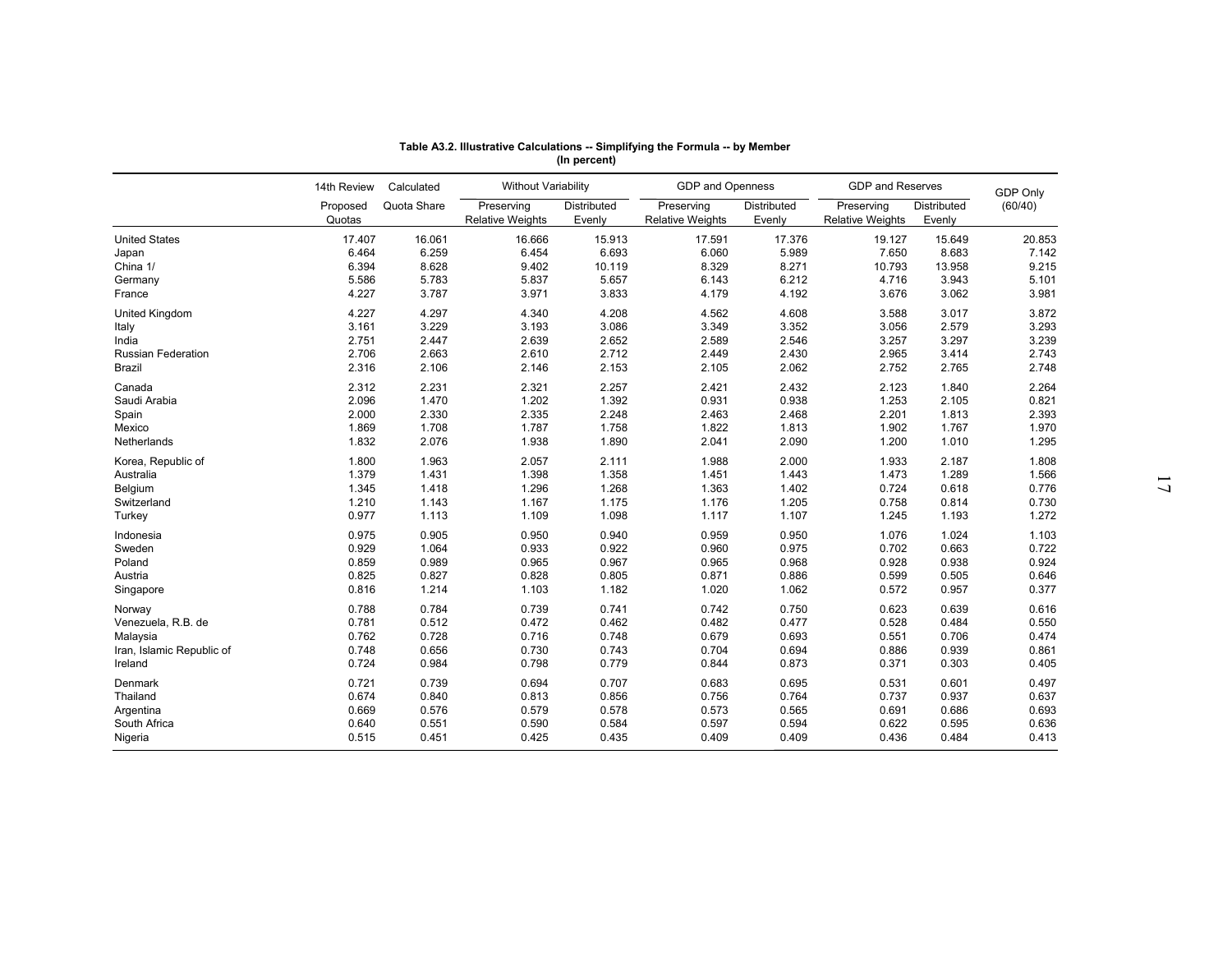| Table A3.2. Illustrative Calculations -- Simplifying the Formula-by Member (continued)<br>(In percent)<br>14th Review<br>Calculated<br><b>Without Variability</b><br>GDP and Openness<br><b>GDP and Reserves</b><br>GDP Only<br>Quota Share<br>Preserving<br>Distributed<br>Preserving<br>Preserving<br>(60/40)<br>Distributed<br>Distributed<br>Proposed<br>Quotas<br><b>Relative Weights</b><br>Evenly<br><b>Relative Weights</b><br>Evenly<br><b>Relative Weights</b><br>Evenly<br>0.509<br>0.570<br>0.534<br>0.512<br>0.565<br>0.564<br>0.532<br>0.431<br>0.581<br>0.506<br>0.530<br>0.482<br>0.469<br>0.503<br>0.509<br>0.386<br>0.335<br>0.412<br>0.485<br>0.734<br>0.586<br>0.591<br>0.591<br>0.605<br>0.386<br>0.414<br>0.372<br>0.457<br>0.566<br>0.532<br>0.541<br>0.534<br>0.540<br>0.407<br>0.440<br>0.391<br>0.432<br>0.484<br>0.462<br>0.488<br>0.492<br>0.397<br>0.327<br>0.432<br>0.446<br>0.414<br>0.407<br>0.429<br>0.386<br>0.410<br>0.405<br>0.501<br>0.472<br>0.515<br>0.428<br>0.395<br>0.398<br>0.404<br>0.389<br>0.389<br>0.402<br>0.429<br>0.388<br>0.427<br>0.423<br>0.418<br>0.418<br>0.416<br>0.411<br>0.485<br>0.480<br>0.487<br>0.426<br>0.333<br>0.370<br>0.357<br>0.346<br>0.364<br>0.433<br>0.378<br>0.461<br>Pakistan<br>0.422<br>0.452<br>0.382<br>0.380<br>0.380<br>0.380<br>0.384<br>0.378<br>Ukraine<br>0.381<br>0.411<br>0.473<br>0.424<br>0.496<br>0.320<br>0.319<br>0.487<br>0.805<br>0.326<br>Algeria<br>0.407<br>0.481<br>0.440<br>0.450<br>0.431<br>0.374<br>0.292<br>0.440<br>0.319<br>Hungary<br>0.406<br>0.305<br>0.277<br>0.279<br>0.277<br>0.280<br>0.238<br>0.248<br>0.233<br>Kuwait<br>0.403<br>0.392<br>0.448<br>0.413<br>0.429<br>0.394<br>0.389<br>0.465<br>0.352<br>Israel<br>0.380<br>0.421<br>0.386<br>0.394<br>0.376<br>0.375<br>0.393<br>0.428<br>0.376<br>Romania<br>0.366<br>0.372<br>0.397<br>0.372<br>0.372<br>0.374<br>0.352<br>0.355<br>0.351<br>Chile<br>0.349<br>0.195<br>0.269<br>0.221<br>0.241<br>0.196<br>0.214<br>0.302<br>0.170<br>Iraq<br>0.330<br>0.251<br>0.248<br>0.174<br>0.273<br>0.300<br>0.175<br>0.503<br>0.155<br>Libya<br>0.258<br>0.280<br>0.266<br>0.270<br>0.277<br>0.255<br>0.315<br>0.344<br>0.300<br>Peru<br>0.277<br>0.532<br>0.610<br>0.502<br>0.496<br>0.560<br>0.088<br>0.072<br>0.095<br>Luxembourg<br>0.239<br>0.263<br>0.245<br>0.237<br>0.236<br>0.240<br>0.226<br>0.222<br>0.229<br>New Zealand<br>0.243<br>0.274<br>0.273<br>0.260<br>0.254<br>Kazakhstan<br>0.334<br>0.274<br>0.275<br>0.256<br>0.242<br>0.298<br>0.297<br>0.274<br>Vietnam<br>0.304<br>0.297<br>0.299<br>0.266<br>0.263<br>0.226<br>0.233<br>0.208<br>0.228<br>0.227<br>0.221<br>0.296<br>0.289<br>0.300<br>Syrian Arab Republic<br>0.224<br>0.206<br>0.203<br>0.178<br>0.201<br>0.196<br>0.240<br>0.216<br>0.251<br>Bangladesh<br>0.032<br>0.034<br>0.034<br>Congo, Democratic Republic of the<br>0.224<br>0.040<br>0.033<br>0.029<br>0.026<br>0.030<br>0.273<br>0.237<br>0.230<br>0.251<br>Slovak Republic<br>0.210<br>0.255<br>0.166<br>0.135<br>0.182<br>0.205<br>0.030<br>0.031<br>Zambia<br>0.036<br>0.030<br>0.031<br>0.029<br>0.028<br>0.030<br>0.188<br>0.181<br>0.154<br>0.143<br>0.149<br>0.144<br>0.133<br>0.156<br>0.121<br><b>Bulgaria</b><br>0.188<br>0.199<br>0.205<br>0.210<br>0.196<br>0.234<br>Morocco<br>0.196<br>0.208<br>0.195<br>0.186<br>0.188<br>0.184<br>0.155<br>0.248<br>0.186<br>0.163<br>0.174<br>0.158<br>Angola<br>0.049<br>0.050<br>0.043<br>Ghana<br>0.155<br>0.049<br>0.049<br>0.050<br>0.044<br>0.045<br>0.154<br>0.210<br>0.208<br>0.210<br>0.195<br>0.202<br>0.192<br>Qatar<br>0.216<br>0.211<br>0.150<br>0.159<br>Croatia<br>0.151<br>0.153<br>0.148<br>0.149<br>0.139<br>0.152<br>0.133<br>0.148<br>0.014<br>0.013<br>0.013<br>0.014<br>0.014<br>0.010<br>0.009<br>0.011<br>Zimbabwe |                             |  |  |  |  |  |  |
|----------------------------------------------------------------------------------------------------------------------------------------------------------------------------------------------------------------------------------------------------------------------------------------------------------------------------------------------------------------------------------------------------------------------------------------------------------------------------------------------------------------------------------------------------------------------------------------------------------------------------------------------------------------------------------------------------------------------------------------------------------------------------------------------------------------------------------------------------------------------------------------------------------------------------------------------------------------------------------------------------------------------------------------------------------------------------------------------------------------------------------------------------------------------------------------------------------------------------------------------------------------------------------------------------------------------------------------------------------------------------------------------------------------------------------------------------------------------------------------------------------------------------------------------------------------------------------------------------------------------------------------------------------------------------------------------------------------------------------------------------------------------------------------------------------------------------------------------------------------------------------------------------------------------------------------------------------------------------------------------------------------------------------------------------------------------------------------------------------------------------------------------------------------------------------------------------------------------------------------------------------------------------------------------------------------------------------------------------------------------------------------------------------------------------------------------------------------------------------------------------------------------------------------------------------------------------------------------------------------------------------------------------------------------------------------------------------------------------------------------------------------------------------------------------------------------------------------------------------------------------------------------------------------------------------------------------------------------------------------------------------------------------------------------------------------------------------------------------------------------------------------------------------------------------------------------------------------------------------------------------------------------------------------------------------------------------------------------------------------------------------------------------------------------------------------------------------------------------------------------------------------------------------------------------------------------------------------------------------------------------------------------------------------------------------------------------------------------------------------------------------------------------------------------------|-----------------------------|--|--|--|--|--|--|
|                                                                                                                                                                                                                                                                                                                                                                                                                                                                                                                                                                                                                                                                                                                                                                                                                                                                                                                                                                                                                                                                                                                                                                                                                                                                                                                                                                                                                                                                                                                                                                                                                                                                                                                                                                                                                                                                                                                                                                                                                                                                                                                                                                                                                                                                                                                                                                                                                                                                                                                                                                                                                                                                                                                                                                                                                                                                                                                                                                                                                                                                                                                                                                                                                                                                                                                                                                                                                                                                                                                                                                                                                                                                                                                                                                                                    |                             |  |  |  |  |  |  |
|                                                                                                                                                                                                                                                                                                                                                                                                                                                                                                                                                                                                                                                                                                                                                                                                                                                                                                                                                                                                                                                                                                                                                                                                                                                                                                                                                                                                                                                                                                                                                                                                                                                                                                                                                                                                                                                                                                                                                                                                                                                                                                                                                                                                                                                                                                                                                                                                                                                                                                                                                                                                                                                                                                                                                                                                                                                                                                                                                                                                                                                                                                                                                                                                                                                                                                                                                                                                                                                                                                                                                                                                                                                                                                                                                                                                    |                             |  |  |  |  |  |  |
|                                                                                                                                                                                                                                                                                                                                                                                                                                                                                                                                                                                                                                                                                                                                                                                                                                                                                                                                                                                                                                                                                                                                                                                                                                                                                                                                                                                                                                                                                                                                                                                                                                                                                                                                                                                                                                                                                                                                                                                                                                                                                                                                                                                                                                                                                                                                                                                                                                                                                                                                                                                                                                                                                                                                                                                                                                                                                                                                                                                                                                                                                                                                                                                                                                                                                                                                                                                                                                                                                                                                                                                                                                                                                                                                                                                                    |                             |  |  |  |  |  |  |
|                                                                                                                                                                                                                                                                                                                                                                                                                                                                                                                                                                                                                                                                                                                                                                                                                                                                                                                                                                                                                                                                                                                                                                                                                                                                                                                                                                                                                                                                                                                                                                                                                                                                                                                                                                                                                                                                                                                                                                                                                                                                                                                                                                                                                                                                                                                                                                                                                                                                                                                                                                                                                                                                                                                                                                                                                                                                                                                                                                                                                                                                                                                                                                                                                                                                                                                                                                                                                                                                                                                                                                                                                                                                                                                                                                                                    |                             |  |  |  |  |  |  |
|                                                                                                                                                                                                                                                                                                                                                                                                                                                                                                                                                                                                                                                                                                                                                                                                                                                                                                                                                                                                                                                                                                                                                                                                                                                                                                                                                                                                                                                                                                                                                                                                                                                                                                                                                                                                                                                                                                                                                                                                                                                                                                                                                                                                                                                                                                                                                                                                                                                                                                                                                                                                                                                                                                                                                                                                                                                                                                                                                                                                                                                                                                                                                                                                                                                                                                                                                                                                                                                                                                                                                                                                                                                                                                                                                                                                    |                             |  |  |  |  |  |  |
|                                                                                                                                                                                                                                                                                                                                                                                                                                                                                                                                                                                                                                                                                                                                                                                                                                                                                                                                                                                                                                                                                                                                                                                                                                                                                                                                                                                                                                                                                                                                                                                                                                                                                                                                                                                                                                                                                                                                                                                                                                                                                                                                                                                                                                                                                                                                                                                                                                                                                                                                                                                                                                                                                                                                                                                                                                                                                                                                                                                                                                                                                                                                                                                                                                                                                                                                                                                                                                                                                                                                                                                                                                                                                                                                                                                                    |                             |  |  |  |  |  |  |
|                                                                                                                                                                                                                                                                                                                                                                                                                                                                                                                                                                                                                                                                                                                                                                                                                                                                                                                                                                                                                                                                                                                                                                                                                                                                                                                                                                                                                                                                                                                                                                                                                                                                                                                                                                                                                                                                                                                                                                                                                                                                                                                                                                                                                                                                                                                                                                                                                                                                                                                                                                                                                                                                                                                                                                                                                                                                                                                                                                                                                                                                                                                                                                                                                                                                                                                                                                                                                                                                                                                                                                                                                                                                                                                                                                                                    |                             |  |  |  |  |  |  |
|                                                                                                                                                                                                                                                                                                                                                                                                                                                                                                                                                                                                                                                                                                                                                                                                                                                                                                                                                                                                                                                                                                                                                                                                                                                                                                                                                                                                                                                                                                                                                                                                                                                                                                                                                                                                                                                                                                                                                                                                                                                                                                                                                                                                                                                                                                                                                                                                                                                                                                                                                                                                                                                                                                                                                                                                                                                                                                                                                                                                                                                                                                                                                                                                                                                                                                                                                                                                                                                                                                                                                                                                                                                                                                                                                                                                    |                             |  |  |  |  |  |  |
|                                                                                                                                                                                                                                                                                                                                                                                                                                                                                                                                                                                                                                                                                                                                                                                                                                                                                                                                                                                                                                                                                                                                                                                                                                                                                                                                                                                                                                                                                                                                                                                                                                                                                                                                                                                                                                                                                                                                                                                                                                                                                                                                                                                                                                                                                                                                                                                                                                                                                                                                                                                                                                                                                                                                                                                                                                                                                                                                                                                                                                                                                                                                                                                                                                                                                                                                                                                                                                                                                                                                                                                                                                                                                                                                                                                                    |                             |  |  |  |  |  |  |
|                                                                                                                                                                                                                                                                                                                                                                                                                                                                                                                                                                                                                                                                                                                                                                                                                                                                                                                                                                                                                                                                                                                                                                                                                                                                                                                                                                                                                                                                                                                                                                                                                                                                                                                                                                                                                                                                                                                                                                                                                                                                                                                                                                                                                                                                                                                                                                                                                                                                                                                                                                                                                                                                                                                                                                                                                                                                                                                                                                                                                                                                                                                                                                                                                                                                                                                                                                                                                                                                                                                                                                                                                                                                                                                                                                                                    | Greece                      |  |  |  |  |  |  |
|                                                                                                                                                                                                                                                                                                                                                                                                                                                                                                                                                                                                                                                                                                                                                                                                                                                                                                                                                                                                                                                                                                                                                                                                                                                                                                                                                                                                                                                                                                                                                                                                                                                                                                                                                                                                                                                                                                                                                                                                                                                                                                                                                                                                                                                                                                                                                                                                                                                                                                                                                                                                                                                                                                                                                                                                                                                                                                                                                                                                                                                                                                                                                                                                                                                                                                                                                                                                                                                                                                                                                                                                                                                                                                                                                                                                    | Finland                     |  |  |  |  |  |  |
|                                                                                                                                                                                                                                                                                                                                                                                                                                                                                                                                                                                                                                                                                                                                                                                                                                                                                                                                                                                                                                                                                                                                                                                                                                                                                                                                                                                                                                                                                                                                                                                                                                                                                                                                                                                                                                                                                                                                                                                                                                                                                                                                                                                                                                                                                                                                                                                                                                                                                                                                                                                                                                                                                                                                                                                                                                                                                                                                                                                                                                                                                                                                                                                                                                                                                                                                                                                                                                                                                                                                                                                                                                                                                                                                                                                                    | <b>United Arab Emirates</b> |  |  |  |  |  |  |
|                                                                                                                                                                                                                                                                                                                                                                                                                                                                                                                                                                                                                                                                                                                                                                                                                                                                                                                                                                                                                                                                                                                                                                                                                                                                                                                                                                                                                                                                                                                                                                                                                                                                                                                                                                                                                                                                                                                                                                                                                                                                                                                                                                                                                                                                                                                                                                                                                                                                                                                                                                                                                                                                                                                                                                                                                                                                                                                                                                                                                                                                                                                                                                                                                                                                                                                                                                                                                                                                                                                                                                                                                                                                                                                                                                                                    | <b>Czech Republic</b>       |  |  |  |  |  |  |
|                                                                                                                                                                                                                                                                                                                                                                                                                                                                                                                                                                                                                                                                                                                                                                                                                                                                                                                                                                                                                                                                                                                                                                                                                                                                                                                                                                                                                                                                                                                                                                                                                                                                                                                                                                                                                                                                                                                                                                                                                                                                                                                                                                                                                                                                                                                                                                                                                                                                                                                                                                                                                                                                                                                                                                                                                                                                                                                                                                                                                                                                                                                                                                                                                                                                                                                                                                                                                                                                                                                                                                                                                                                                                                                                                                                                    | Portugal                    |  |  |  |  |  |  |
|                                                                                                                                                                                                                                                                                                                                                                                                                                                                                                                                                                                                                                                                                                                                                                                                                                                                                                                                                                                                                                                                                                                                                                                                                                                                                                                                                                                                                                                                                                                                                                                                                                                                                                                                                                                                                                                                                                                                                                                                                                                                                                                                                                                                                                                                                                                                                                                                                                                                                                                                                                                                                                                                                                                                                                                                                                                                                                                                                                                                                                                                                                                                                                                                                                                                                                                                                                                                                                                                                                                                                                                                                                                                                                                                                                                                    | Colombia                    |  |  |  |  |  |  |
|                                                                                                                                                                                                                                                                                                                                                                                                                                                                                                                                                                                                                                                                                                                                                                                                                                                                                                                                                                                                                                                                                                                                                                                                                                                                                                                                                                                                                                                                                                                                                                                                                                                                                                                                                                                                                                                                                                                                                                                                                                                                                                                                                                                                                                                                                                                                                                                                                                                                                                                                                                                                                                                                                                                                                                                                                                                                                                                                                                                                                                                                                                                                                                                                                                                                                                                                                                                                                                                                                                                                                                                                                                                                                                                                                                                                    | Philippines                 |  |  |  |  |  |  |
|                                                                                                                                                                                                                                                                                                                                                                                                                                                                                                                                                                                                                                                                                                                                                                                                                                                                                                                                                                                                                                                                                                                                                                                                                                                                                                                                                                                                                                                                                                                                                                                                                                                                                                                                                                                                                                                                                                                                                                                                                                                                                                                                                                                                                                                                                                                                                                                                                                                                                                                                                                                                                                                                                                                                                                                                                                                                                                                                                                                                                                                                                                                                                                                                                                                                                                                                                                                                                                                                                                                                                                                                                                                                                                                                                                                                    | Egypt                       |  |  |  |  |  |  |
|                                                                                                                                                                                                                                                                                                                                                                                                                                                                                                                                                                                                                                                                                                                                                                                                                                                                                                                                                                                                                                                                                                                                                                                                                                                                                                                                                                                                                                                                                                                                                                                                                                                                                                                                                                                                                                                                                                                                                                                                                                                                                                                                                                                                                                                                                                                                                                                                                                                                                                                                                                                                                                                                                                                                                                                                                                                                                                                                                                                                                                                                                                                                                                                                                                                                                                                                                                                                                                                                                                                                                                                                                                                                                                                                                                                                    |                             |  |  |  |  |  |  |
|                                                                                                                                                                                                                                                                                                                                                                                                                                                                                                                                                                                                                                                                                                                                                                                                                                                                                                                                                                                                                                                                                                                                                                                                                                                                                                                                                                                                                                                                                                                                                                                                                                                                                                                                                                                                                                                                                                                                                                                                                                                                                                                                                                                                                                                                                                                                                                                                                                                                                                                                                                                                                                                                                                                                                                                                                                                                                                                                                                                                                                                                                                                                                                                                                                                                                                                                                                                                                                                                                                                                                                                                                                                                                                                                                                                                    |                             |  |  |  |  |  |  |
|                                                                                                                                                                                                                                                                                                                                                                                                                                                                                                                                                                                                                                                                                                                                                                                                                                                                                                                                                                                                                                                                                                                                                                                                                                                                                                                                                                                                                                                                                                                                                                                                                                                                                                                                                                                                                                                                                                                                                                                                                                                                                                                                                                                                                                                                                                                                                                                                                                                                                                                                                                                                                                                                                                                                                                                                                                                                                                                                                                                                                                                                                                                                                                                                                                                                                                                                                                                                                                                                                                                                                                                                                                                                                                                                                                                                    |                             |  |  |  |  |  |  |
|                                                                                                                                                                                                                                                                                                                                                                                                                                                                                                                                                                                                                                                                                                                                                                                                                                                                                                                                                                                                                                                                                                                                                                                                                                                                                                                                                                                                                                                                                                                                                                                                                                                                                                                                                                                                                                                                                                                                                                                                                                                                                                                                                                                                                                                                                                                                                                                                                                                                                                                                                                                                                                                                                                                                                                                                                                                                                                                                                                                                                                                                                                                                                                                                                                                                                                                                                                                                                                                                                                                                                                                                                                                                                                                                                                                                    |                             |  |  |  |  |  |  |
|                                                                                                                                                                                                                                                                                                                                                                                                                                                                                                                                                                                                                                                                                                                                                                                                                                                                                                                                                                                                                                                                                                                                                                                                                                                                                                                                                                                                                                                                                                                                                                                                                                                                                                                                                                                                                                                                                                                                                                                                                                                                                                                                                                                                                                                                                                                                                                                                                                                                                                                                                                                                                                                                                                                                                                                                                                                                                                                                                                                                                                                                                                                                                                                                                                                                                                                                                                                                                                                                                                                                                                                                                                                                                                                                                                                                    |                             |  |  |  |  |  |  |
|                                                                                                                                                                                                                                                                                                                                                                                                                                                                                                                                                                                                                                                                                                                                                                                                                                                                                                                                                                                                                                                                                                                                                                                                                                                                                                                                                                                                                                                                                                                                                                                                                                                                                                                                                                                                                                                                                                                                                                                                                                                                                                                                                                                                                                                                                                                                                                                                                                                                                                                                                                                                                                                                                                                                                                                                                                                                                                                                                                                                                                                                                                                                                                                                                                                                                                                                                                                                                                                                                                                                                                                                                                                                                                                                                                                                    |                             |  |  |  |  |  |  |
|                                                                                                                                                                                                                                                                                                                                                                                                                                                                                                                                                                                                                                                                                                                                                                                                                                                                                                                                                                                                                                                                                                                                                                                                                                                                                                                                                                                                                                                                                                                                                                                                                                                                                                                                                                                                                                                                                                                                                                                                                                                                                                                                                                                                                                                                                                                                                                                                                                                                                                                                                                                                                                                                                                                                                                                                                                                                                                                                                                                                                                                                                                                                                                                                                                                                                                                                                                                                                                                                                                                                                                                                                                                                                                                                                                                                    |                             |  |  |  |  |  |  |
|                                                                                                                                                                                                                                                                                                                                                                                                                                                                                                                                                                                                                                                                                                                                                                                                                                                                                                                                                                                                                                                                                                                                                                                                                                                                                                                                                                                                                                                                                                                                                                                                                                                                                                                                                                                                                                                                                                                                                                                                                                                                                                                                                                                                                                                                                                                                                                                                                                                                                                                                                                                                                                                                                                                                                                                                                                                                                                                                                                                                                                                                                                                                                                                                                                                                                                                                                                                                                                                                                                                                                                                                                                                                                                                                                                                                    |                             |  |  |  |  |  |  |
|                                                                                                                                                                                                                                                                                                                                                                                                                                                                                                                                                                                                                                                                                                                                                                                                                                                                                                                                                                                                                                                                                                                                                                                                                                                                                                                                                                                                                                                                                                                                                                                                                                                                                                                                                                                                                                                                                                                                                                                                                                                                                                                                                                                                                                                                                                                                                                                                                                                                                                                                                                                                                                                                                                                                                                                                                                                                                                                                                                                                                                                                                                                                                                                                                                                                                                                                                                                                                                                                                                                                                                                                                                                                                                                                                                                                    |                             |  |  |  |  |  |  |
|                                                                                                                                                                                                                                                                                                                                                                                                                                                                                                                                                                                                                                                                                                                                                                                                                                                                                                                                                                                                                                                                                                                                                                                                                                                                                                                                                                                                                                                                                                                                                                                                                                                                                                                                                                                                                                                                                                                                                                                                                                                                                                                                                                                                                                                                                                                                                                                                                                                                                                                                                                                                                                                                                                                                                                                                                                                                                                                                                                                                                                                                                                                                                                                                                                                                                                                                                                                                                                                                                                                                                                                                                                                                                                                                                                                                    |                             |  |  |  |  |  |  |
|                                                                                                                                                                                                                                                                                                                                                                                                                                                                                                                                                                                                                                                                                                                                                                                                                                                                                                                                                                                                                                                                                                                                                                                                                                                                                                                                                                                                                                                                                                                                                                                                                                                                                                                                                                                                                                                                                                                                                                                                                                                                                                                                                                                                                                                                                                                                                                                                                                                                                                                                                                                                                                                                                                                                                                                                                                                                                                                                                                                                                                                                                                                                                                                                                                                                                                                                                                                                                                                                                                                                                                                                                                                                                                                                                                                                    |                             |  |  |  |  |  |  |
|                                                                                                                                                                                                                                                                                                                                                                                                                                                                                                                                                                                                                                                                                                                                                                                                                                                                                                                                                                                                                                                                                                                                                                                                                                                                                                                                                                                                                                                                                                                                                                                                                                                                                                                                                                                                                                                                                                                                                                                                                                                                                                                                                                                                                                                                                                                                                                                                                                                                                                                                                                                                                                                                                                                                                                                                                                                                                                                                                                                                                                                                                                                                                                                                                                                                                                                                                                                                                                                                                                                                                                                                                                                                                                                                                                                                    |                             |  |  |  |  |  |  |
|                                                                                                                                                                                                                                                                                                                                                                                                                                                                                                                                                                                                                                                                                                                                                                                                                                                                                                                                                                                                                                                                                                                                                                                                                                                                                                                                                                                                                                                                                                                                                                                                                                                                                                                                                                                                                                                                                                                                                                                                                                                                                                                                                                                                                                                                                                                                                                                                                                                                                                                                                                                                                                                                                                                                                                                                                                                                                                                                                                                                                                                                                                                                                                                                                                                                                                                                                                                                                                                                                                                                                                                                                                                                                                                                                                                                    |                             |  |  |  |  |  |  |
|                                                                                                                                                                                                                                                                                                                                                                                                                                                                                                                                                                                                                                                                                                                                                                                                                                                                                                                                                                                                                                                                                                                                                                                                                                                                                                                                                                                                                                                                                                                                                                                                                                                                                                                                                                                                                                                                                                                                                                                                                                                                                                                                                                                                                                                                                                                                                                                                                                                                                                                                                                                                                                                                                                                                                                                                                                                                                                                                                                                                                                                                                                                                                                                                                                                                                                                                                                                                                                                                                                                                                                                                                                                                                                                                                                                                    |                             |  |  |  |  |  |  |
|                                                                                                                                                                                                                                                                                                                                                                                                                                                                                                                                                                                                                                                                                                                                                                                                                                                                                                                                                                                                                                                                                                                                                                                                                                                                                                                                                                                                                                                                                                                                                                                                                                                                                                                                                                                                                                                                                                                                                                                                                                                                                                                                                                                                                                                                                                                                                                                                                                                                                                                                                                                                                                                                                                                                                                                                                                                                                                                                                                                                                                                                                                                                                                                                                                                                                                                                                                                                                                                                                                                                                                                                                                                                                                                                                                                                    |                             |  |  |  |  |  |  |
|                                                                                                                                                                                                                                                                                                                                                                                                                                                                                                                                                                                                                                                                                                                                                                                                                                                                                                                                                                                                                                                                                                                                                                                                                                                                                                                                                                                                                                                                                                                                                                                                                                                                                                                                                                                                                                                                                                                                                                                                                                                                                                                                                                                                                                                                                                                                                                                                                                                                                                                                                                                                                                                                                                                                                                                                                                                                                                                                                                                                                                                                                                                                                                                                                                                                                                                                                                                                                                                                                                                                                                                                                                                                                                                                                                                                    |                             |  |  |  |  |  |  |
|                                                                                                                                                                                                                                                                                                                                                                                                                                                                                                                                                                                                                                                                                                                                                                                                                                                                                                                                                                                                                                                                                                                                                                                                                                                                                                                                                                                                                                                                                                                                                                                                                                                                                                                                                                                                                                                                                                                                                                                                                                                                                                                                                                                                                                                                                                                                                                                                                                                                                                                                                                                                                                                                                                                                                                                                                                                                                                                                                                                                                                                                                                                                                                                                                                                                                                                                                                                                                                                                                                                                                                                                                                                                                                                                                                                                    |                             |  |  |  |  |  |  |
|                                                                                                                                                                                                                                                                                                                                                                                                                                                                                                                                                                                                                                                                                                                                                                                                                                                                                                                                                                                                                                                                                                                                                                                                                                                                                                                                                                                                                                                                                                                                                                                                                                                                                                                                                                                                                                                                                                                                                                                                                                                                                                                                                                                                                                                                                                                                                                                                                                                                                                                                                                                                                                                                                                                                                                                                                                                                                                                                                                                                                                                                                                                                                                                                                                                                                                                                                                                                                                                                                                                                                                                                                                                                                                                                                                                                    |                             |  |  |  |  |  |  |
|                                                                                                                                                                                                                                                                                                                                                                                                                                                                                                                                                                                                                                                                                                                                                                                                                                                                                                                                                                                                                                                                                                                                                                                                                                                                                                                                                                                                                                                                                                                                                                                                                                                                                                                                                                                                                                                                                                                                                                                                                                                                                                                                                                                                                                                                                                                                                                                                                                                                                                                                                                                                                                                                                                                                                                                                                                                                                                                                                                                                                                                                                                                                                                                                                                                                                                                                                                                                                                                                                                                                                                                                                                                                                                                                                                                                    |                             |  |  |  |  |  |  |
|                                                                                                                                                                                                                                                                                                                                                                                                                                                                                                                                                                                                                                                                                                                                                                                                                                                                                                                                                                                                                                                                                                                                                                                                                                                                                                                                                                                                                                                                                                                                                                                                                                                                                                                                                                                                                                                                                                                                                                                                                                                                                                                                                                                                                                                                                                                                                                                                                                                                                                                                                                                                                                                                                                                                                                                                                                                                                                                                                                                                                                                                                                                                                                                                                                                                                                                                                                                                                                                                                                                                                                                                                                                                                                                                                                                                    |                             |  |  |  |  |  |  |
|                                                                                                                                                                                                                                                                                                                                                                                                                                                                                                                                                                                                                                                                                                                                                                                                                                                                                                                                                                                                                                                                                                                                                                                                                                                                                                                                                                                                                                                                                                                                                                                                                                                                                                                                                                                                                                                                                                                                                                                                                                                                                                                                                                                                                                                                                                                                                                                                                                                                                                                                                                                                                                                                                                                                                                                                                                                                                                                                                                                                                                                                                                                                                                                                                                                                                                                                                                                                                                                                                                                                                                                                                                                                                                                                                                                                    |                             |  |  |  |  |  |  |
|                                                                                                                                                                                                                                                                                                                                                                                                                                                                                                                                                                                                                                                                                                                                                                                                                                                                                                                                                                                                                                                                                                                                                                                                                                                                                                                                                                                                                                                                                                                                                                                                                                                                                                                                                                                                                                                                                                                                                                                                                                                                                                                                                                                                                                                                                                                                                                                                                                                                                                                                                                                                                                                                                                                                                                                                                                                                                                                                                                                                                                                                                                                                                                                                                                                                                                                                                                                                                                                                                                                                                                                                                                                                                                                                                                                                    |                             |  |  |  |  |  |  |
|                                                                                                                                                                                                                                                                                                                                                                                                                                                                                                                                                                                                                                                                                                                                                                                                                                                                                                                                                                                                                                                                                                                                                                                                                                                                                                                                                                                                                                                                                                                                                                                                                                                                                                                                                                                                                                                                                                                                                                                                                                                                                                                                                                                                                                                                                                                                                                                                                                                                                                                                                                                                                                                                                                                                                                                                                                                                                                                                                                                                                                                                                                                                                                                                                                                                                                                                                                                                                                                                                                                                                                                                                                                                                                                                                                                                    |                             |  |  |  |  |  |  |
|                                                                                                                                                                                                                                                                                                                                                                                                                                                                                                                                                                                                                                                                                                                                                                                                                                                                                                                                                                                                                                                                                                                                                                                                                                                                                                                                                                                                                                                                                                                                                                                                                                                                                                                                                                                                                                                                                                                                                                                                                                                                                                                                                                                                                                                                                                                                                                                                                                                                                                                                                                                                                                                                                                                                                                                                                                                                                                                                                                                                                                                                                                                                                                                                                                                                                                                                                                                                                                                                                                                                                                                                                                                                                                                                                                                                    |                             |  |  |  |  |  |  |
|                                                                                                                                                                                                                                                                                                                                                                                                                                                                                                                                                                                                                                                                                                                                                                                                                                                                                                                                                                                                                                                                                                                                                                                                                                                                                                                                                                                                                                                                                                                                                                                                                                                                                                                                                                                                                                                                                                                                                                                                                                                                                                                                                                                                                                                                                                                                                                                                                                                                                                                                                                                                                                                                                                                                                                                                                                                                                                                                                                                                                                                                                                                                                                                                                                                                                                                                                                                                                                                                                                                                                                                                                                                                                                                                                                                                    |                             |  |  |  |  |  |  |
|                                                                                                                                                                                                                                                                                                                                                                                                                                                                                                                                                                                                                                                                                                                                                                                                                                                                                                                                                                                                                                                                                                                                                                                                                                                                                                                                                                                                                                                                                                                                                                                                                                                                                                                                                                                                                                                                                                                                                                                                                                                                                                                                                                                                                                                                                                                                                                                                                                                                                                                                                                                                                                                                                                                                                                                                                                                                                                                                                                                                                                                                                                                                                                                                                                                                                                                                                                                                                                                                                                                                                                                                                                                                                                                                                                                                    |                             |  |  |  |  |  |  |
|                                                                                                                                                                                                                                                                                                                                                                                                                                                                                                                                                                                                                                                                                                                                                                                                                                                                                                                                                                                                                                                                                                                                                                                                                                                                                                                                                                                                                                                                                                                                                                                                                                                                                                                                                                                                                                                                                                                                                                                                                                                                                                                                                                                                                                                                                                                                                                                                                                                                                                                                                                                                                                                                                                                                                                                                                                                                                                                                                                                                                                                                                                                                                                                                                                                                                                                                                                                                                                                                                                                                                                                                                                                                                                                                                                                                    |                             |  |  |  |  |  |  |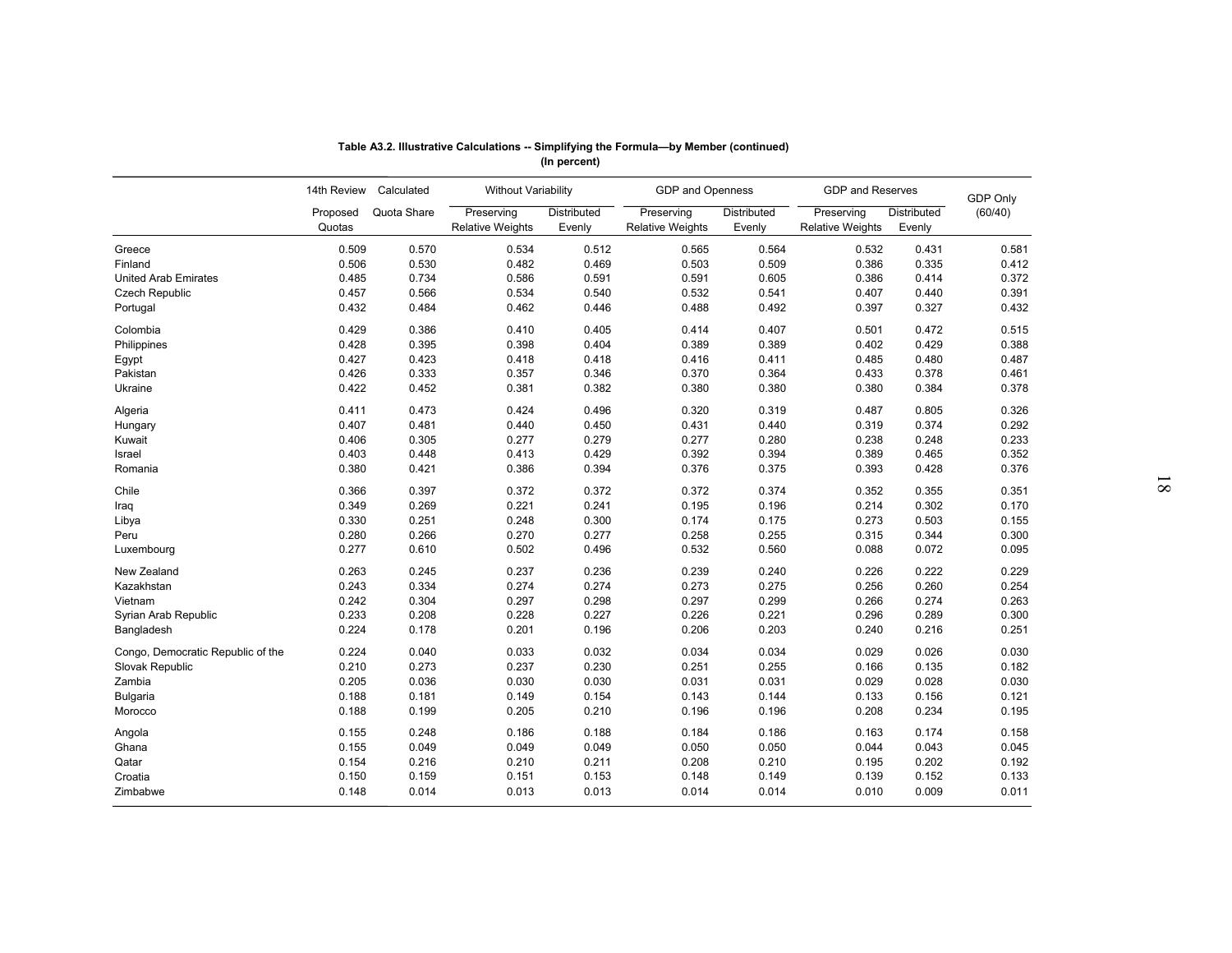|                                  |                        |                      |                                       | (In percent)          |                                       |                       |                                       |             |                 |
|----------------------------------|------------------------|----------------------|---------------------------------------|-----------------------|---------------------------------------|-----------------------|---------------------------------------|-------------|-----------------|
|                                  | 14th Review Calculated |                      | <b>Without Variability</b>            |                       | <b>GDP</b> and Openness               |                       | <b>GDP and Reserves</b>               |             | <b>GDP Only</b> |
|                                  | Quotas                 | Proposed Quota Share | Preserving<br><b>Relative Weights</b> | Distributed<br>Evenly | Preserving<br><b>Relative Weights</b> | Distributed<br>Evenly | Preserving<br>Relative Weights Evenly | Distributed | (60/40)         |
| Ecuador                          | 0.146                  | 0.140                | 0.122                                 | 0.119                 | 0.127                                 | 0.126                 | 0.129                                 | 0.113       | 0.137           |
| <b>Belarus</b>                   | 0.143                  | 0.159                | 0.146                                 | 0.142                 | 0.152                                 | 0.152                 | 0.135                                 | 0.118       | 0.143           |
| Serbia                           | 0.137                  | 0.116                | 0.112                                 | 0.116                 | 0.107                                 | 0.107                 | 0.116                                 | 0.131       | 0.108           |
| Côte d'Ivoire                    | 0.136                  | 0.055                | 0.058                                 | 0.057                 | 0.059                                 | 0.059                 | 0.053                                 | 0.051       | 0.055           |
| Lebanon                          | 0.133                  | 0.158                | 0.125                                 | 0.137                 | 0.108                                 | 0.110                 | 0.103                                 | 0.161       | 0.074           |
| Sudan                            | 0.132                  | 0.097                | 0.106                                 | 0.101                 | 0.111                                 | 0.110                 | 0.122                                 | 0.101       | 0.132           |
| Slovenia                         | 0.123                  | 0.145                | 0.130                                 | 0.126                 | 0.137                                 | 0.139                 | 0.095                                 | 0.079       | 0.103           |
| Sri Lanka                        | 0.121                  | 0.089                | 0.096                                 | 0.093                 | 0.099                                 | 0.098                 | 0.105                                 | 0.094       | 0.111           |
| Uzbekistan                       | 0.116                  | 0.082                | 0.080                                 | 0.084                 | 0.075                                 | 0.074                 | 0.094                                 | 0.109       | 0.086           |
| Tunisia                          | 0.114                  | 0.127                | 0.120                                 | 0.122                 | 0.118                                 | 0.119                 | 0.115                                 | 0.123       | 0.112           |
| Oman                             | 0.114                  | 0.138                | 0.132                                 | 0.134                 | 0.128                                 | 0.130                 | 0.116                                 | 0.130       | 0.109           |
| Kenya                            | 0.114                  | 0.073                | 0.072                                 | 0.071                 | 0.073                                 | 0.072                 | 0.079                                 | 0.074       | 0.081           |
| Myanmar                          | 0.108                  | 0.062                | 0.066                                 | 0.066                 | 0.066                                 | 0.064                 | 0.082                                 | 0.082       | 0.082           |
| Yemen, Republic of               | 0.102                  | 0.087                | 0.074                                 | 0.076                 | 0.071                                 | 0.071                 | 0.080                                 | 0.087       | 0.076           |
| Dominican Republic               | 0.100                  | 0.097                | 0.101                                 | 0.098                 | 0.105                                 | 0.104                 | 0.102                                 | 0.089       | 0.108           |
| <b>Trinidad and Tobago</b>       | 0.099                  | 0.072                | 0.061                                 | 0.065                 | 0.056                                 | 0.057                 | 0.056                                 | 0.075       | 0.046           |
| Lithuania                        | 0.093                  | 0.132                | 0.113                                 | 0.113                 | 0.114                                 | 0.115                 | 0.094                                 | 0.095       | 0.094           |
| Uruguay                          | 0.090                  | 0.077                | 0.064                                 | 0.066                 | 0.061                                 | 0.060                 | 0.071                                 | 0.081       | 0.067           |
| Guatemala                        | 0.090                  | 0.085                | 0.089                                 | 0.088                 | 0.090                                 | 0.089                 | 0.091                                 | 0.089       | 0.093           |
| Tanzania                         | 0.083                  | 0.050                | 0.054                                 | 0.053                 | 0.054                                 | 0.053                 | 0.060                                 | 0.058       | 0.061           |
| Bahrain                          | 0.083                  | 0.092                | 0.078                                 | 0.079                 | 0.079                                 | 0.081                 | 0.048                                 | 0.051       | 0.046           |
| Azerbaijan                       | 0.082                  | 0.107                | 0.104                                 | 0.104                 | 0.105                                 | 0.105                 | 0.104                                 | 0.101       | 0.106           |
| Jamaica                          | 0.080                  | 0.048                | 0.041                                 | 0.040                 | 0.041                                 | 0.041                 | 0.035                                 | 0.034       | 0.035           |
| Panama                           | 0.079                  | 0.077                | 0.071                                 | 0.071                 | 0.073                                 | 0.074                 | 0.055                                 | 0.053       | 0.056           |
| Costa Rica                       | 0.077                  | 0.076                | 0.075                                 | 0.075                 | 0.076                                 | 0.076                 | 0.070                                 | 0.069       | 0.070           |
|                                  |                        |                      |                                       |                       |                                       |                       |                                       |             |                 |
| Uganda                           | 0.076                  | 0.051                | 0.041                                 | 0.041                 | 0.041                                 | 0.040                 | 0.047                                 | 0.047       | 0.047           |
| Jordan                           | 0.072                  | 0.075                | 0.072                                 | 0.076                 | 0.066                                 | 0.067                 | 0.060                                 | 0.081       | 0.049           |
| Latvia                           | 0.070                  | 0.084                | 0.076                                 | 0.077                 | 0.076                                 | 0.076                 | 0.066                                 | 0.070       | 0.064           |
| Afghanistan, Islamic Republic of | 0.068                  | 0.042                | 0.042                                 | 0.043                 | 0.040                                 | 0.041                 | 0.036                                 | 0.042       | 0.033           |
| Senegal                          | 0.068                  | 0.033                | 0.033                                 | 0.033                 | 0.033                                 | 0.033                 | 0.032                                 | 0.032       | 0.033           |
| Iceland                          | 0.067                  | 0.083                | 0.043                                 | 0.044                 | 0.043                                 | 0.043                 | 0.033                                 | 0.038       | 0.031           |
| Cyprus                           | 0.064                  | 0.074                | 0.062                                 | 0.060                 | 0.065                                 | 0.066                 | 0.044                                 | 0.037       | 0.047           |
| Brunei Darussalam                | 0.063                  | 0.045                | 0.034                                 | 0.033                 | 0.035                                 | 0.035                 | 0.030                                 | 0.027       | 0.031           |
| Ethiopia                         | 0.063                  | 0.062                | 0.066                                 | 0.064                 | 0.069                                 | 0.067                 | 0.080                                 | 0.069       | 0.086           |
| El Salvador                      | 0.060                  | 0.059                | 0.058                                 | 0.057                 | 0.059                                 | 0.059                 | 0.057                                 | 0.054       | 0.058           |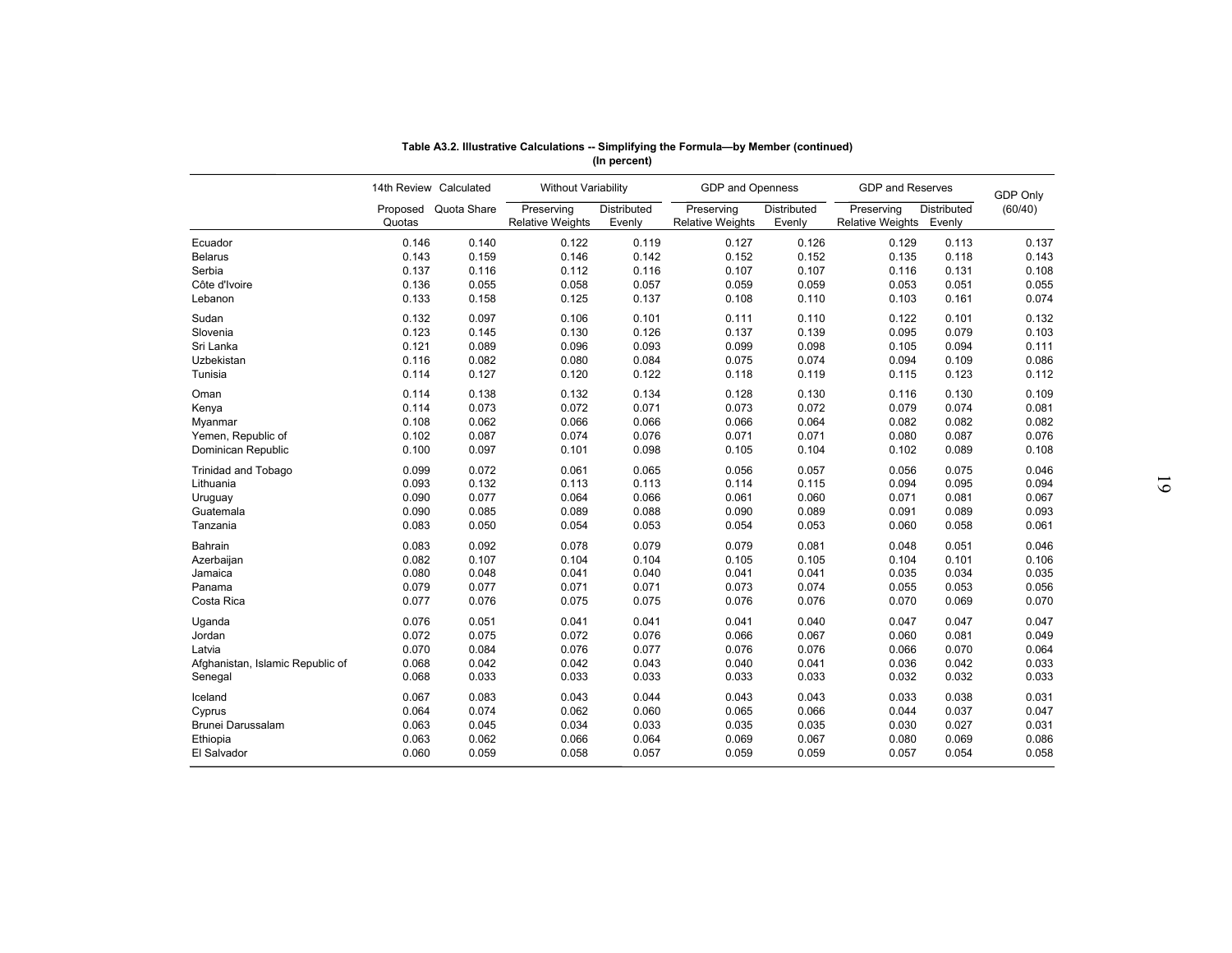|                          |                    | 14th Review Calculated | Without Variability                   |                       | GDP and Openness                      |                       | <b>GDP and Reserves</b>               |                       | <b>GDP Only</b> |
|--------------------------|--------------------|------------------------|---------------------------------------|-----------------------|---------------------------------------|-----------------------|---------------------------------------|-----------------------|-----------------|
|                          | Proposed<br>Quotas | Quota Share            | Preserving<br><b>Relative Weights</b> | Distributed<br>Evenly | Preserving<br><b>Relative Weights</b> | Distributed<br>Evenly | Preserving<br><b>Relative Weights</b> | Distributed<br>Evenly | (60/40)         |
| Cameroon                 | 0.058              | 0.053                  | 0.052                                 | 0.052                 | 0.052                                 | 0.052                 | 0.058                                 | 0.058                 | 0.058           |
| Bosnia and Herzegovina   | 0.056              | 0.058                  | 0.053                                 | 0.054                 | 0.052                                 | 0.052                 | 0.049                                 | 0.053                 | 0.047           |
| Papua New Guinea         | 0.055              | 0.028                  | 0.026                                 | 0.026                 | 0.025                                 | 0.025                 | 0.022                                 | 0.025                 | 0.020           |
| Nicaragua                | 0.055              | 0.025                  | 0.023                                 | 0.023                 | 0.023                                 | 0.024                 | 0.021                                 | 0.021                 | 0.021           |
| Liberia                  | 0.054              | 0.014                  | 0.006                                 | 0.007                 | 0.007                                 | 0.007                 | 0.003                                 | 0.003                 | 0.003           |
| Honduras                 | 0.052              | 0.050                  | 0.049                                 | 0.049                 | 0.049                                 | 0.049                 | 0.042                                 | 0.042                 | 0.041           |
| Madagascar               | 0.051              | 0.031                  | 0.023                                 | 0.023                 | 0.024                                 | 0.024                 | 0.025                                 | 0.023                 | 0.026           |
| Estonia                  | 0.051              | 0.077                  | 0.068                                 | 0.069                 | 0.069                                 | 0.070                 | 0.048                                 | 0.051                 | 0.047           |
| <b>Bolivia</b>           | 0.050              | 0.052                  | 0.051                                 | 0.054                 | 0.047                                 | 0.046                 | 0.058                                 | 0.070                 | 0.052           |
| Turkmenistan             | 0.050              | 0.061                  | 0.064                                 | 0.073                 | 0.050                                 | 0.050                 | 0.071                                 | 0.113                 | 0.049           |
| Mozambique               | 0.048              | 0.030                  | 0.027                                 | 0.027                 | 0.027                                 | 0.027                 | 0.027                                 | 0.027                 | 0.026           |
| Gabon                    | 0.045              | 0.040                  | 0.033                                 | 0.033                 | 0.033                                 | 0.033                 | 0.033                                 | 0.033                 | 0.033           |
| Guinea                   | 0.045              | 0.021                  | 0.013                                 | 0.012                 | 0.013                                 | 0.013                 | 0.013                                 | 0.011                 | 0.014           |
| Georgia                  | 0.044              | 0.031                  | 0.031                                 | 0.031                 | 0.031                                 | 0.031                 | 0.030                                 | 0.030                 | 0.031           |
| Sierra Leone             | 0.044              | 0.006                  | 0.005                                 | 0.005                 | 0.005                                 | 0.005                 | 0.006                                 | 0.006                 | 0.006           |
| Paraguay                 | 0.042              | 0.045                  | 0.042                                 | 0.043                 | 0.042                                 | 0.042                 | 0.041                                 | 0.044                 | 0.040           |
| Botswana                 | 0.041              | 0.046                  | 0.044                                 | 0.048                 | 0.038                                 | 0.038                 | 0.045                                 | 0.064                 | 0.036           |
| Namibia                  | 0.040              | 0.023                  | 0.025                                 | 0.025                 | 0.025                                 | 0.025                 | 0.023                                 | 0.025                 | 0.023           |
| Mali                     | 0.039              | 0.029                  | 0.022                                 | 0.021                 | 0.021                                 | 0.021                 | 0.023                                 | 0.022                 | 0.023           |
| Bahamas, The             | 0.038              | 0.021                  | 0.020                                 | 0.020                 | 0.021                                 | 0.021                 | 0.017                                 | 0.016                 | 0.017           |
| Guyana                   | 0.038              | 0.007                  | 0.007                                 | 0.007                 | 0.007                                 | 0.007                 | 0.006                                 | 0.007                 | 0.006           |
| Kyrgyz Republic          | 0.037              | 0.018                  | 0.018                                 | 0.018                 | 0.017                                 | 0.017                 | 0.016                                 | 0.017                 | 0.015           |
| Cambodia                 | 0.037              | 0.036                  | 0.037                                 | 0.038                 | 0.037                                 | 0.037                 | 0.035                                 | 0.037                 | 0.034           |
| Tajikistan               | 0.036              | 0.018                  | 0.017                                 | 0.017                 | 0.018                                 | 0.018                 | 0.015                                 | 0.012                 | 0.016           |
| Moldova                  | 0.036              | 0.024                  | 0.019                                 | 0.020                 | 0.019                                 | 0.020                 | 0.016                                 | 0.017                 | 0.015           |
| Malta                    | 0.035              | 0.035                  | 0.033                                 | 0.032                 | 0.034                                 | 0.035                 | 0.018                                 | 0.016                 | 0.018           |
| Haiti                    | 0.034              | 0.017                  | 0.016                                 | 0.016                 | 0.017                                 | 0.017                 | 0.017                                 | 0.016                 | 0.018           |
| Somalia                  | 0.034              | 0.001                  | 0.001                                 | 0.001                 | 0.002                                 | 0.002                 | 0.001                                 | 0.001                 | 0.002           |
| Congo, Republic of       | 0.034              | 0.041                  | 0.034                                 | 0.035                 | 0.032                                 | 0.033                 | 0.028                                 | 0.035                 | 0.024           |
| Rwanda                   | 0.034              | 0.012                  | 0.012                                 | 0.012                 | 0.012                                 | 0.012                 | 0.014                                 | 0.014                 | 0.014           |
| <b>Equatorial Guinea</b> | 0.033              | 0.054                  | 0.043                                 | 0.045                 | 0.042                                 | 0.043                 | 0.034                                 | 0.040                 | 0.031           |
| Nepal                    | 0.033              | 0.034                  | 0.035                                 | 0.036                 | 0.035                                 | 0.034                 | 0.041                                 | 0.042                 | 0.040           |
| Burundi                  | 0.032              | 0.005                  | 0.004                                 | 0.004                 | 0.004                                 | 0.004                 | 0.004                                 | 0.004                 | 0.004           |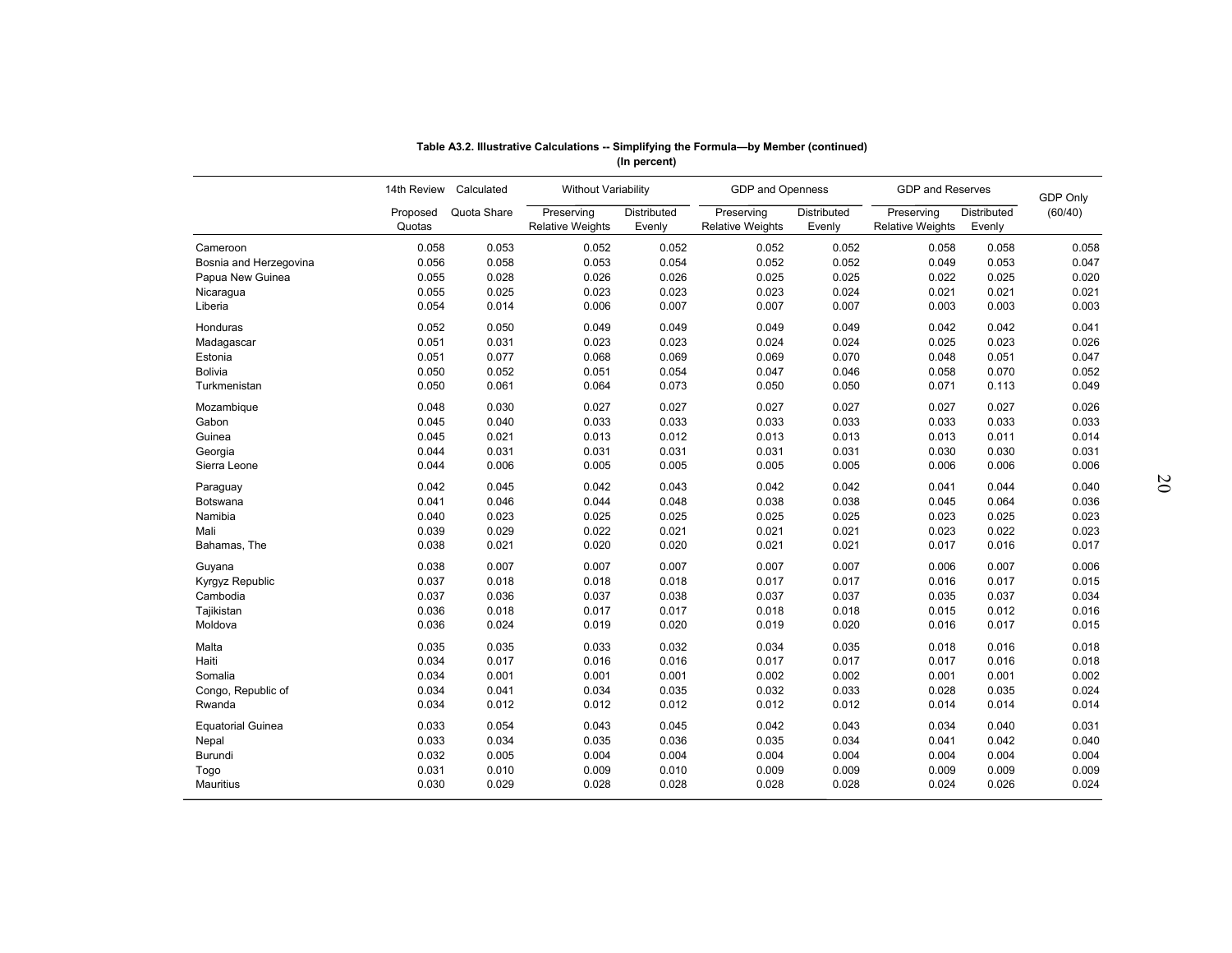|                                        | 14th Review        | Calculated  | Without Variability                   |                       | GDP and Openness                      |                       | <b>GDP and Reserves</b>               |                       |                            |
|----------------------------------------|--------------------|-------------|---------------------------------------|-----------------------|---------------------------------------|-----------------------|---------------------------------------|-----------------------|----------------------------|
|                                        | Proposed<br>Quotas | Quota Share | Preserving<br><b>Relative Weights</b> | Distributed<br>Evenly | Preserving<br><b>Relative Weights</b> | Distributed<br>Evenly | Preserving<br><b>Relative Weights</b> | Distributed<br>Evenly | <b>GDP Only</b><br>(60/40) |
| Macedonia, Former Yugoslav Republic of | 0.029              | 0.032       | 0.029                                 | 0.030                 | 0.029                                 | 0.030                 | 0.026                                 | 0.027                 | 0.026                      |
| Chad                                   | 0.029              | 0.029       | 0.025                                 | 0.024                 | 0.025                                 | 0.025                 | 0.022                                 | 0.020                 | 0.022                      |
| Albania                                | 0.029              | 0.034       | 0.033                                 | 0.034                 | 0.033                                 | 0.033                 | 0.032                                 | 0.034                 | 0.032                      |
| Malawi                                 | 0.029              | 0.024       | 0.012                                 | 0.012                 | 0.013                                 | 0.013                 | 0.013                                 | 0.011                 | 0.014                      |
| Niger                                  | 0.028              | 0.013       | 0.013                                 | 0.013                 | 0.013                                 | 0.013                 | 0.014                                 | 0.014                 | 0.014                      |
| Suriname                               | 0.027              | 0.011       | 0.009                                 | 0.009                 | 0.009                                 | 0.009                 | 0.008                                 | 0.008                 | 0.007                      |
| Armenia                                | 0.027              | 0.025       | 0.025                                 | 0.026                 | 0.025                                 | 0.025                 | 0.026                                 | 0.027                 | 0.026                      |
| Mauritania                             | 0.027              | 0.013       | 0.010                                 | 0.010                 | 0.011                                 | 0.011                 | 0.009                                 | 0.008                 | 0.009                      |
| <b>Benin</b>                           | 0.026              | 0.021       | 0.017                                 | 0.017                 | 0.016                                 | 0.016                 | 0.019                                 | 0.019                 | 0.019                      |
| <b>Burkina Faso</b>                    | 0.025              | 0.018       | 0.020                                 | 0.020                 | 0.020                                 | 0.020                 | 0.024                                 | 0.023                 | 0.024                      |
| Central African Republic               | 0.023              | 0.005       | 0.004                                 | 0.004                 | 0.004                                 | 0.004                 | 0.005                                 | 0.005                 | 0.005                      |
| Lao People's Dem. Republic             | 0.022              | 0.013       | 0.014                                 | 0.014                 | 0.014                                 | 0.014                 | 0.016                                 | 0.016                 | 0.017                      |
| Fiji                                   | 0.021              | 0.010       | 0.010                                 | 0.010                 | 0.010                                 | 0.010                 | 0.008                                 | 0.008                 | 0.008                      |
| Barbados                               | 0.020              | 0.013       | 0.013                                 | 0.013                 | 0.013                                 | 0.013                 | 0.011                                 | 0.012                 | 0.011                      |
| Kosovo                                 | 0.017              | 0.016       | 0.013                                 | 0.013                 | 0.013                                 | 0.013                 | 0.011                                 | 0.012                 | 0.010                      |
| Swaziland                              | 0.016              | 0.015       | 0.013                                 | 0.013                 | 0.013                                 | 0.013                 | 0.010                                 | 0.011                 | 0.009                      |
| Mongolia                               | 0.015              | 0.018       | 0.015                                 | 0.015                 | 0.015                                 | 0.015                 | 0.013                                 | 0.013                 | 0.013                      |
| Lesotho                                | 0.015              | 0.009       | 0.008                                 | 0.009                 | 0.007                                 | 0.008                 | 0.006                                 | 0.009                 | 0.005                      |
| Gambia, The                            | 0.013              | 0.004       | 0.003                                 | 0.003                 | 0.003                                 | 0.003                 | 0.004                                 | 0.004                 | 0.004                      |
| Montenegro                             | 0.013              | 0.015       | 0.012                                 | 0.012                 | 0.013                                 | 0.013                 | 0.011                                 | 0.010                 | 0.011                      |
| San Marino                             | 0.010              | 0.013       | 0.011                                 | 0.011                 | 0.011                                 | 0.011                 | 0.005                                 | 0.007                 | 0.004                      |
| Eritrea                                | 0.008              | 0.005       | 0.004                                 | 0.004                 | 0.005                                 | 0.005                 | 0.005                                 | 0.004                 | 0.005                      |
| Djibouti                               | 0.007              | 0.004       | 0.003                                 | 0.003                 | 0.003                                 | 0.003                 | 0.003                                 | 0.003                 | 0.003                      |
| Guinea-Bissau                          | 0.006              | 0.003       | 0.002                                 | 0.002                 | 0.002                                 | 0.002                 | 0.003                                 | 0.003                 | 0.003                      |
| Belize                                 | 0.006              | 0.005       | 0.005                                 | 0.005                 | 0.005                                 | 0.005                 | 0.004                                 | 0.004                 | 0.004                      |
| <b>Timor Leste</b>                     | 0.005              | 0.007       | 0.005                                 | 0.005                 | 0.005                                 | 0.005                 | 0.003                                 | 0.003                 | 0.003                      |
| Vanuatu                                | 0.005              | 0.002       | 0.002                                 | 0.002                 | 0.002                                 | 0.002                 | 0.002                                 | 0.002                 | 0.002                      |
| Cape Verde                             | 0.005              | 0.005       | 0.005                                 | 0.005                 | 0.005                                 | 0.005                 | 0.004                                 | 0.005                 | 0.004                      |
| Seychelles                             | 0.005              | 0.005       | 0.004                                 | 0.004                 | 0.005                                 | 0.005                 | 0.003                                 | 0.003                 | 0.003                      |
| St. Lucia                              | 0.004              | 0.004       | 0.004                                 | 0.004                 | 0.004                                 | 0.004                 | 0.003                                 | 0.003                 | 0.003                      |
| Maldives                               | 0.004              | 0.005       | 0.005                                 | 0.005                 | 0.005                                 | 0.005                 | 0.003                                 | 0.004                 | 0.003                      |
| Solomon Islands                        | 0.004              | 0.002       | 0.002                                 | 0.002                 | 0.002                                 | 0.002                 | 0.002                                 | 0.002                 | 0.002                      |
| Bhutan                                 | 0.004              | 0.005       | 0.004                                 | 0.004                 | 0.005                                 | 0.005                 | 0.004                                 | 0.003                 | 0.004                      |
| Antigua and Barbuda                    | 0.004              | 0.004       | 0.004                                 | 0.004                 | 0.004                                 | 0.004                 | 0.003                                 | 0.003                 | 0.003                      |
| Comoros                                | 0.004              | 0.001       | 0.002                                 | 0.002                 | 0.001                                 | 0.001                 | 0.002                                 | 0.002                 | 0.001                      |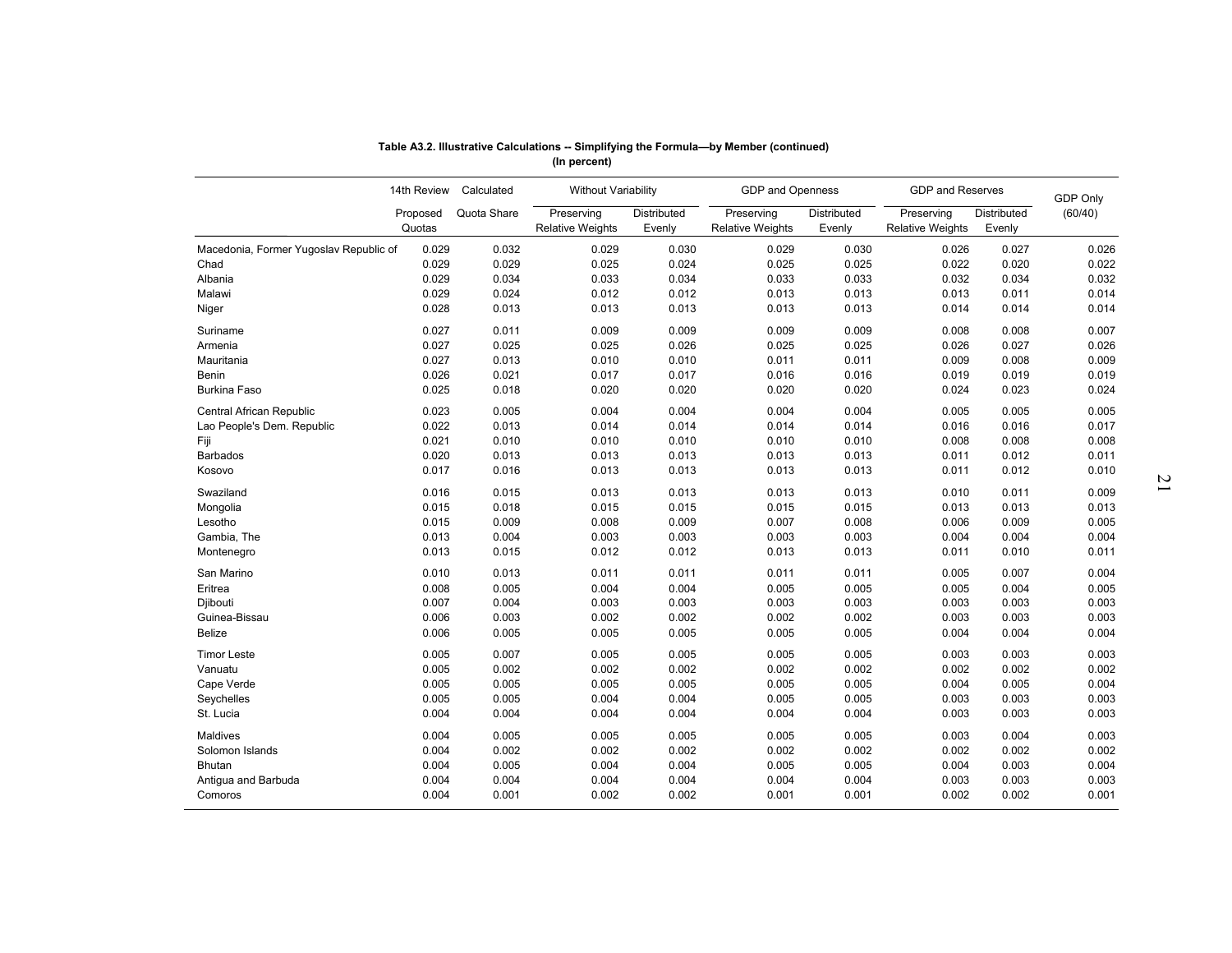|                                 |                    |             |                                       |                       | Table A3.2. Illustrative Calculations -- Simplifying the Formula -- by Member (concluded) |                       |                                       |                       |                 |
|---------------------------------|--------------------|-------------|---------------------------------------|-----------------------|-------------------------------------------------------------------------------------------|-----------------------|---------------------------------------|-----------------------|-----------------|
|                                 |                    |             |                                       | (In percent)          |                                                                                           |                       |                                       |                       |                 |
|                                 | 14th Review        | Calculated  | <b>Without Variability</b>            |                       | GDP and Openness                                                                          |                       | <b>GDP and Reserves</b>               |                       | <b>GDP Only</b> |
|                                 | Proposed<br>Quotas | Quota Share | Preserving<br><b>Relative Weights</b> | Distributed<br>Evenly | Preserving<br><b>Relative Weights</b>                                                     | Distributed<br>Evenly | Preserving<br><b>Relative Weights</b> | Distributed<br>Evenly | (60/40)         |
| Grenada                         | 0.00344            | 0.00258     | 0.00225                               | 0.00225               | 0.00227                                                                                   | 0.00229               | 0.00196                               | 0.00197               | 0.00196         |
| Samoa                           | 0.00340            | 0.00257     | 0.00202                               | 0.00204               | 0.00200                                                                                   | 0.00202               | 0.00179                               | 0.00190               | 0.00173         |
| São Tomé and Príncipe           | 0.00310            | 0.00156     | 0.00061                               | 0.00063               | 0.00058                                                                                   | 0.00059               | 0.00058                               | 0.00066               | 0.00053         |
| Tonga                           | 0.00289            | 0.00138     | 0.00130                               | 0.00132               | 0.00128                                                                                   | 0.00129               | 0.00119                               | 0.00128               | 0.00115         |
| St. Kitts and Nevis             | 0.00262            | 0.00261     | 0.00196                               | 0.00203               | 0.00190                                                                                   | 0.00192               | 0.00163                               | 0.00192               | 0.00148         |
| St. Vincent and the Grenadines  | 0.00245            | 0.00262     | 0.00210                               | 0.00209               | 0.00213                                                                                   | 0.00215               | 0.00181                               | 0.00178               | 0.00182         |
| Dominica                        | 0.00241            | 0.00161     | 0.00144                               | 0.00145               | 0.00145                                                                                   | 0.00147               | 0.00123                               | 0.00125               | 0.00122         |
| Kiribati                        | 0.00235            | 0.00161     | 0.00135                               | 0.00169               | 0.00085                                                                                   | 0.00086               | 0.00153                               | 0.00305               | 0.00076         |
| Micronesia, Federated States of | 0.00151            | 0.00136     | 0.00126                               | 0.00125               | 0.00128                                                                                   | 0.00130               | 0.00107                               | 0.00105               | 0.00109         |
| Marshall Islands                | 0.00103            | 0.00082     | 0.00077                               | 0.00074               | 0.00081                                                                                   | 0.00082               | 0.00062                               | 0.00051               | 0.00068         |
| Palau                           | 0.00103            | 0.00093     | 0.00088                               | 0.00086               | 0.00093                                                                                   | 0.00095               | 0.00059                               | 0.00049               | 0.00064         |
| Tuvalu                          | 0.00052            | 0.00042     | 0.00018                               | 0.00020               | 0.00016                                                                                   | 0.00017               | 0.00013                               | 0.00021               | 0.00009         |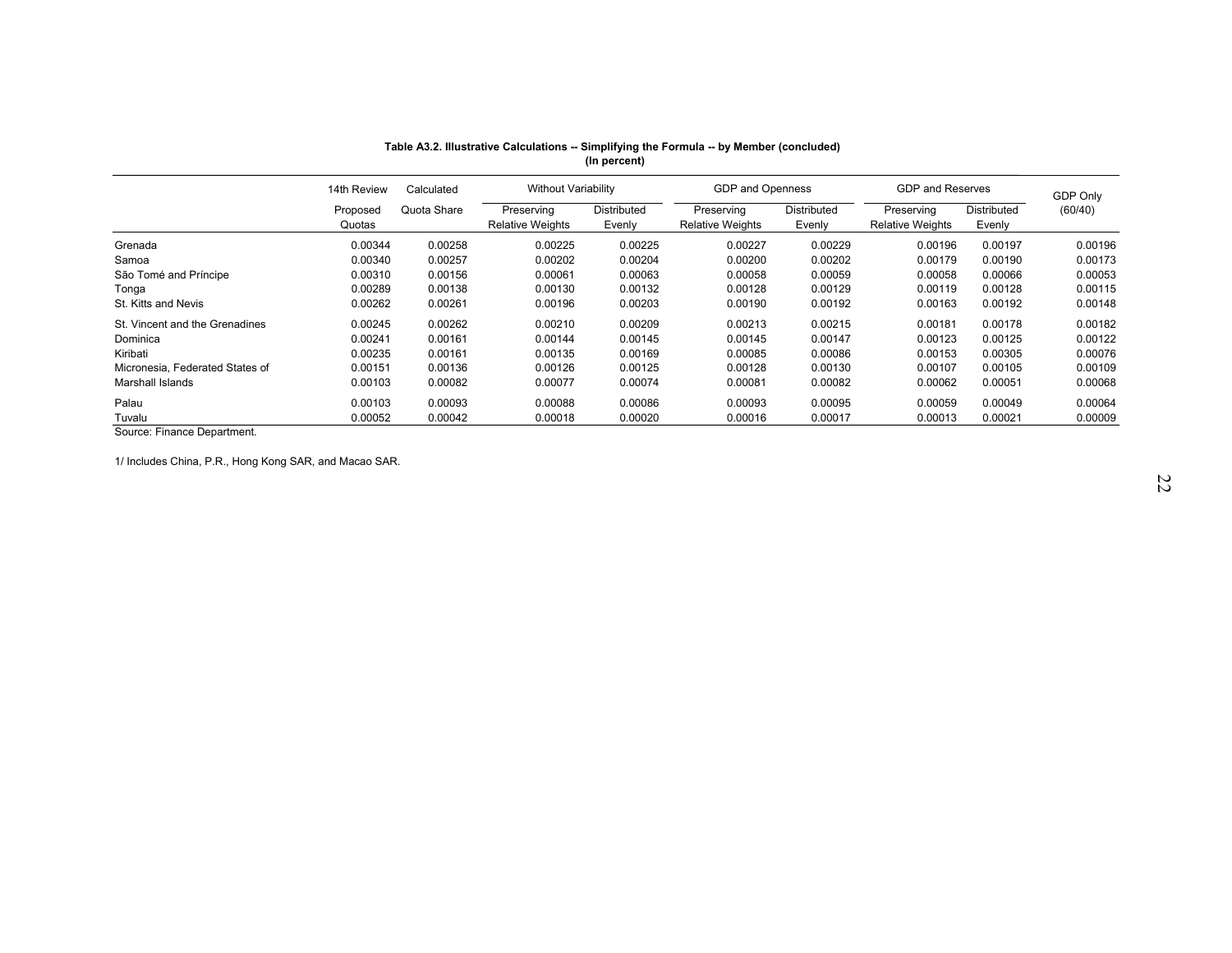|                           |                |                | (In percent)           | Table A3.3. Illustrative Calculations --Formula Including Investment Income -- by Member |                |                               |                |    |
|---------------------------|----------------|----------------|------------------------|------------------------------------------------------------------------------------------|----------------|-------------------------------|----------------|----|
|                           |                |                |                        |                                                                                          |                |                               |                |    |
|                           |                |                |                        | Modified Formula without                                                                 |                | Modified Formula with GDP and |                |    |
|                           | 14th Review    | Calculated     | Calculated             | Variability 1/                                                                           |                | Openness 1/                   |                |    |
|                           | Proposed       | Quota Share    | Quota Share            | Preserving                                                                               | Distributed    | Preserving                    | Distributed    |    |
|                           | Quotas         |                | Modified Formula<br>1/ | <b>Relative Weights</b>                                                                  | Evenly         | <b>Relative Weights</b>       | Evenly         |    |
|                           |                |                |                        |                                                                                          |                |                               |                |    |
| <b>United States</b>      | 17.407         | 16.061         | 16.780                 | 17.515                                                                                   | 16.753         | 18.496                        | 18.341         |    |
| Japan                     | 6.464          | 6.259          | 6.181                  | 6.361                                                                                    | 6.602          | 5.962                         | 5.884          |    |
| China 2/                  | 6.394          | 8.628          | 8.382                  | 9.114                                                                                    | 9.837          | 8.020                         | 7.942          |    |
| Germany                   | 5.586          | 5.783          | 5.679                  | 5.715                                                                                    | 5.535          | 6.016                         | 6.077          |    |
| France                    | 4.227          | 3.787          | 3.940                  | 4.152                                                                                    | 4.012          | 4.372                         | 4.398          |    |
| United Kingdom            | 4.227          | 4.297          | 5.053                  | 5.233                                                                                    | 5.093          | 5.510                         | 5.618          |    |
| Italy                     | 3.161          | 3.229          | 3.151                  | 3.101                                                                                    | 2.995          | 3.252                         | 3.250          |    |
| India                     | 2.751          | 2.447          | 2.329                  | 2.500                                                                                    | 2.515          | 2.441                         | 2.388          |    |
| <b>Russian Federation</b> | 2.706          | 2.663          | 2.619                  | 2.557                                                                                    | 2.661          | 2.393                         | 2.370          |    |
| Brazil                    | 2.316          | 2.106          | 2.082                  | 2.118                                                                                    | 2.125          | 2.075                         | 2.030          |    |
| Canada                    | 2.312          | 2.231          | 2.160                  | 2.238                                                                                    | 2.174          | 2.334                         | 2.339          |    |
| Saudi Arabia              | 2.096          | 1.470          | 1.387                  | 1.102                                                                                    | 1.295          | 0.823                         | 0.823          |    |
| Spain                     | 2.000          | 2.330          | 2.323                  | 2.328                                                                                    | 2.240          | 2.455                         | 2.460          |    |
| Mexico                    | 1.869          | 1.708          | 1.581                  | 1.637                                                                                    | 1.609          | 1.663                         | 1.643          |    |
| Netherlands               | 1.832          | 2.076          | 2.136                  | 2.008                                                                                    | 1.959          | 2.116                         | 2.170          | 23 |
|                           |                |                |                        |                                                                                          |                |                               |                |    |
| Korea, Republic of        | 1.800          | 1.963          | 1.754                  | 1.811                                                                                    | 1.868          | 1.726                         | 1.721          |    |
| Australia                 | 1.379          | 1.431          | 1.458                  | 1.429                                                                                    | 1.388          | 1.484                         | 1.479          |    |
| Belgium<br>Switzerland    | 1.345<br>1.210 | 1.418<br>1.143 | 1.420<br>1.266         | 1.299<br>1.313                                                                           | 1.271<br>1.320 | 1.367<br>1.331                | 1.405<br>1.371 |    |
| Turkey                    | 0.977          | 1.113          | 1.050                  | 1.034                                                                                    | 1.024          | 1.038                         | 1.022          |    |
|                           |                |                |                        |                                                                                          |                |                               |                |    |
| Indonesia                 | 0.975          | 0.905          | 0.860                  | 0.899                                                                                    | 0.888          | 0.904                         | 0.891          |    |
| Sweden                    | 0.929          | 1.064          | 1.097                  | 0.972                                                                                    | 0.961          | 1.002                         | 1.020          |    |
| Poland                    | 0.859          | 0.989          | 0.916                  | 0.879                                                                                    | 0.881          | 0.874                         | 0.870          |    |
| Austria                   | 0.825          | 0.827          | 0.813                  | 0.812                                                                                    | 0.790          | 0.854                         | 0.868          |    |
| Singapore                 | 0.816          | 1.214          | 1.162                  | 1.041                                                                                    | 1.120          | 0.954                         | 0.991          |    |
| Norway                    | 0.788          | 0.784          | 0.796                  | 0.752                                                                                    | 0.754          | 0.756                         | 0.766          |    |
| Venezuela, R.B. de        | 0.781          | 0.512          | 0.498                  | 0.455                                                                                    | 0.445          | 0.464                         | 0.458          |    |
| Malaysia                  | 0.762          | 0.728          | 0.653                  | 0.627                                                                                    | 0.660          | 0.584                         | 0.591          |    |
| Iran, Islamic Republic of | 0.748          | 0.656          | 0.612                  | 0.679                                                                                    | 0.693          | 0.650                         | 0.636          |    |
| Ireland                   | 0.724          | 0.984          | 1.206                  | 1.061                                                                                    | 1.041          | 1.124                         | 1.171          |    |
| Denmark                   | 0.721          | 0.739          | 0.730                  | 0.682                                                                                    | 0.696          | 0.671                         | 0.682          |    |
| Thailand                  | 0.674          | 0.840          | 0.764                  | 0.723                                                                                    | 0.767          | 0.660                         | 0.662          |    |
| Argentina                 | 0.669          | 0.576          | 0.569                  | 0.570                                                                                    | 0.570          | 0.564                         | 0.556          |    |
| South Africa              | 0.640          | 0.551          | 0.522                  | 0.556                                                                                    | 0.551          | 0.561                         | 0.556          |    |
| Nigeria                   | 0.515          | 0.451          | 0.427                  | 0.397                                                                                    | 0.408          | 0.380                         | 0.377          |    |
|                           |                |                |                        |                                                                                          |                |                               |                |    |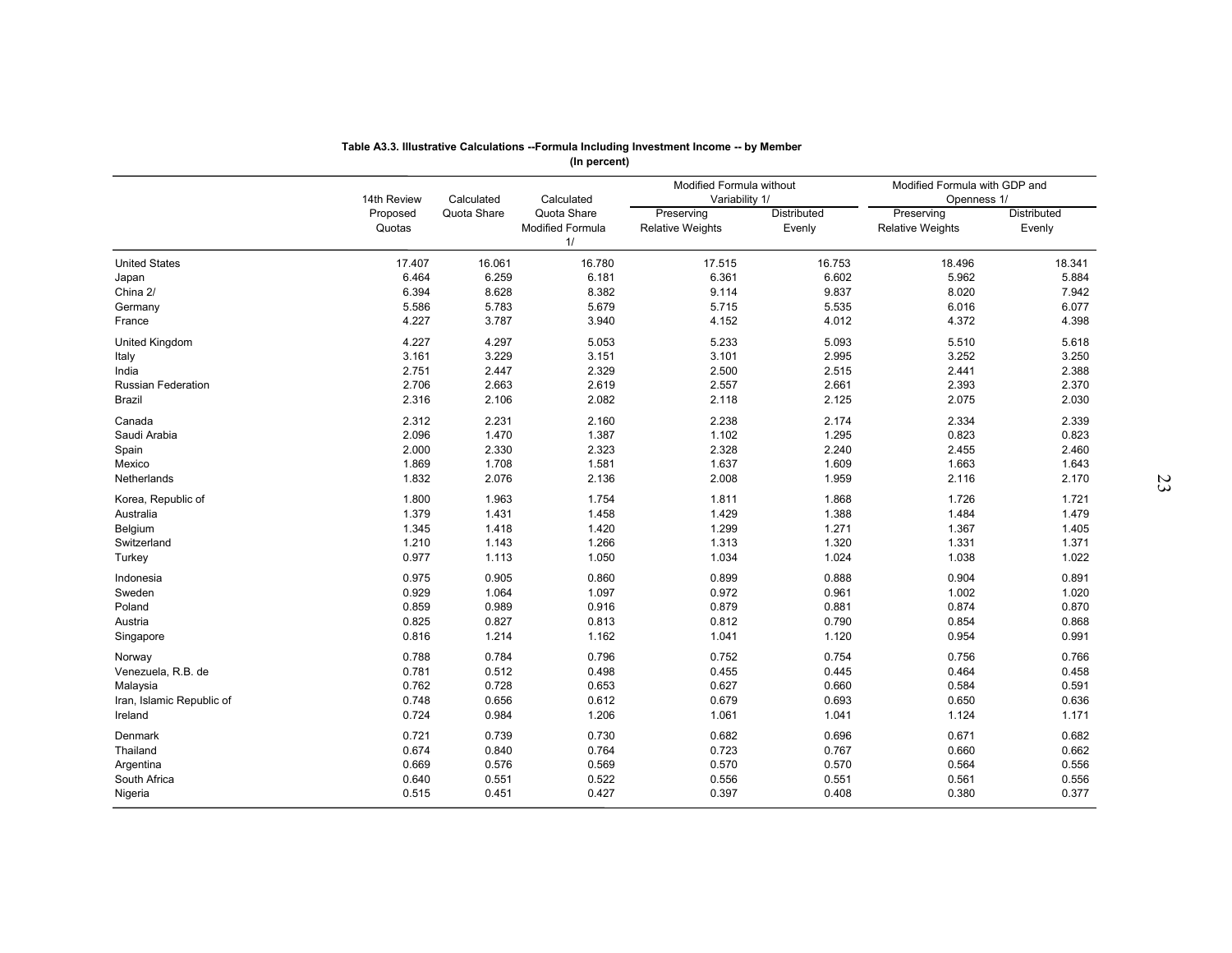|                                   |                    |             | (In percent)                          | Modified Formula without              |                       | Modified Formula with GDP and         |                              |
|-----------------------------------|--------------------|-------------|---------------------------------------|---------------------------------------|-----------------------|---------------------------------------|------------------------------|
|                                   | 14th Review        | Calculated  | Calculated                            | Variability 1/                        |                       | Openness 1/                           |                              |
|                                   | Proposed<br>Quotas | Quota Share | Quota Share<br>Modified<br>Formula 1/ | Preserving<br><b>Relative Weights</b> | Distributed<br>Evenly | Preserving<br><b>Relative Weights</b> | <b>Distributed</b><br>Evenly |
| Greece                            | 0.509              | 0.570       | 0.552                                 | 0.513                                 | 0.491                 | 0.543                                 | 0.541                        |
| Finland                           | 0.506              | 0.530       | 0.527                                 | 0.478                                 | 0.466                 | 0.500                                 | 0.506                        |
| <b>United Arab Emirates</b>       | 0.485              | 0.734       | 0.634                                 | 0.467                                 | 0.472                 | 0.463                                 | 0.470                        |
| <b>Czech Republic</b>             | 0.457              | 0.566       | 0.517                                 | 0.475                                 | 0.482                 | 0.470                                 | 0.475                        |
| Portugal                          | 0.432              | 0.484       | 0.489                                 | 0.468                                 | 0.452                 | 0.494                                 | 0.498                        |
| Colombia                          | 0.429              | 0.386       | 0.380                                 | 0.404                                 | 0.398                 | 0.407                                 | 0.400                        |
| Philippines                       | 0.428              | 0.395       | 0.365                                 | 0.362                                 | 0.368                 | 0.351                                 | 0.348                        |
| Egypt                             | 0.427              | 0.423       | 0.399                                 | 0.389                                 | 0.389                 | 0.385                                 | 0.378                        |
| Pakistan                          | 0.426              | 0.333       | 0.320                                 | 0.342                                 | 0.330                 | 0.353                                 | 0.346                        |
| Ukraine                           | 0.422              | 0.452       | 0.420                                 | 0.343                                 | 0.344                 | 0.339                                 | 0.337                        |
| Algeria                           | 0.411              | 0.473       | 0.458                                 | 0.406                                 | 0.479                 | 0.300                                 | 0.299                        |
| Hungary                           | 0.407              | 0.481       | 0.460                                 | 0.415                                 | 0.426                 | 0.405                                 | 0.412                        |
| Kuwait                            | 0.406              | 0.305       | 0.294                                 | 0.265                                 | 0.267                 | 0.264                                 | 0.266                        |
| Israel                            | 0.403              | 0.448       | 0.423                                 | 0.384                                 | 0.401                 | 0.361                                 | 0.362                        |
| Romania                           | 0.380              | 0.421       | 0.394                                 | 0.354                                 | 0.362                 | 0.341                                 | 0.339                        |
| Chile                             | 0.366              | 0.397       | 0.398                                 | 0.373                                 | 0.373                 | 0.374                                 | 0.375                        |
| Iraq                              | 0.349              | 0.269       | 0.255                                 | 0.204                                 | 0.224                 | 0.177                                 | 0.177                        |
| Libya                             | 0.330              | 0.251       | 0.240                                 | 0.235                                 | 0.287                 | 0.159                                 | 0.160                        |
| Peru                              | 0.280              | 0.266       | 0.265                                 | 0.269                                 | 0.276                 | 0.258                                 | 0.255                        |
| Luxembourg                        | 0.277              | 0.610       | 1.050                                 | 1.025                                 | 1.014                 | 1.086                                 | 1.149                        |
| New Zealand                       | 0.263              | 0.245       | 0.247                                 | 0.239                                 | 0.238                 | 0.241                                 | 0.242                        |
| Kazakhstan                        | 0.243              | 0.334       | 0.331                                 | 0.269                                 | 0.270                 | 0.269                                 | 0.270                        |
| Vietnam                           | 0.242              | 0.304       | 0.272                                 | 0.259                                 | 0.261                 | 0.256                                 | 0.256                        |
| Syrian Arab Republic              | 0.233              | 0.208       | 0.201                                 | 0.220                                 | 0.219                 | 0.217                                 | 0.212                        |
| Bangladesh                        | 0.224              | 0.178       | 0.166                                 | 0.187                                 | 0.182                 | 0.191                                 | 0.187                        |
| Congo, Democratic Republic of the | 0.224              | 0.040       | 0.037                                 | 0.029                                 | 0.029                 | 0.030                                 | 0.030                        |
| Slovak Republic                   | 0.210              | 0.273       | 0.242                                 | 0.201                                 | 0.194                 | 0.212                                 | 0.215                        |
| Zambia                            | 0.205              | 0.036       | 0.035                                 | 0.029                                 | 0.029                 | 0.030                                 | 0.030                        |
| Bulgaria                          | 0.188              | 0.181       | 0.168                                 | 0.133                                 | 0.138                 | 0.126                                 | 0.127                        |
| Morocco                           | 0.188              | 0.199       | 0.181                                 | 0.184                                 | 0.190                 | 0.174                                 | 0.173                        |
| Angola                            | 0.155              | 0.248       | 0.239                                 | 0.174                                 | 0.176                 | 0.172                                 | 0.173                        |
| Ghana                             | 0.155              | 0.049       | 0.043                                 | 0.042                                 | 0.042                 | 0.042                                 | 0.042                        |
| Qatar                             | 0.154              | 0.216       | 0.191                                 | 0.180                                 | 0.182                 | 0.177                                 | 0.177                        |
| Croatia                           | 0.150              | 0.159       | 0.147                                 | 0.137                                 | 0.140                 | 0.133                                 | 0.133                        |
| Zimbabwe                          | 0.148              | 0.014       | 0.012                                 | 0.012                                 | 0.011                 | 0.012                                 | 0.012                        |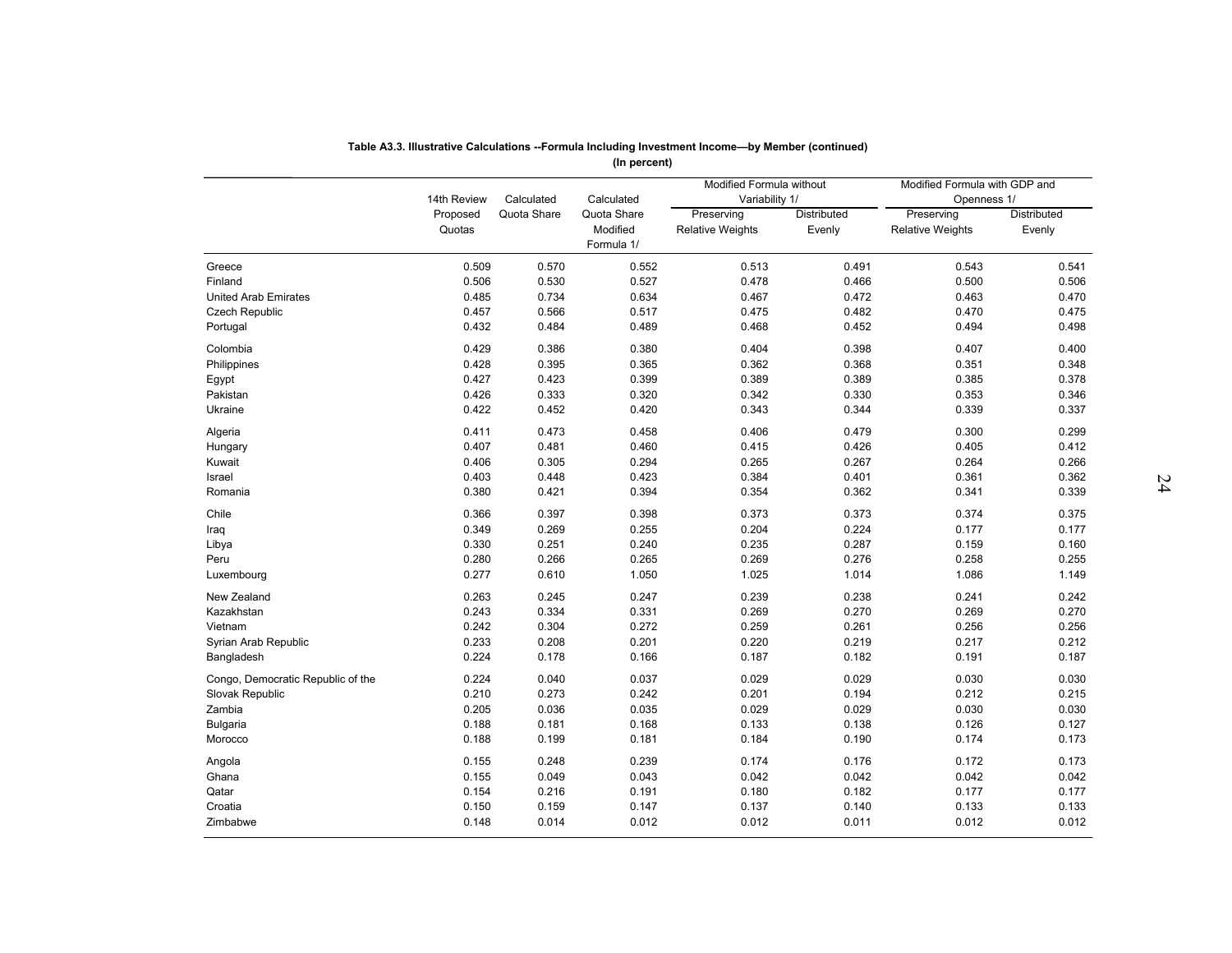|                                  | 14th Review        | Calculated     | Calculated                            | Modified Formula without<br>Variability 1/ |                       | Modified Formula with GDP and<br>Openness 1/ |                       |
|----------------------------------|--------------------|----------------|---------------------------------------|--------------------------------------------|-----------------------|----------------------------------------------|-----------------------|
|                                  | Proposed<br>Quotas | Quota Share    | Quota Share<br>Modified<br>Formula 1/ | Preserving<br><b>Relative Weights</b>      | Distributed<br>Evenly | Preserving<br><b>Relative Weights</b>        | Distributed<br>Evenly |
| Ecuador                          | 0.146              | 0.140          | 0.132                                 | 0.113                                      | 0.109                 | 0.117                                        | 0.115                 |
| <b>Belarus</b>                   | 0.143              | 0.159          | 0.142                                 | 0.125                                      | 0.122                 | 0.130                                        | 0.129                 |
| Serbia                           | 0.137              | 0.116          | 0.107                                 | 0.102                                      | 0.105                 | 0.096                                        | 0.095                 |
| Côte d'Ivoire                    | 0.136              | 0.055          | 0.049                                 | 0.051                                      | 0.051                 | 0.052                                        | 0.052                 |
| Lebanon                          | 0.133              | 0.158          | 0.146                                 | 0.110                                      | 0.123                 | 0.092                                        | 0.093                 |
| Sudan                            | 0.132              | 0.097          | 0.094                                 | 0.102                                      | 0.097                 | 0.107                                        | 0.105                 |
| Slovenia                         | 0.123              | 0.145          | 0.129                                 | 0.110                                      | 0.107                 | 0.116                                        | 0.117                 |
| Sri Lanka                        | 0.121              | 0.089          | 0.082                                 | 0.088                                      | 0.085                 | 0.090                                        | 0.089                 |
| Uzbekistan                       | 0.116              | 0.082          | 0.078                                 | 0.075                                      | 0.079                 | 0.069                                        | 0.068                 |
| Tunisia                          | 0.114              | 0.127          | 0.117                                 | 0.109                                      | 0.110                 | 0.106                                        | 0.106                 |
| Oman                             | 0.114              | 0.138          | 0.128                                 | 0.120                                      | 0.123                 | 0.116                                        | 0.117                 |
| Kenya                            | 0.114              | 0.073          | 0.067                                 | 0.065                                      | 0.064                 | 0.066                                        | 0.064                 |
| Myanmar                          | 0.108              | 0.062          | 0.061                                 | 0.065                                      | 0.065                 | 0.064                                        | 0.063                 |
| Yemen, Republic of               | 0.102              | 0.087          | 0.084                                 | 0.070                                      | 0.072                 | 0.067                                        | 0.067                 |
| Dominican Republic               | 0.100              | 0.097          | 0.092                                 | 0.094                                      | 0.092                 | 0.098                                        | 0.097                 |
| Trinidad and Tobago              | 0.099              | 0.072          | 0.067                                 | 0.055                                      | 0.060                 | 0.050                                        | 0.050                 |
| Lithuania                        | 0.093              | 0.132          | 0.119                                 | 0.098                                      | 0.098                 | 0.098                                        | 0.098                 |
| Uruguay                          | 0.090              | 0.077          | 0.075                                 | 0.062                                      | 0.065                 | 0.059                                        | 0.058                 |
| Guatemala                        | 0.090              | 0.085          | 0.079                                 | 0.082                                      | 0.081                 | 0.082                                        | 0.081                 |
| Tanzania                         | 0.083              | 0.050          | 0.047                                 | 0.049                                      | 0.049                 | 0.049                                        | 0.048                 |
|                                  |                    |                |                                       |                                            |                       |                                              |                       |
| Bahrain                          | 0.083<br>0.082     | 0.092<br>0.107 | 0.106<br>0.104                        | 0.095<br>0.101                             | 0.095<br>0.100        | 0.097<br>0.102                               | 0.100<br>0.101        |
| Azerbaijan<br>Jamaica            | 0.080              | 0.048          | 0.045                                 | 0.037                                      | 0.037                 | 0.037                                        | 0.037                 |
| Panama                           | 0.079              | 0.077          | 0.075                                 | 0.069                                      | 0.068                 | 0.071                                        | 0.071                 |
| Costa Rica                       | 0.077              | 0.076          | 0.070                                 | 0.069                                      | 0.069                 | 0.069                                        | 0.069                 |
|                                  |                    |                |                                       |                                            |                       |                                              |                       |
| Uganda                           | 0.076              | 0.051          | 0.049                                 | 0.038                                      | 0.038                 | 0.038                                        | 0.037                 |
| Jordan                           | 0.072              | 0.075          | 0.066                                 | 0.062                                      | 0.067                 | 0.056                                        | 0.056                 |
| Latvia                           | 0.070              | 0.084          | 0.078                                 | 0.069                                      | 0.070                 | 0.068                                        | 0.068                 |
| Afghanistan, Islamic Republic of | 0.068              | 0.042          | 0.036                                 | 0.035                                      | 0.036                 | 0.033                                        | 0.033                 |
| Senegal                          | 0.068              | 0.033          | 0.029                                 | 0.029                                      | 0.029                 | 0.029                                        | 0.029                 |
| Iceland                          | 0.067              | 0.083          | 0.088                                 | 0.050                                      | 0.050                 | 0.049                                        | 0.051                 |
| Cyprus                           | 0.064              | 0.074          | 0.078                                 | 0.067                                      | 0.065                 | 0.070                                        | 0.072                 |
| Brunei Darussalam                | 0.063              | 0.045          | 0.041                                 | 0.030                                      | 0.029                 | 0.030                                        | 0.030                 |
| Ethiopia                         | 0.063              | 0.062          | 0.058                                 | 0.061                                      | 0.059                 | 0.063                                        | 0.062                 |
| El Salvador                      | 0.060              | 0.059          | 0.055                                 | 0.052                                      | 0.052                 | 0.053                                        | 0.052                 |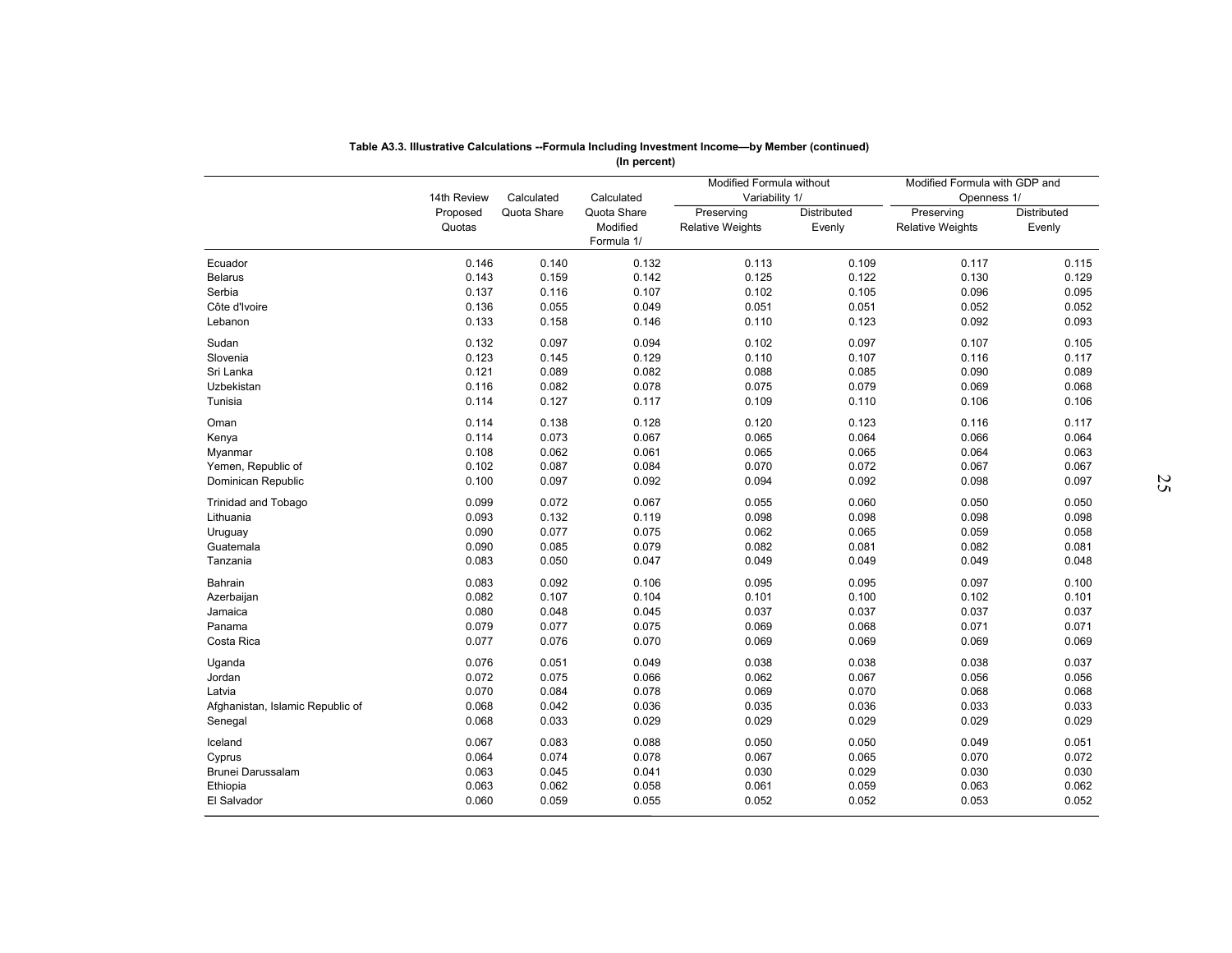|                          |                         |                           |                           | Modified Formula without     |             | Modified Formula with GDP and |                    |
|--------------------------|-------------------------|---------------------------|---------------------------|------------------------------|-------------|-------------------------------|--------------------|
|                          | 14th Review<br>Proposed | Calculated<br>Quota Share | Calculated<br>Quota Share | Variability 1/<br>Preserving | Distributed | Openness 1/<br>Preserving     | <b>Distributed</b> |
|                          | Quotas                  |                           | Modified<br>Formula 1/    | <b>Relative Weights</b>      | Evenly      | <b>Relative Weights</b>       | Evenly             |
| Cameroon                 | 0.058                   | 0.053                     | 0.050                     | 0.048                        | 0.048       | 0.047                         | 0.047              |
| Bosnia and Herzegovina   | 0.056                   | 0.058                     | 0.052                     | 0.046                        | 0.047       | 0.045                         | 0.044              |
| Papua New Guinea         | 0.055                   | 0.028                     | 0.026                     | 0.023                        | 0.024       | 0.022                         | 0.022              |
| Nicaragua                | 0.055                   | 0.025                     | 0.022                     | 0.020                        | 0.020       | 0.020                         | 0.020              |
| Liberia                  | 0.054                   | 0.014                     | 0.013                     | 0.005                        | 0.005       | 0.005                         | 0.005              |
| Honduras                 | 0.052                   | 0.050                     | 0.045                     | 0.042                        | 0.042       | 0.042                         | 0.042              |
| Madagascar               | 0.051                   | 0.031                     | 0.029                     | 0.021                        | 0.021       | 0.021                         | 0.021              |
| Estonia                  | 0.051                   | 0.077                     | 0.072                     | 0.062                        | 0.062       | 0.062                         | 0.063              |
| <b>Bolivia</b>           | 0.050                   | 0.052                     | 0.049                     | 0.048                        | 0.051       | 0.044                         | 0.044              |
| Turkmenistan             | 0.050                   | 0.061                     | 0.058                     | 0.060                        | 0.069       | 0.046                         | 0.045              |
| Mozambique               | 0.048                   | 0.030                     | 0.028                     | 0.025                        | 0.025       | 0.025                         | 0.025              |
| Gabon                    | 0.045                   | 0.040                     | 0.037                     | 0.029                        | 0.029       | 0.029                         | 0.029              |
| Guinea                   | 0.045                   | 0.021                     | 0.020                     | 0.011                        | 0.011       | 0.012                         | 0.012              |
| Georgia                  | 0.044                   | 0.031                     | 0.028                     | 0.028                        | 0.028       | 0.028                         | 0.027              |
| Sierra Leone             | 0.044                   | 0.006                     | 0.006                     | 0.005                        | 0.005       | 0.005                         | 0.005              |
| Paraguay                 | 0.042                   | 0.045                     | 0.042                     | 0.038                        | 0.039       | 0.037                         | 0.037              |
| Botswana                 | 0.041                   | 0.046                     | 0.045                     | 0.042                        | 0.046       | 0.036                         | 0.036              |
| Namibia                  | 0.040                   | 0.023                     | 0.022                     | 0.023                        | 0.023       | 0.023                         | 0.023              |
| Mali                     | 0.039                   | 0.029                     | 0.028                     | 0.020                        | 0.020       | 0.020                         | 0.020              |
| Bahamas, The             | 0.038                   | 0.021                     | 0.018                     | 0.017                        | 0.017       | 0.018                         | 0.018              |
| Guyana                   | 0.038                   | 0.007                     | 0.006                     | 0.006                        | 0.006       | 0.006                         | 0.006              |
| Kyrgyz Republic          | 0.037                   | 0.018                     | 0.016                     | 0.015                        | 0.016       | 0.015                         | 0.015              |
| Cambodia                 | 0.037                   | 0.036                     | 0.033                     | 0.033                        | 0.033       | 0.032                         | 0.032              |
| Tajikistan               | 0.036                   | 0.018                     | 0.016                     | 0.014                        | 0.014       | 0.015                         | 0.015              |
| Moldova                  | 0.036                   | 0.024                     | 0.022                     | 0.016                        | 0.017       | 0.016                         | 0.016              |
| Malta                    | 0.035                   | 0.035                     | 0.039                     | 0.037                        | 0.036       | 0.039                         | 0.040              |
| Haiti                    | 0.034                   | 0.017                     | 0.015                     | 0.015                        | 0.014       | 0.015                         | 0.015              |
| Somalia                  | 0.034                   | 0.001                     | 0.001                     | 0.001                        | 0.001       | 0.001                         | 0.001              |
| Congo, Republic of       | 0.034                   | 0.041                     | 0.040                     | 0.033                        | 0.034       | 0.031                         | 0.031              |
| Rwanda                   | 0.034                   | 0.012                     | 0.011                     | 0.011                        | 0.011       | 0.011                         | 0.011              |
|                          | 0.033                   | 0.054                     |                           | 0.048                        | 0.049       | 0.047                         | 0.049              |
| <b>Equatorial Guinea</b> | 0.033                   |                           | 0.058                     |                              | 0.033       | 0.032                         |                    |
| Nepal<br>Burundi         | 0.032                   | 0.034<br>0.005            | 0.032<br>0.004            | 0.032<br>0.003               | 0.003       | 0.003                         | 0.031<br>0.003     |
| Togo                     | 0.031                   | 0.010                     | 0.009                     | 0.008                        | 0.008       | 0.008                         | 0.008              |
| <b>Mauritius</b>         | 0.030                   | 0.029                     | 0.027                     | 0.026                        | 0.026       | 0.025                         | 0.025              |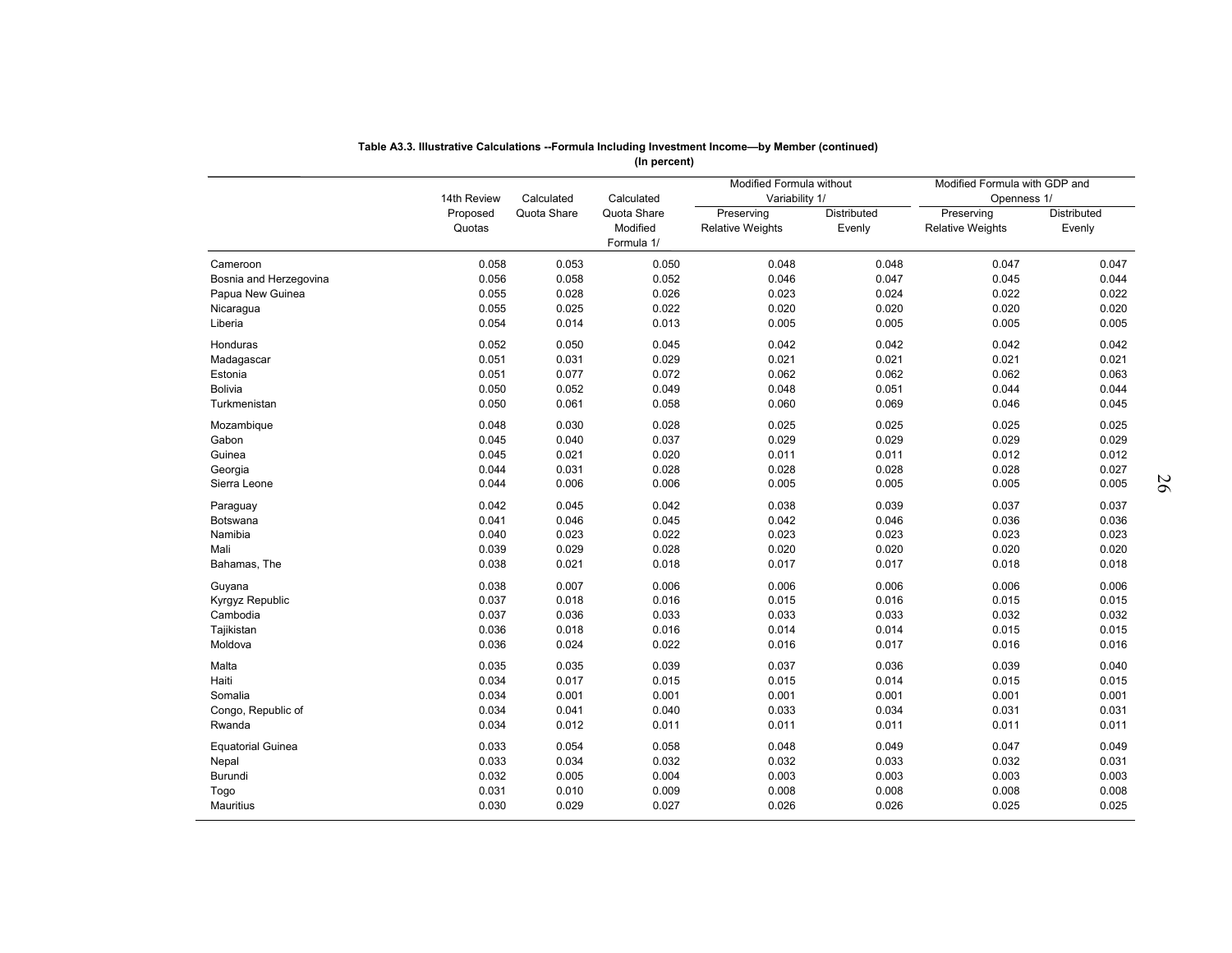|                                        |                    |             | (In percent)                          |                                            |                              |                                              |                       |
|----------------------------------------|--------------------|-------------|---------------------------------------|--------------------------------------------|------------------------------|----------------------------------------------|-----------------------|
|                                        | 14th Review        | Calculated  | Calculated                            | Modified Formula without<br>Variability 1/ |                              | Modified Formula with GDP and<br>Openness 1/ |                       |
|                                        | Proposed<br>Quotas | Quota Share | Quota Share<br>Modified<br>Formula 1/ | Preserving<br><b>Relative Weights</b>      | <b>Distributed</b><br>Evenly | Preserving<br><b>Relative Weights</b>        | Distributed<br>Evenly |
| Macedonia, Former Yugoslav Republic of | 0.029              | 0.032       | 0.029                                 | 0.026                                      | 0.026                        | 0.026                                        | 0.026                 |
| Chad                                   | 0.029              | 0.029       | 0.028                                 | 0.023                                      | 0.023                        | 0.024                                        | 0.024                 |
| Albania                                | 0.029              | 0.034       | 0.031                                 | 0.030                                      | 0.030                        | 0.029                                        | 0.029                 |
| Malawi                                 | 0.029              | 0.024       | 0.023                                 | 0.011                                      | 0.011                        | 0.012                                        | 0.011                 |
| Niger                                  | 0.028              | 0.013       | 0.012                                 | 0.012                                      | 0.012                        | 0.012                                        | 0.011                 |
| Suriname                               | 0.027              | 0.011       | 0.009                                 | 0.008                                      | 0.008                        | 0.008                                        | 0.008                 |
| Armenia                                | 0.027              | 0.025       | 0.023                                 | 0.023                                      | 0.023                        | 0.023                                        | 0.023                 |
| Mauritania                             | 0.027              | 0.013       | 0.012                                 | 0.009                                      | 0.009                        | 0.010                                        | 0.010                 |
| Benin                                  | 0.026              | 0.021       | 0.020                                 | 0.015                                      | 0.015                        | 0.015                                        | 0.015                 |
| <b>Burkina Faso</b>                    | 0.025              | 0.018       | 0.017                                 | 0.019                                      | 0.018                        | 0.018                                        | 0.018                 |
| Central African Republic               | 0.023              | 0.005       | 0.005                                 | 0.004                                      | 0.004                        | 0.004                                        | 0.004                 |
| Lao People's Dem. Republic             | 0.022              | 0.013       | 0.012                                 | 0.013                                      | 0.013                        | 0.013                                        | 0.013                 |
| Fiji                                   | 0.021              | 0.010       | 0.009                                 | 0.009                                      | 0.009                        | 0.009                                        | 0.009                 |
| <b>Barbados</b>                        | 0.020              | 0.013       | 0.012                                 | 0.012                                      | 0.012                        | 0.012                                        | 0.012                 |
| Kosovo                                 | 0.017              | 0.016       | 0.014                                 | 0.011                                      | 0.011                        | 0.011                                        | 0.011                 |
|                                        |                    |             |                                       |                                            |                              |                                              |                       |
| Swaziland                              | 0.016              | 0.015       | 0.014                                 | 0.011                                      | 0.012                        | 0.011                                        | 0.011                 |
| Mongolia                               | 0.015              | 0.018       | 0.017                                 | 0.013                                      | 0.013                        | 0.013                                        | 0.013                 |
| Lesotho                                | 0.015              | 0.009       | 0.008                                 | 0.007                                      | 0.007                        | 0.006                                        | 0.006                 |
| Gambia, The                            | 0.013              | 0.004       | 0.004                                 | 0.003                                      | 0.003                        | 0.003                                        | 0.003                 |
| Montenegro                             | 0.013              | 0.015       | 0.014                                 | 0.011                                      | 0.010                        | 0.011                                        | 0.011                 |
| San Marino                             | 0.010              | 0.013       | 0.010                                 | 0.008                                      | 0.008                        | 0.008                                        | 0.008                 |
| Eritrea                                | 0.008              | 0.005       | 0.005                                 | 0.004                                      | 0.004                        | 0.004                                        | 0.004                 |
| Djibouti                               | 0.007              | 0.004       | 0.003                                 | 0.003                                      | 0.003                        | 0.003                                        | 0.003                 |
| Guinea-Bissau                          | 0.006              | 0.003       | 0.003                                 | 0.002                                      | 0.002                        | 0.002                                        | 0.002                 |
| <b>Belize</b>                          | 0.006              | 0.005       | 0.005                                 | 0.004                                      | 0.004                        | 0.004                                        | 0.005                 |
| <b>Timor Leste</b>                     | 0.005              | 0.007       | 0.010                                 | 0.007                                      | 0.007                        | 0.008                                        | 0.008                 |
| Vanuatu                                | 0.005              | 0.002       | 0.002                                 | 0.002                                      | 0.002                        | 0.002                                        | 0.002                 |
| Cape Verde                             | 0.005              | 0.005       | 0.005                                 | 0.004                                      | 0.005                        | 0.004                                        | 0.004                 |
| Seychelles                             | 0.005              | 0.005       | 0.004                                 | 0.004                                      | 0.004                        | 0.004                                        | 0.004                 |
| St. Lucia                              | 0.004              | 0.004       | 0.004                                 | 0.003                                      | 0.003                        | 0.003                                        | 0.003                 |
| Maldives                               | 0.004              | 0.005       | 0.005                                 | 0.004                                      | 0.004                        | 0.004                                        | 0.004                 |
| Solomon Islands                        | 0.004              | 0.002       | 0.002                                 | 0.002                                      | 0.002                        | 0.002                                        | 0.002                 |
| Bhutan                                 | 0.004              | 0.005       | 0.004                                 | 0.004                                      | 0.004                        | 0.004                                        | 0.004                 |
| Antigua and Barbuda                    | 0.004              | 0.004       | 0.004                                 | 0.003                                      | 0.003                        | 0.004                                        | 0.004                 |
| Comoros                                | 0.004              | 0.001       | 0.001                                 | 0.001                                      | 0.001                        | 0.001                                        | 0.001                 |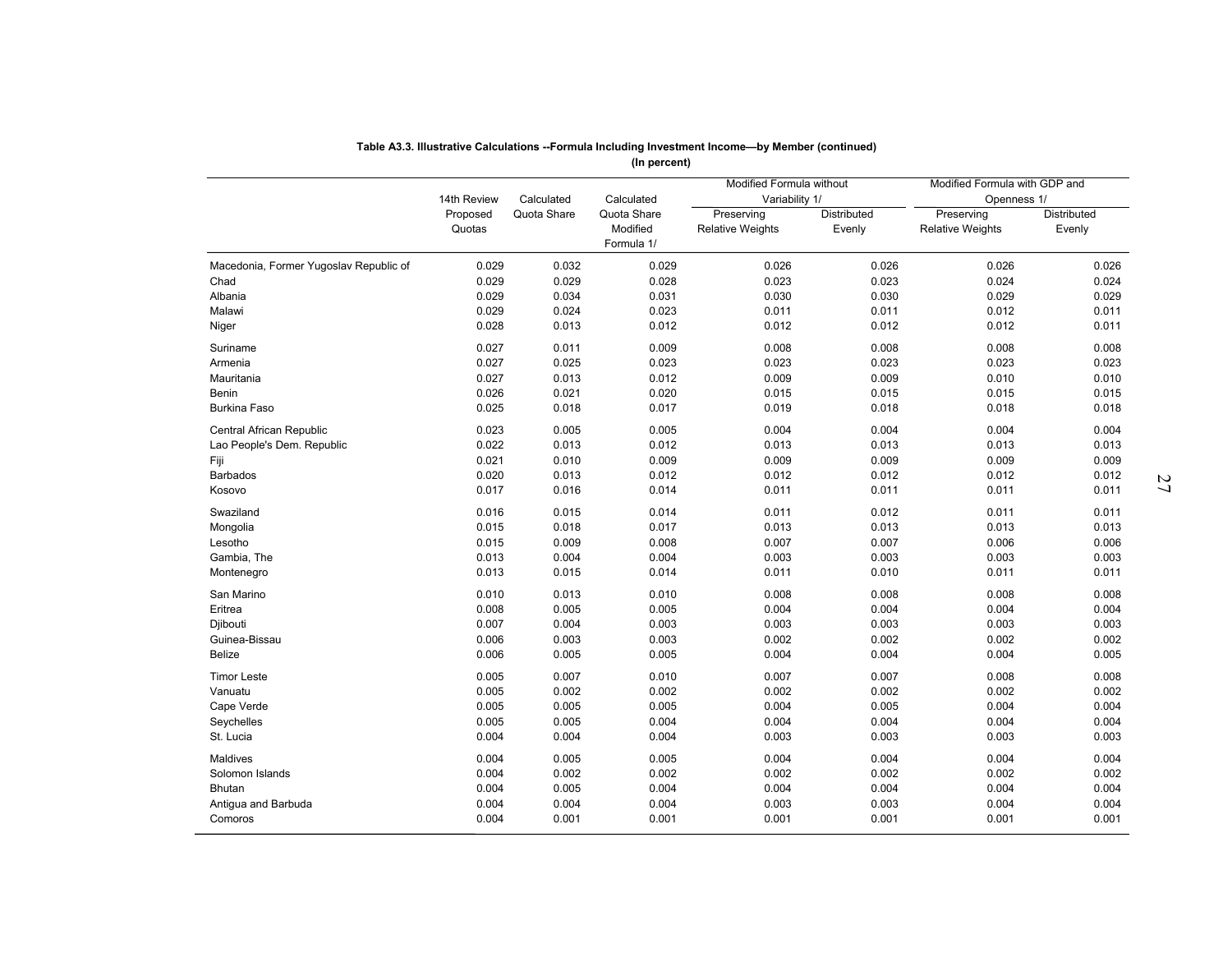|                                 |                    |             | (In percent)                                 | Table A3.3. Illustrative Calculations --Formula Including Investment Income -- by Member (concluded)<br><b>Modified Formula without</b> |                       | Modified Formula with GDP and         |                              |
|---------------------------------|--------------------|-------------|----------------------------------------------|-----------------------------------------------------------------------------------------------------------------------------------------|-----------------------|---------------------------------------|------------------------------|
|                                 | 14th Review        | Calculated  | Calculated                                   | Variability 1/                                                                                                                          |                       | Openness 1/                           |                              |
|                                 | Proposed<br>Quotas | Quota Share | Quota Share<br><b>Modified Formula</b><br>1/ | Preserving<br><b>Relative Weights</b>                                                                                                   | Distributed<br>Evenly | Preserving<br><b>Relative Weights</b> | <b>Distributed</b><br>Evenly |
| Grenada                         | 0.00344            | 0.00258     | 0.00242                                      | 0.00206                                                                                                                                 | 0.00206               | 0.00206                               | 0.00207                      |
| Samoa                           | 0.00340            | 0.00257     | 0.00238                                      | 0.00179                                                                                                                                 | 0.00182               | 0.00176                               | 0.00176                      |
| São Tomé and Príncipe           | 0.00310            | 0.00156     | 0.00150                                      | 0.00054                                                                                                                                 | 0.00056               | 0.00051                               | 0.00051                      |
| Tonga                           | 0.00289            | 0.00138     | 0.00126                                      | 0.00115                                                                                                                                 | 0.00117               | 0.00112                               | 0.00112                      |
| St. Kitts and Nevis             | 0.00262            | 0.00261     | 0.00246                                      | 0.00178                                                                                                                                 | 0.00185               | 0.00170                               | 0.00172                      |
| St. Vincent and the Grenadines  | 0.00245            | 0.00262     | 0.00242                                      | 0.00187                                                                                                                                 | 0.00186               | 0.00188                               | 0.00189                      |
| Dominica                        | 0.00241            | 0.00161     | 0.00149                                      | 0.00130                                                                                                                                 | 0.00130               | 0.00130                               | 0.00130                      |
| Kiribati                        | 0.00235            | 0.00161     | 0.00165                                      | 0.00140                                                                                                                                 | 0.00174               | 0.00091                               | 0.00092                      |
| Micronesia, Federated States of | 0.00151            | 0.00136     | 0.00127                                      | 0.00116                                                                                                                                 | 0.00116               | 0.00118                               | 0.00118                      |
| <b>Marshall Islands</b>         | 0.00103            | 0.00082     | 0.00079                                      | 0.00073                                                                                                                                 | 0.00071               | 0.00078                               | 0.00078                      |
| Palau                           | 0.00103            | 0.00093     | 0.00090                                      | 0.00085                                                                                                                                 | 0.00083               | 0.00090                               | 0.00092                      |
| Tuvalu                          | 0.00052            | 0.00042     | 0.00046                                      | 0.00022                                                                                                                                 | 0.00024               | 0.00020                               | 0.00021                      |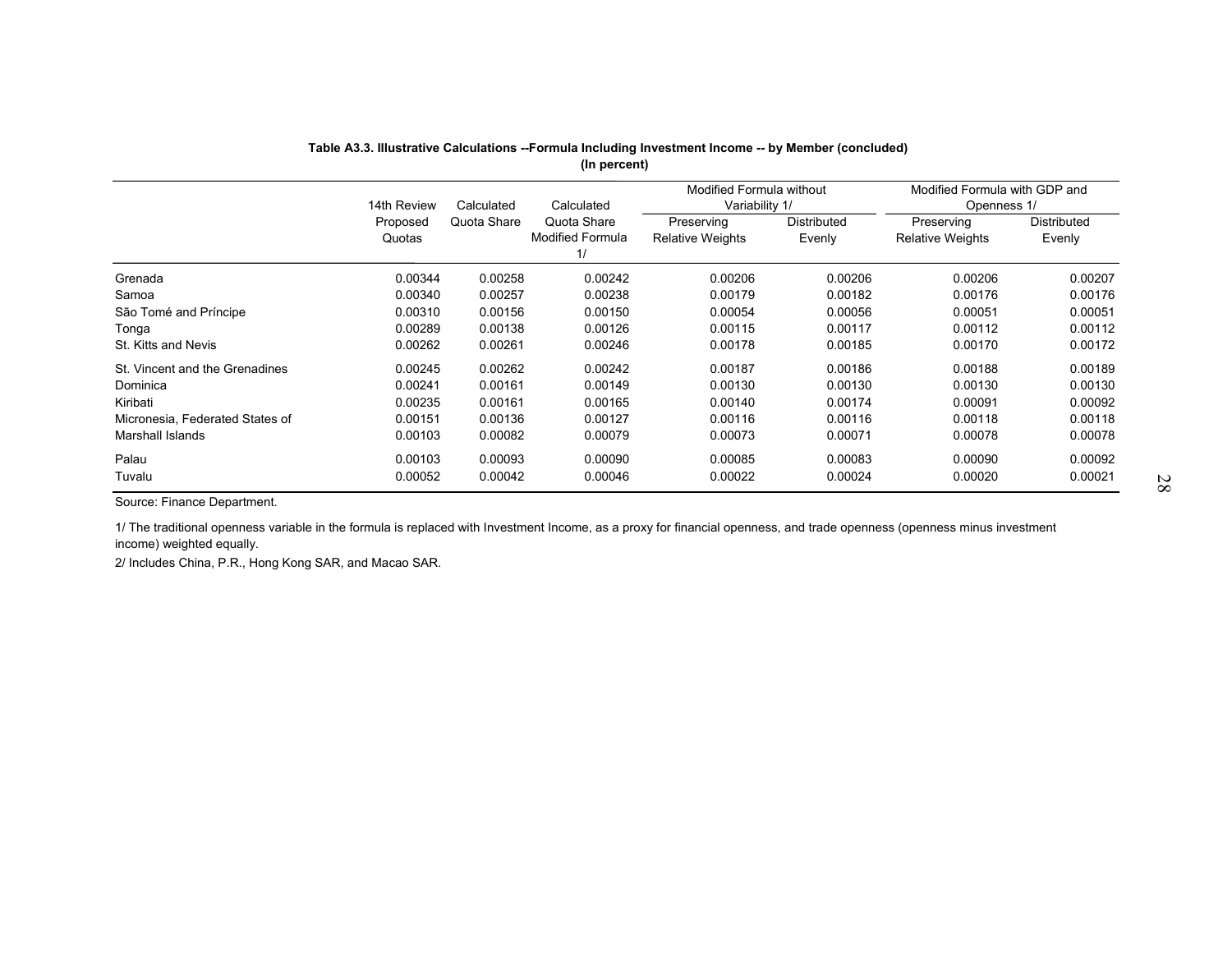|                           | Table A3.4. Illustrative Calculations --Formula with Various GDP Blends -- by Member |                           |                                 |             |
|---------------------------|--------------------------------------------------------------------------------------|---------------------------|---------------------------------|-------------|
|                           |                                                                                      | (In percent)              |                                 |             |
|                           |                                                                                      |                           | Formula with various GDP blends |             |
|                           | 14th Review<br>Proposed Quotas                                                       | Calculated<br>Quota Share | 50-50 blend                     | 70-30 blend |
|                           | 17.407                                                                               | 16.061                    | 15.898                          | 16.225      |
| <b>United States</b>      | 6.464                                                                                | 6.259                     | 6.167                           | 6.352       |
| Japan                     |                                                                                      |                           |                                 |             |
| China 1/                  | 6.394                                                                                | 8.628                     | 8.828                           | 8.428       |
| Germany                   | 5.586                                                                                | 5.783                     | 5.702                           | 5.863       |
| France                    | 4.227                                                                                | 3.787                     | 3.712                           | 3.861       |
| United Kingdom            | 4.227                                                                                | 4.297                     | 4.239                           | 4.354       |
| Italy                     | 3.161                                                                                | 3.229                     | 3.174                           | 3.283       |
| India                     | 2.751                                                                                | 2.447                     | 2.582                           | 2.312       |
| <b>Russian Federation</b> | 2.706                                                                                | 2.663                     | 2.699                           | 2.627       |
| Brazil                    | 2.316                                                                                | 2.106                     | 2.116                           | 2.095       |
| Canada                    | 2.312                                                                                | 2.231                     | 2.203                           | 2.259       |
| Saudi Arabia              | 2.096                                                                                | 1.470                     | 1.476                           | 1.464       |
| Spain                     | 2.000                                                                                | 2.330                     | 2.301                           | 2.358       |
| Mexico                    | 1.869                                                                                | 1.708                     | 1.731                           | 1.686       |
| Netherlands               | 1.832                                                                                | 2.076                     | 2.055                           | 2.098       |
|                           |                                                                                      |                           |                                 |             |
| Korea, Republic of        | 1.800                                                                                | 1.963                     | 1.978                           | 1.947       |
| Australia                 | 1.379                                                                                | 1.431                     | 1.407                           | 1.456       |
| Belgium                   | 1.345                                                                                | 1.418                     | 1.404                           | 1.431       |
| Switzerland               | 1.210                                                                                | 1.143                     | 1.124                           | 1.161       |
| Turkey                    | 0.977                                                                                | 1.113                     | 1.121                           | 1.105       |
| Indonesia                 | 0.975                                                                                | 0.905                     | 0.928                           | 0.881       |
| Sweden                    | 0.929                                                                                | 1.064                     | 1.049                           | 1.078       |
| Poland                    | 0.859                                                                                | 0.989                     | 0.997                           | 0.980       |
| Austria                   | 0.825                                                                                | 0.827                     | 0.816                           | 0.837       |
| Singapore                 | 0.816                                                                                | 1.214                     | 1.216                           | 1.212       |
|                           |                                                                                      |                           |                                 |             |
| Norway                    | 0.788                                                                                | 0.784                     | 0.768                           | 0.801       |
| Venezuela, R.B. de        | 0.781                                                                                | 0.512                     | 0.513                           | 0.512       |
| Malaysia                  | 0.762                                                                                | 0.728                     | 0.739                           | 0.718       |
| Iran, Islamic Republic of | 0.748                                                                                | 0.656                     | 0.686                           | 0.625       |
| Ireland                   | 0.724                                                                                | 0.984                     | 0.976                           | 0.993       |
| Denmark                   | 0.721                                                                                | 0.739                     | 0.726                           | 0.753       |
| Thailand                  | 0.674                                                                                | 0.840                     | 0.857                           | 0.823       |
| Argentina                 | 0.669                                                                                | 0.576                     | 0.592                           | 0.561       |
| South Africa              | 0.640                                                                                | 0.551                     | 0.563                           | 0.539       |
| Nigeria                   | 0.515                                                                                | 0.451                     | 0.459                           | 0.442       |
|                           |                                                                                      |                           |                                 |             |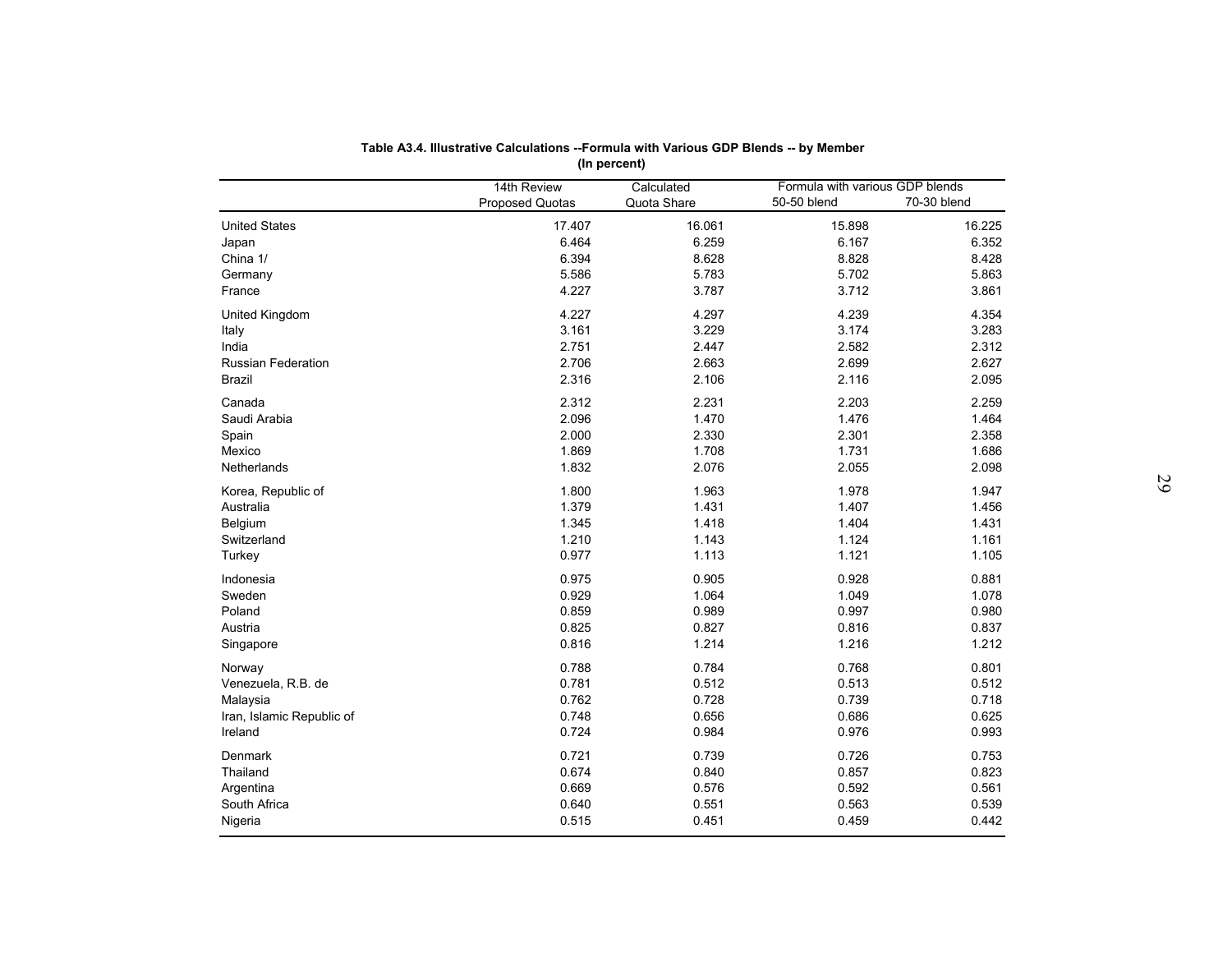|                                    |                 | (In percent)   |                                 |                |
|------------------------------------|-----------------|----------------|---------------------------------|----------------|
|                                    | 14th Review     | Calculated     | Formula with various GDP blends |                |
|                                    | Proposed Quotas | Quota Share    | 50-50 blend                     | 70-30 blend    |
| Greece                             | 0.509           | 0.570          | 0.566                           | 0.574          |
| Finland                            | 0.506           | 0.530          | 0.522                           | 0.539          |
| <b>United Arab Emirates</b>        | 0.485           | 0.734          | 0.728                           | 0.740          |
| Czech Republic                     | 0.457           | 0.566          | 0.568                           | 0.564          |
| Portugal                           | 0.432           | 0.484          | 0.481                           | 0.487          |
| Colombia                           | 0.429           | 0.386          | 0.395                           | 0.376          |
| Philippines                        | 0.428           | 0.395          | 0.405                           | 0.386          |
| Egypt                              | 0.427           | 0.423          | 0.441                           | 0.406          |
| Pakistan                           | 0.426           | 0.333          | 0.351                           | 0.315          |
| Ukraine                            | 0.422           | 0.452          | 0.463                           | 0.441          |
| Algeria                            | 0.411           | 0.473          | 0.477                           | 0.469          |
| Hungary                            | 0.407           | 0.481          | 0.482                           | 0.479          |
| Kuwait                             | 0.406           | 0.305          | 0.304                           | 0.305          |
| Israel                             | 0.403           | 0.448          | 0.446                           | 0.449          |
| Romania                            | 0.380           | 0.421          | 0.425                           | 0.418          |
| Chile                              | 0.366           | 0.397          | 0.400                           | 0.394          |
| Iraq                               | 0.349           | 0.269          | 0.269                           | 0.268          |
| Libya                              | 0.330           | 0.251          | 0.251                           | 0.252          |
| Peru                               | 0.280           | 0.266          | 0.273                           | 0.258          |
| Luxembourg                         | 0.277           | 0.610          | 0.608                           | 0.612          |
|                                    |                 |                |                                 |                |
| New Zealand<br>Kazakhstan          | 0.263<br>0.243  | 0.245<br>0.334 | 0.242<br>0.337                  | 0.248          |
|                                    | 0.242           | 0.304          | 0.315                           | 0.331<br>0.293 |
| Vietnam                            | 0.233           |                |                                 |                |
| Syrian Arab Republic<br>Bangladesh | 0.224           | 0.208<br>0.178 | 0.197<br>0.188                  | 0.220<br>0.167 |
|                                    |                 |                |                                 |                |
| Congo, Democratic Republic of the  | 0.224           | 0.040          | 0.040                           | 0.039          |
| Slovak Republic                    | 0.210           | 0.273          | 0.274                           | 0.272          |
| Zambia                             | 0.205           | 0.036          | 0.036                           | 0.036          |
| <b>Bulgaria</b>                    | 0.188           | 0.181          | 0.184                           | 0.179          |
| Morocco                            | 0.188           | 0.199          | 0.202                           | 0.196          |
| Angola                             | 0.155           | 0.248          | 0.249                           | 0.247          |
| Ghana                              | 0.155           | 0.049          | 0.050                           | 0.047          |
| Qatar                              | 0.154           | 0.216          | 0.215                           | 0.216          |
| Croatia                            | 0.150           | 0.159          | 0.159                           | 0.159          |
| Zimbabwe                           | 0.148           | 0.014          | 0.013                           | 0.014          |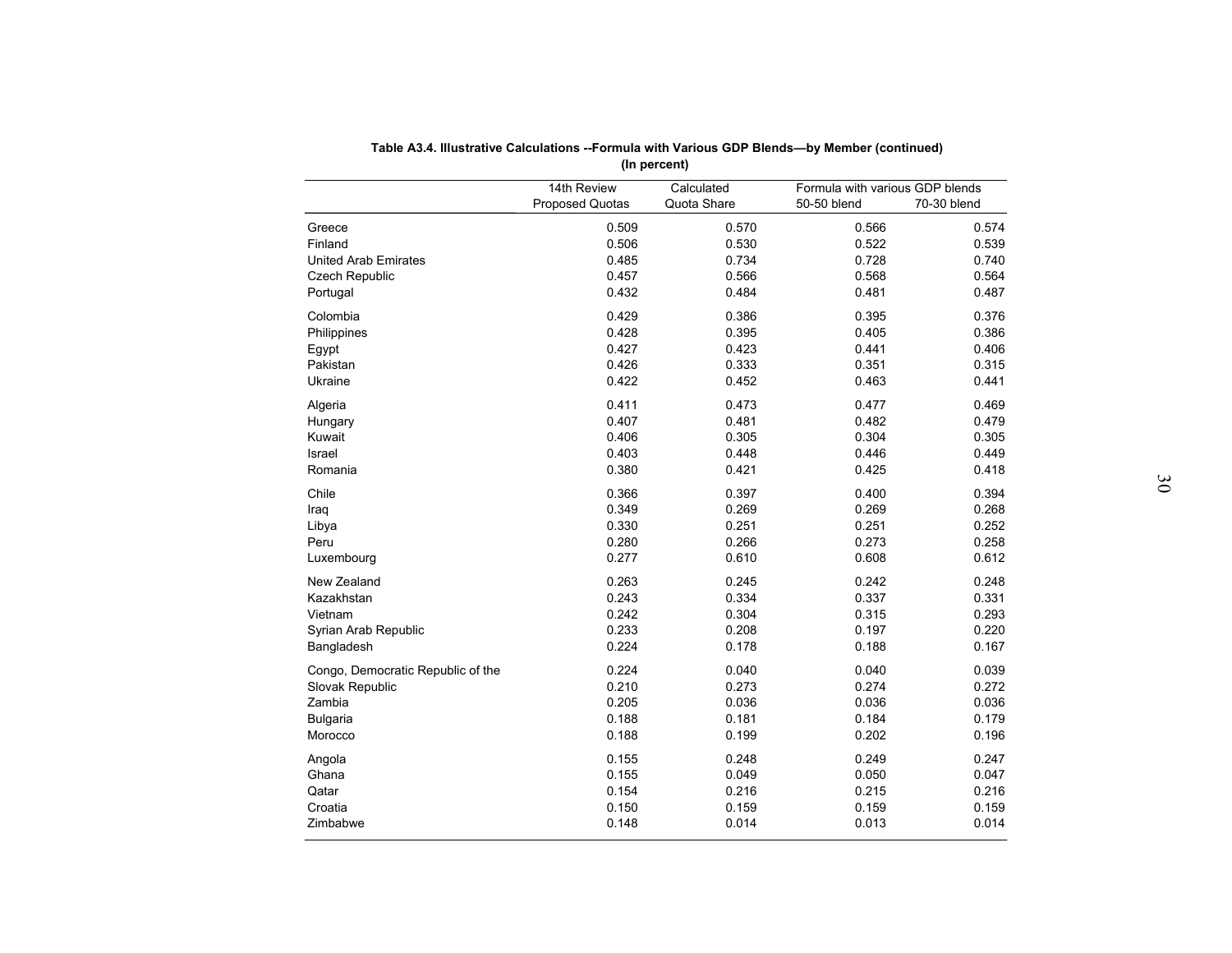|                                  | (In percent)                          |                           |                                                               |       |
|----------------------------------|---------------------------------------|---------------------------|---------------------------------------------------------------|-------|
|                                  | 14th Review<br><b>Proposed Quotas</b> | Calculated<br>Quota Share | Formula with various GDP blends<br>70-30 blend<br>50-50 blend |       |
| Ecuador                          | 0.146                                 | 0.140                     | 0.144                                                         | 0.137 |
| <b>Belarus</b>                   | 0.143                                 | 0.159                     | 0.164                                                         | 0.155 |
| Serbia                           | 0.137                                 | 0.116                     | 0.118                                                         | 0.114 |
| Côte d'Ivoire                    | 0.136                                 | 0.055                     | 0.055                                                         | 0.054 |
| Lebanon                          | 0.133                                 | 0.158                     | 0.159                                                         | 0.157 |
|                                  |                                       |                           |                                                               |       |
| Sudan                            | 0.132                                 | 0.097                     | 0.099                                                         | 0.096 |
| Slovenia                         | 0.123                                 | 0.145                     | 0.145                                                         | 0.145 |
| Sri Lanka                        | 0.121                                 | 0.089                     | 0.093                                                         | 0.085 |
| <b>Uzbekistan</b>                | 0.116                                 | 0.082                     | 0.085                                                         | 0.079 |
| Tunisia                          | 0.114                                 | 0.127                     | 0.131                                                         | 0.123 |
| Oman                             | 0.114                                 | 0.138                     | 0.139                                                         | 0.137 |
| Kenya                            | 0.114                                 | 0.073                     | 0.075                                                         | 0.071 |
| Myanmar                          | 0.108                                 | 0.062                     | 0.065                                                         | 0.059 |
| Yemen, Republic of               | 0.102                                 | 0.087                     | 0.089                                                         | 0.086 |
| Dominican Republic               | 0.100                                 | 0.097                     | 0.099                                                         | 0.095 |
|                                  | 0.099                                 | 0.072                     | 0.072                                                         | 0.072 |
| <b>Trinidad and Tobago</b>       |                                       |                           |                                                               | 0.131 |
| Lithuania                        | 0.093                                 | 0.132<br>0.077            | 0.133<br>0.077                                                | 0.076 |
| Uruguay                          | 0.090                                 |                           |                                                               |       |
| Guatemala                        | 0.090                                 | 0.085                     | 0.087                                                         | 0.083 |
| Tanzania                         | 0.083                                 | 0.050                     | 0.053                                                         | 0.048 |
| Bahrain                          | 0.083                                 | 0.092                     | 0.092                                                         | 0.092 |
| Azerbaijan                       | 0.082                                 | 0.107                     | 0.109                                                         | 0.104 |
| Jamaica                          | 0.080                                 | 0.048                     | 0.049                                                         | 0.048 |
| Panama                           | 0.079                                 | 0.077                     | 0.078                                                         | 0.076 |
| Costa Rica                       | 0.077                                 | 0.076                     | 0.077                                                         | 0.074 |
| Uganda                           | 0.076                                 | 0.051                     | 0.053                                                         | 0.050 |
| Jordan                           | 0.072                                 | 0.075                     | 0.075                                                         | 0.074 |
| Latvia                           | 0.070                                 | 0.084                     | 0.084                                                         | 0.084 |
| Afghanistan, Islamic Republic of | 0.068                                 | 0.042                     | 0.043                                                         | 0.041 |
| Senegal                          | 0.068                                 | 0.033                     | 0.033                                                         | 0.032 |
|                                  |                                       |                           |                                                               | 0.083 |
| Iceland                          | 0.067<br>0.064                        | 0.083<br>0.074            | 0.082<br>0.073                                                | 0.074 |
| Cyprus<br>Brunei Darussalam      | 0.063                                 | 0.045                     | 0.045                                                         | 0.045 |
| Ethiopia                         | 0.063                                 | 0.062                     | 0.065                                                         | 0.059 |
|                                  |                                       |                           |                                                               |       |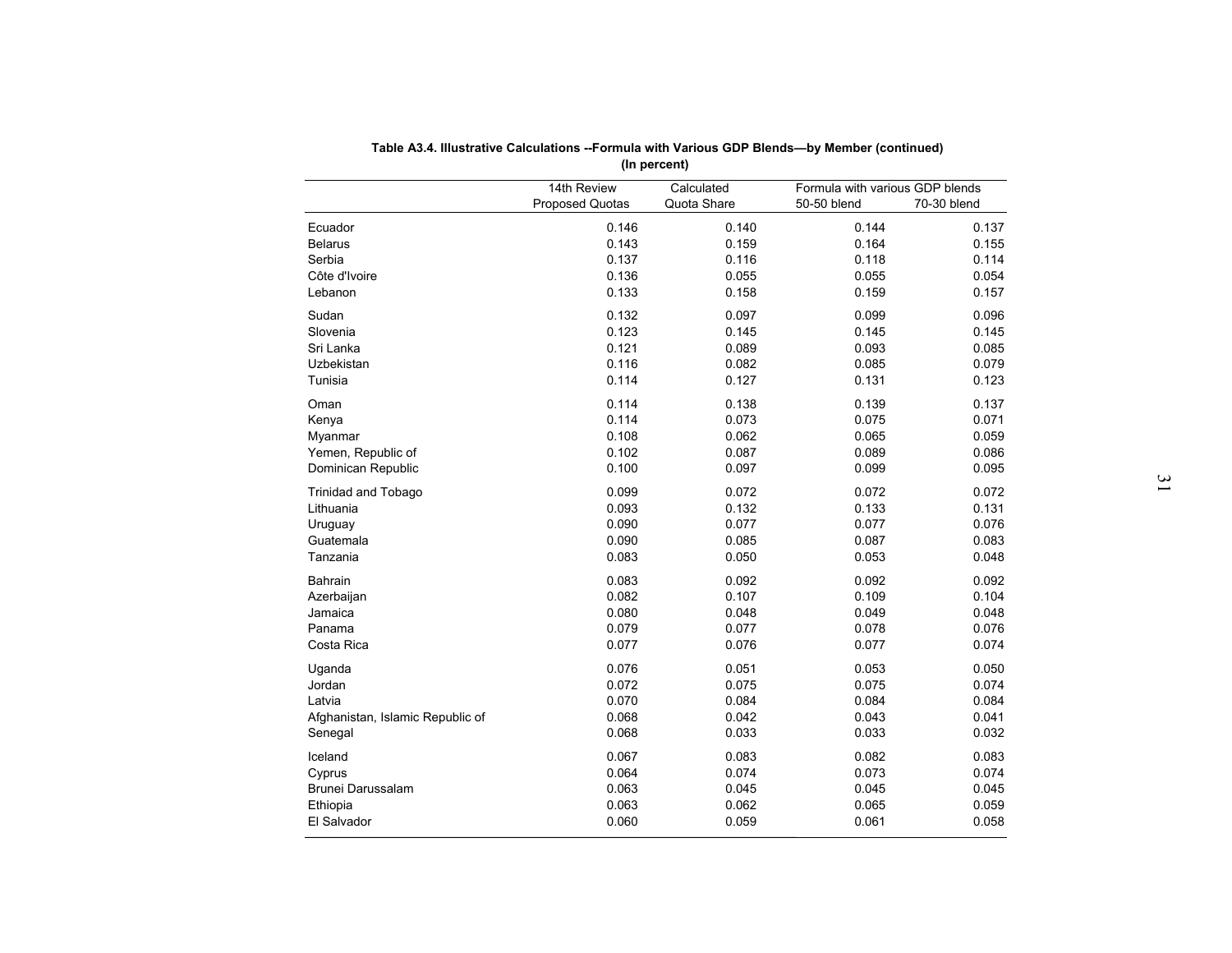|                          |                 | (In percent) |                                 |             |
|--------------------------|-----------------|--------------|---------------------------------|-------------|
|                          | 14th Review     | Calculated   | Formula with various GDP blends |             |
|                          | Proposed Quotas | Quota Share  | 50-50 blend                     | 70-30 blend |
| Cameroon                 | 0.058           | 0.053        | 0.055                           | 0.052       |
| Bosnia and Herzegovina   | 0.056           | 0.058        | 0.058                           | 0.057       |
| Papua New Guinea         | 0.055           | 0.028        | 0.029                           | 0.028       |
| Nicaragua                | 0.055           | 0.025        | 0.026                           | 0.024       |
| Liberia                  | 0.054           | 0.014        | 0.014                           | 0.014       |
| Honduras                 | 0.052           | 0.050        | 0.052                           | 0.049       |
| Madagascar               | 0.051           | 0.031        | 0.032                           | 0.030       |
| Estonia                  | 0.051           | 0.077        | 0.077                           | 0.077       |
| <b>Bolivia</b>           | 0.050           | 0.052        | 0.054                           | 0.049       |
| Turkmenistan             | 0.050           | 0.061        | 0.062                           | 0.061       |
| Mozambique               | 0.048           | 0.030        | 0.030                           | 0.029       |
| Gabon                    | 0.045           | 0.040        | 0.041                           | 0.040       |
| Guinea                   | 0.045           | 0.021        | 0.022                           | 0.021       |
| Georgia                  | 0.044           | 0.031        | 0.032                           | 0.030       |
| Sierra Leone             | 0.044           | 0.006        | 0.007                           | 0.006       |
| Paraguay                 | 0.042           | 0.045        | 0.046                           | 0.044       |
| <b>Botswana</b>          | 0.041           | 0.046        | 0.047                           | 0.045       |
| Namibia                  | 0.040           | 0.023        | 0.024                           | 0.023       |
| Mali                     | 0.039           | 0.029        | 0.029                           | 0.028       |
| Bahamas, The             | 0.038           | 0.021        | 0.021                           | 0.021       |
| Guyana                   | 0.038           | 0.007        | 0.007                           | 0.007       |
| Kyrgyz Republic          | 0.037           | 0.018        | 0.019                           | 0.018       |
| Cambodia                 | 0.037           | 0.036        | 0.038                           | 0.035       |
| Tajikistan               | 0.036           | 0.018        | 0.019                           | 0.018       |
| Moldova                  | 0.036           | 0.024        | 0.025                           | 0.024       |
|                          |                 |              |                                 |             |
| Malta                    | 0.035           | 0.035        | 0.035                           | 0.035       |
| Haiti                    | 0.034           | 0.017        | 0.017                           | 0.016       |
| Somalia                  | 0.034           | 0.001        | 0.001                           | 0.001       |
| Congo, Republic of       | 0.034           | 0.041        | 0.042                           | 0.041       |
| Rwanda                   | 0.034           | 0.012        | 0.012                           | 0.011       |
| <b>Equatorial Guinea</b> | 0.033           | 0.054        | 0.055                           | 0.053       |
| Nepal                    | 0.033           | 0.034        | 0.036                           | 0.033       |
| Burundi                  | 0.032           | 0.005        | 0.005                           | 0.004       |
| Togo                     | 0.031           | 0.010        | 0.010                           | 0.010       |
| <b>Mauritius</b>         | 0.030           | 0.029        | 0.029                           | 0.028       |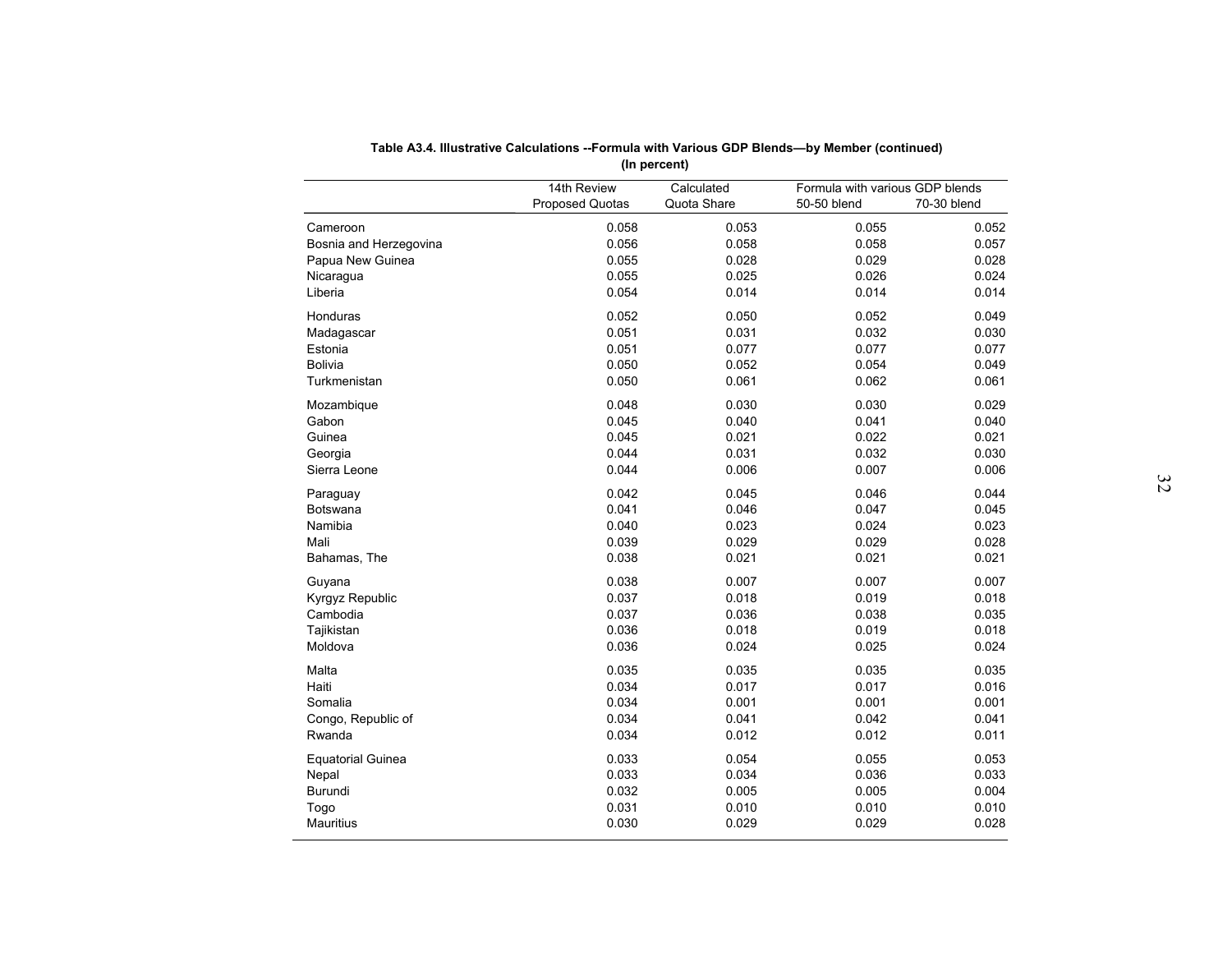|                                        | (In percent)                          |                           |                                                               |       |
|----------------------------------------|---------------------------------------|---------------------------|---------------------------------------------------------------|-------|
|                                        | 14th Review<br><b>Proposed Quotas</b> | Calculated<br>Quota Share | Formula with various GDP blends<br>50-50 blend<br>70-30 blend |       |
| Macedonia, Former Yugoslav Republic of | 0.029                                 | 0.032                     | 0.033                                                         | 0.032 |
| Chad                                   | 0.029                                 | 0.029                     | 0.030                                                         | 0.029 |
| Albania                                | 0.029                                 | 0.034                     | 0.034                                                         | 0.033 |
| Malawi                                 | 0.029                                 | 0.024                     | 0.025                                                         | 0.024 |
| Niger                                  | 0.028                                 | 0.013                     | 0.013                                                         | 0.013 |
| Suriname                               | 0.027                                 | 0.011                     | 0.011                                                         | 0.010 |
| Armenia                                | 0.027                                 | 0.025                     | 0.025                                                         | 0.024 |
| Mauritania                             | 0.027                                 | 0.013                     | 0.013                                                         | 0.012 |
| <b>Benin</b>                           | 0.026                                 | 0.021                     | 0.021                                                         | 0.020 |
| Burkina Faso                           | 0.025                                 | 0.018                     | 0.019                                                         | 0.017 |
| Central African Republic               | 0.023                                 | 0.005                     | 0.005                                                         | 0.005 |
| Lao People's Dem. Republic             | 0.022                                 | 0.013                     | 0.014                                                         | 0.013 |
| Fiji                                   | 0.021                                 | 0.010                     | 0.010                                                         | 0.010 |
| <b>Barbados</b>                        | 0.020                                 | 0.013                     | 0.013                                                         | 0.013 |
| Kosovo                                 | 0.017                                 | 0.016                     | 0.015                                                         | 0.016 |
| Swaziland                              | 0.016                                 | 0.015                     | 0.015                                                         | 0.015 |
| Mongolia                               | 0.015                                 | 0.018                     | 0.019                                                         | 0.018 |
| Lesotho                                | 0.015                                 | 0.009                     | 0.009                                                         | 0.009 |
| Gambia, The                            | 0.013                                 | 0.004                     | 0.004                                                         | 0.004 |
| Montenegro                             | 0.013                                 | 0.015                     | 0.015                                                         | 0.015 |
| San Marino                             | 0.010                                 | 0.013                     | 0.013                                                         | 0.013 |
| Eritrea                                | 0.008                                 | 0.005                     | 0.005                                                         | 0.005 |
| Djibouti                               | 0.007                                 | 0.004                     | 0.004                                                         | 0.003 |
| Guinea-Bissau                          | 0.006                                 | 0.003                     | 0.003                                                         | 0.003 |
| <b>Belize</b>                          | 0.006                                 | 0.005                     | 0.006                                                         | 0.005 |
| <b>Timor Leste</b>                     | 0.005                                 | 0.007                     | 0.007                                                         | 0.007 |
| Vanuatu                                | 0.005                                 | 0.002                     | 0.002                                                         | 0.002 |
| Cape Verde                             | 0.005                                 | 0.005                     | 0.005                                                         | 0.006 |
| Seychelles                             | 0.005                                 | 0.005                     | 0.005                                                         | 0.005 |
| St. Lucia                              | 0.004                                 | 0.004                     | 0.004                                                         | 0.004 |
| Maldives                               | 0.004                                 | 0.005                     | 0.005                                                         | 0.005 |
| Solomon Islands                        | 0.004                                 | 0.002                     | 0.002                                                         | 0.002 |
| <b>Bhutan</b>                          | 0.004                                 | 0.005                     | 0.005                                                         | 0.004 |
| Antigua and Barbuda                    | 0.004                                 | 0.004                     | 0.004                                                         | 0.004 |
| Comoros                                | 0.004                                 | 0.001                     | 0.001                                                         | 0.001 |